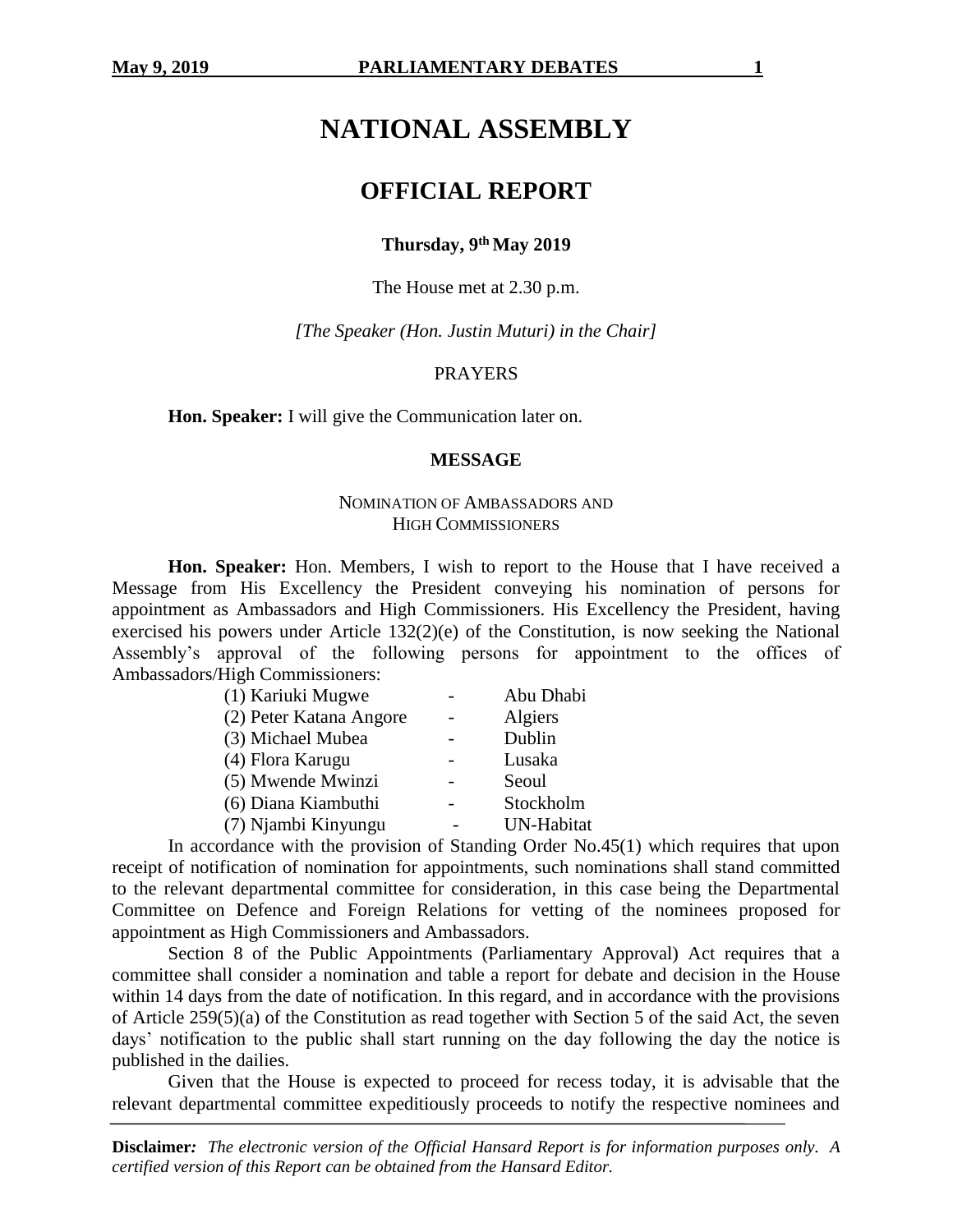the public, and commence the approval hearings after the seven-day notification period. The committee is also welcome to seek an extension for the period of consideration of the nominees, so as to table its report upon return of the House from recess.

This Message, together with the Curriculum Vitaes of the nominees, therefore, stands committed to the said Departmental Committee.

#### **PETITIONS**

**Hon. Speaker:** Let us have Hon. Anthony Githiaka.

### DISTRIBUTION OF TEXT BOOKS TO PUBLIC SCHOOLS

**Hon. Anthony Kiai** (Mukurweini, JP): Thank you, Hon. Speaker. This is Public Petition No.46 of 2019.

I, the undersigned, on behalf of members of the Kenya Booksellers and Stationers Association (KBSA), draw the attention of House to the following:

THAT, Kenya Book Sellers Association has been distributing books in line with the Ministry of Education policy that was formulated in 1998 and a pilot project done in Machakos and Laikipia counties by the Government of Kenya in partnership with the Republic of Netherlands;

THAT, direct delivery to schools allowed for inspection and verification of books by an Inspection and Acceptance Committee and ensured that micro, small and medium enterprises accessed Government procurement opportunities in accordance with the provisions of the Public Procurement and Disposal Act;

THAT, in 2016, the Cabinet Secretary for Education unilaterally revised the policy and resolved to directly supply books to county education headquarters, and not schools, without public participation and due consultations with booksellers as stakeholders;

THAT, the centralisation and direct distribution of books at the county level by the Ministry has resulted in loss of livelihoods of businesspersons and bookstore owners who used to earn a living from supplies to schools;

THAT, the consistent use of data by the Ministry of Education in disbursement of the free primary education and free day secondary education has not been applied in the supply of text books;

FURTHER THAT, a majority of the secondary schools had attained a textbook ratio of 1:1 and hence they did not require more books and where the ratio was below 1:1 schools' requirements should have been considered before supply;

THAT, consequently, the new model of supply has caused an oversupply of text books in secondary schools to the tune of 300 per cent in 2019 due to a replication of the books supplied in the year 2018, which is wastage of public funds in contravention of the provisions of Sections 162(3) of the Public Procurement and Disposal Act, 2015;

THAT, for the last two years, standards Four, Five and Six have not had any textbooks while classes Seven and Eight have only been issued with four out of the six text books required and grades One, Two and Three have only been supplied with Mathematics, English and Kiswahili books since the inception of the new curriculum;

THAT, the failure to supply the aforestated books has compromised the quality of education in the affected institutions;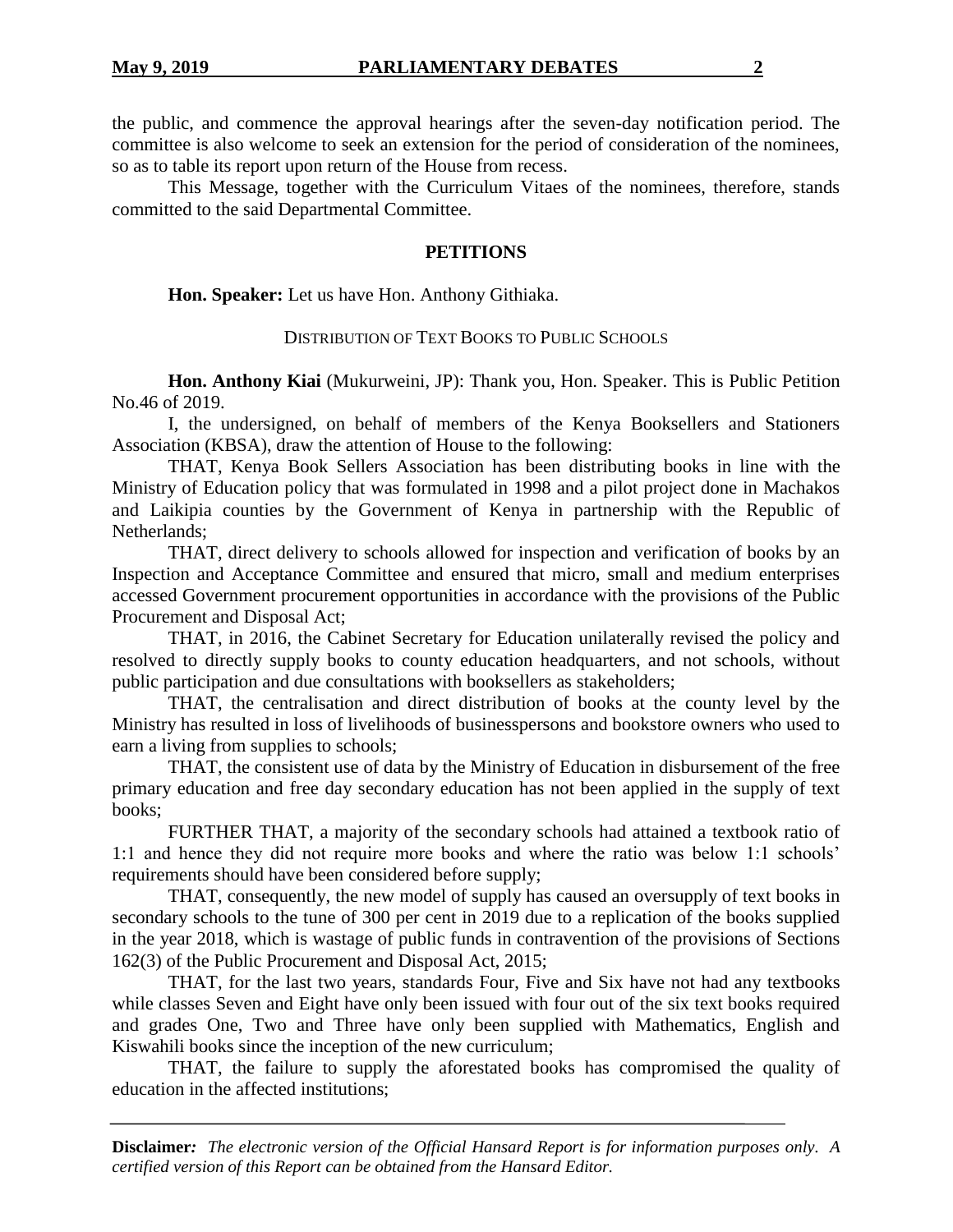THAT, efforts to resolve the matter through the Ministry of Education have been futile.

THAT, the matter raised in this Petition is not pending before any Court of Law or the constitutional body; and,

THEREFORE, your humble Petitioners pray that the National Assembly, through the Departmental Committee on Education and Research:

(i) Recommends that the Ministry of Education reconsiders its policy on book distribution that allows for direct delivery of text books to schools and ensures that micro, small and medium enterprises access opportunities for Government procurement and supply of text books in accordance with the provisions of the Public Procurement and Disposal Act.

And your Petitioners will forever pray.

**Hon. Speaker:** The Petition is committed to the relevant Departmental Committee on Education and Research.

The next Petition is by Hon. Gideon Mulyungi.

INSECURITY AND DISPLACEMENT OF COMMUNITIES BY NOMADIC PASTORALISTS IN MWINGI EAST SUB-COUNTY OF KITUI COUNTY

**Hon. Gideon Mulyungi** (Mwingi Central, WDM-K): Thank you, Hon. Speaker. I rise to present Petition No.38 of 2019 regarding insecurity and displacement of communities as a result of invasion of private community land by nomadic pastoralists in Ukasi, Imba and Wingemi locations in Mwingi East Sub-County of Kitui County.

I, the undersigned, on behalf of residents of Ukasi, Imba and Wingemi locations of Mwingi East Sub-County of Kitui County draw the attention of the House to the following:

THAT, the petitioners, who are peasant farmers and who also keep livestock, have lived in Ukasi, Imba and Wingemi locations in Mwingi East Sub-County of Kitui County for many years.

THAT, due to proximity to Tana River County of North Eastern Kenya, there have been conflicts and insecurity occasioned by nomadic pastoralists arising from competition over diminishing grazing land on the border of Kitui and Tana River counties.

THAT, over the years, the national security organs, National Police Reservists and the local community have always stopped or regulated invasion of nomads to Kitui County, hence safeguarding the local communities from displacement.

THAT, in December 2018, a group of over 1,000 nomadic herders, alleging to originate from North Eastern Kenya, invaded Engamba Kalamba Village of Mwingi East Sub-County and evicted the local residents from their land, built makeshift structures and settled there with their families and livestock.

THAT, as a result of the conflict and insecurity, the local residents have been displaced from their private farms; suffered loss of livelihood, injuries/maiming and destruction of property, water points, pasture, forests, farms and farm produce. This is besides losing livestock and personal belongings.

THAT, the insecurity has resulted into hindrance of the right to education of school-going children as evidenced by the decrease in enrolment at Kamuluni Primary School and over 57 pupils leaving and occasioning the closure of Engamba Primary School.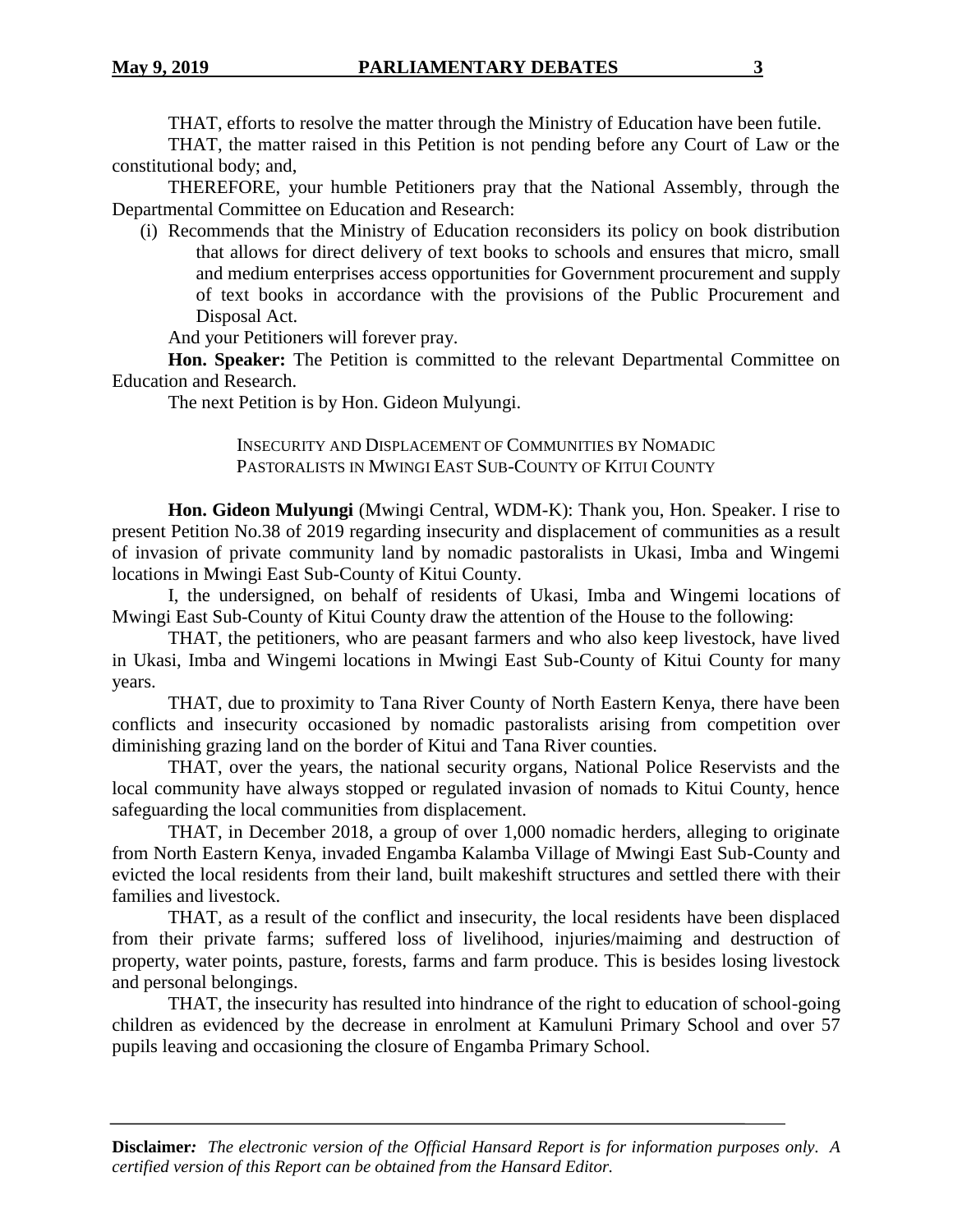FURTHER THAT, this eviction, grazing and settlement by strangers on private and community land is a gross violation of the rights of the affected people, in particular Article 29 on freedom and security of citizens and Article 40 on protection of the rights of property.

THAT, the intervention by the Deputy County Commissioner of Mwingi East Sub-County on  $28<sup>th</sup>$  March, 2019, directing that the herders leave the area within 14 days and return to their home counties has not been complied with.

THAT, efforts to resolve this conflict and cause the nomadic herders to leave the affected areas have been futile.

THAT, the issues raised in respect of this Petition are not pending before any court of law, constitutional or legal body.

THEREFORE, your humble Petitioners pray that the National Assembly, through the Departmental Committee on Administration and National Security:

- (1) commences investigations into the root causes of the invasion of Ukasi, Imba and Wingemi locations in Mwingi East Sub-County of Kitui County by nomadic herders and establish why the grave violation of the rights of the communities remains unresolved; and;
- (2) recommends a lasting solution to the conflict among the communities at the border of Kitui and Tana River counties.

And your Petitioners will forever pray.

**Hon. Speaker:** The Petition is committed to the said relevant committee for consideration. Let us move to the next Order.

### **PAPERS LAID**

**Hon. Aden Duale** (Garissa Township, JP): Hon. Speaker, I beg to lay the following Papers on the Table of the House:

Reports of the Auditor-General and Financial Statements in respect of the following institutions for the year ended  $30<sup>th</sup>$  June 2018 and the certificates therein:

- (a) The Office of the Attorney-General and Department of Justice.
- (b) Revenue Accountability Statement of the Kenya Revenue Authority.
- (c) Kenya Revenue Authority.

Reports of the Auditor-General and Financial Statements in respect of the following constituencies for the year ended  $30<sup>th</sup>$  June, 2018 and the certificates therein:

- (a) Kitui South.
- (b) Mwingi Central.
- (c) Jomvu.
- (d) Taveta.
- (e) Tigania West.
- (f) Mwingi North.
- (g) Mwingi West.
- (h) Chuka/Igambang'ombe.
- (i) Igembe Central.
- (j) Maara.
- (k) Pokot South.

**Hon. Speaker**: The Vice-Chair of the Departmental Committee on Education and Research, you have the Floor.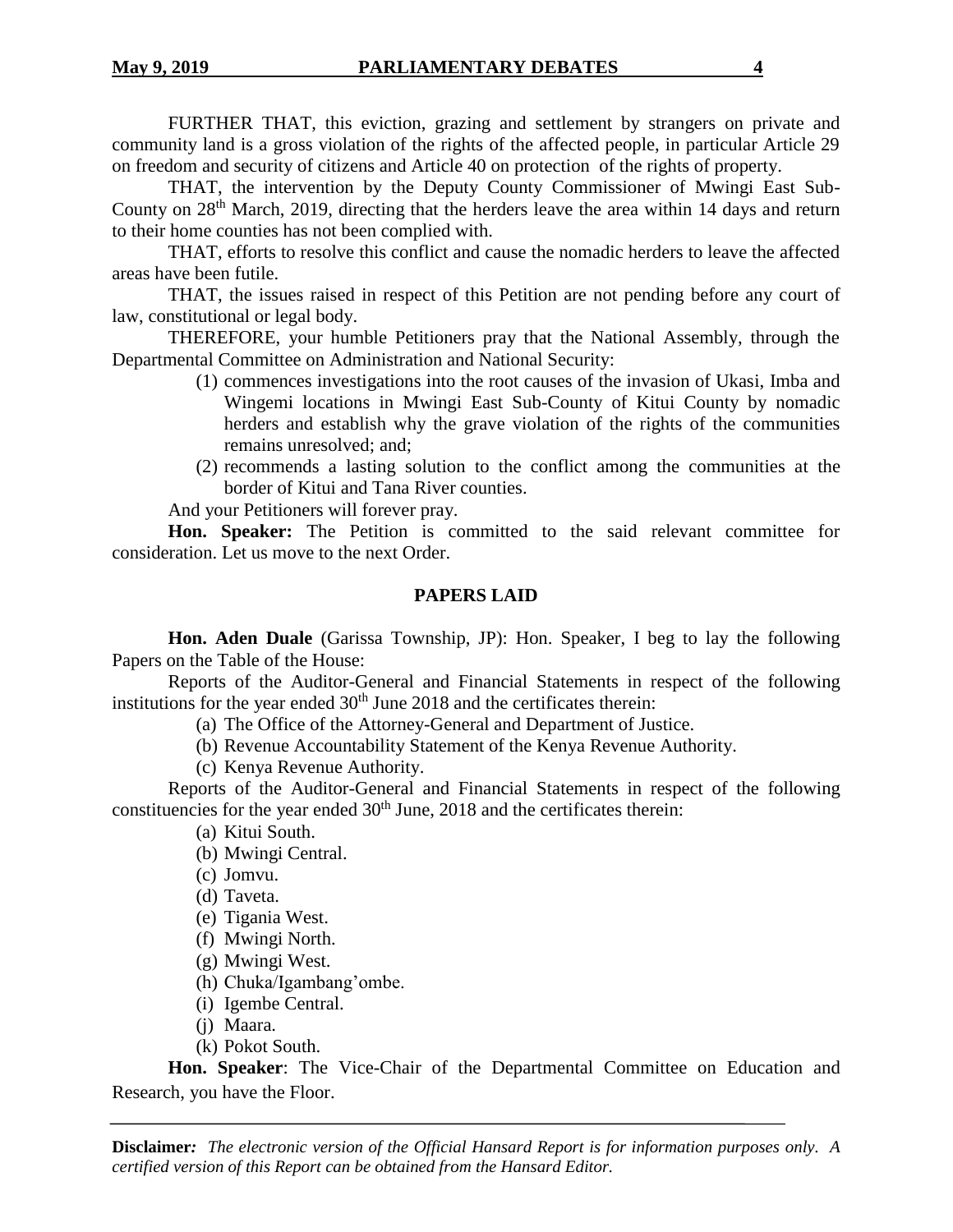**Hon. Amos Kimunya** (Kipipiri, JP): Thank you, Hon. Speaker. I beg to lay the following Papers on the Table of the House:

- (a) Report of the Departmental Committee on Education and Research on Sessional Paper No.1 of 2019 on the policy framework for reforming education and training for sustainable development in Kenya.
- (b) Report of the Departmental Committee on Education and Research on a petition on the implementation of delocalisation policy by the Teachers Service Commission, by Hon. Patrick Mariru on behalf of teachers from Laikipia West Constituency.

**Hon. Speaker:** The Chairperson of the Committee on Justice and Legal Affairs.

**Hon. William Cheptumo** (Baringo North, JP): Thank you, Hon. Speaker. I beg to lay the following Paper on the Table of the House:

Reports of the Departmental Committee on Justice and Legal Affairs on its consideration of:

- (i) the State of the Judiciary and Administration of Justice Report for the Year 2016/2017; and,
- (ii) the State of the Judiciary and Administration of Justice Report for the Year 2017/2018.

Hon. Speaker, allow me to request my colleagues to have time to obtain copies of this Report at the Table Office, so that they can have time to go through them and when we come back from recess and the HBC allocates time, Members will be able to discuss this very important Report on the Judiciary.

Thank you, Hon. Speaker.

**Hon. Speaker:** Next Order!

# **NOTICE OF MOTION**

**Hon. Speaker:** Hon. Kimunya.

**Hon. Amos Kimunya** (Kipipiri, JP): Hon. Speaker, I beg to Give Notice of the following Motion:

THAT, this House adopts the Report of the Departmental Committee on Education and Research Sessional Paper No.1 of 2019 on the policy framework for reforming education and training for sustainable development in Kenya, laid on the Table of the House on Thursday, 9<sup>th</sup>May 2019.

Thank you, Hon. Speaker.

**Hon. Speaker:** Next order!

**Hon. Speaker:** Question by Private Notice by the Member for Samburu West.

# **QUESTION BY PRIVATE NOTICE**

*Question No.027/2019*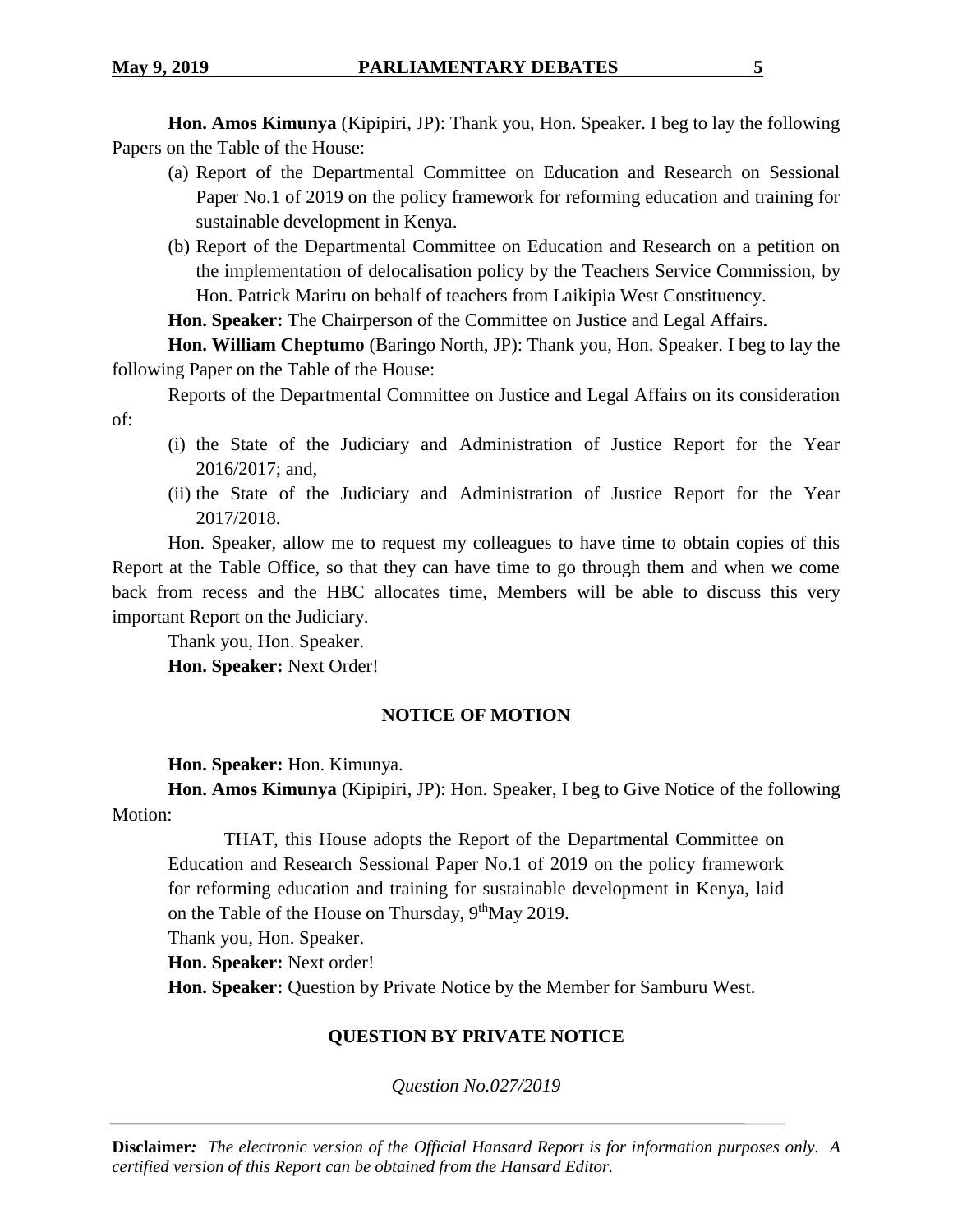#### ALLEGED ABDUCTION OF JOHN KIANO IN WESTLANDS

**Hon. (Ms.) NaisulaLesuuda** (Samburu West, KANU): Thank you, Hon. Speaker. I rise to ask the Cabinet Secretary for Interior and Coordination of National Government the following Question by Private Notice.

(a) Is the Cabinet Secretary aware that one John Kiano, a minor below four years was allegedly abducted on 5<sup>th</sup>April, 2019 at Tipuana Apartments of Brookside Gardens, Westlands area of Nairobi City County by persons believed to be security personnel?

(b) Is the Cabinet Secretary further aware that the guardians' efforts to have the matter entered in the police records at the Spring Valley Police Station on  $5<sup>th</sup>$ April 2019 at 6.30 p.m. were thwarted by police who declined to enter the abduction record in the Occurrence Book?

(c) Has the Ministry investigated all persons and institutions involved in the matter including the persons who recorded the Occurrence Book entry No. OB.36/5/4/2019 at the Spring Valley Police Station and the Child Welfare Society of Kenya and what is the progress of the investigations?

**Hon. Speaker:** The Question is referred to the Departmental Committee on Administration and National Security. Let us now have Ordinary Questions. We will start with the Member for Borabu.

# **ORDINARY QUESTIONS**

#### *Question No.225/2019*

#### STALLED CONSTRUCTION OF KEBIRIGO-MOSOBETI ROAD IN BORABU

**Hon. Ben Momanyi** (Borabu, WDM-K) asked the Cabinet Secretary for Transport, Infrastructure, Housing and Urban Development:

(a) whether he is aware that the construction of Kebirigo-Mosobeti Road in Borabu Constituency has stalled despite the contract being awarded in 2014 for completion within eighteen (18) months and part of the contractual payments paid to the contractor;

(b) whether he is further aware that a section of the said road, known as Rurimi area near River Gucha, is impassable and in deplorable state due to the incompleteness of the road; and,

(c) what measures the Ministry is putting in place to ensure that the road is completed without further delays.

Thank you, Hon. Speaker.

**Hon. Speaker:** The Question will be replied before the Departmental Committee on Transport, Public Works and Housing. The next Question is by the Member for Kirinyaga County, Hon. Purity Ngirici.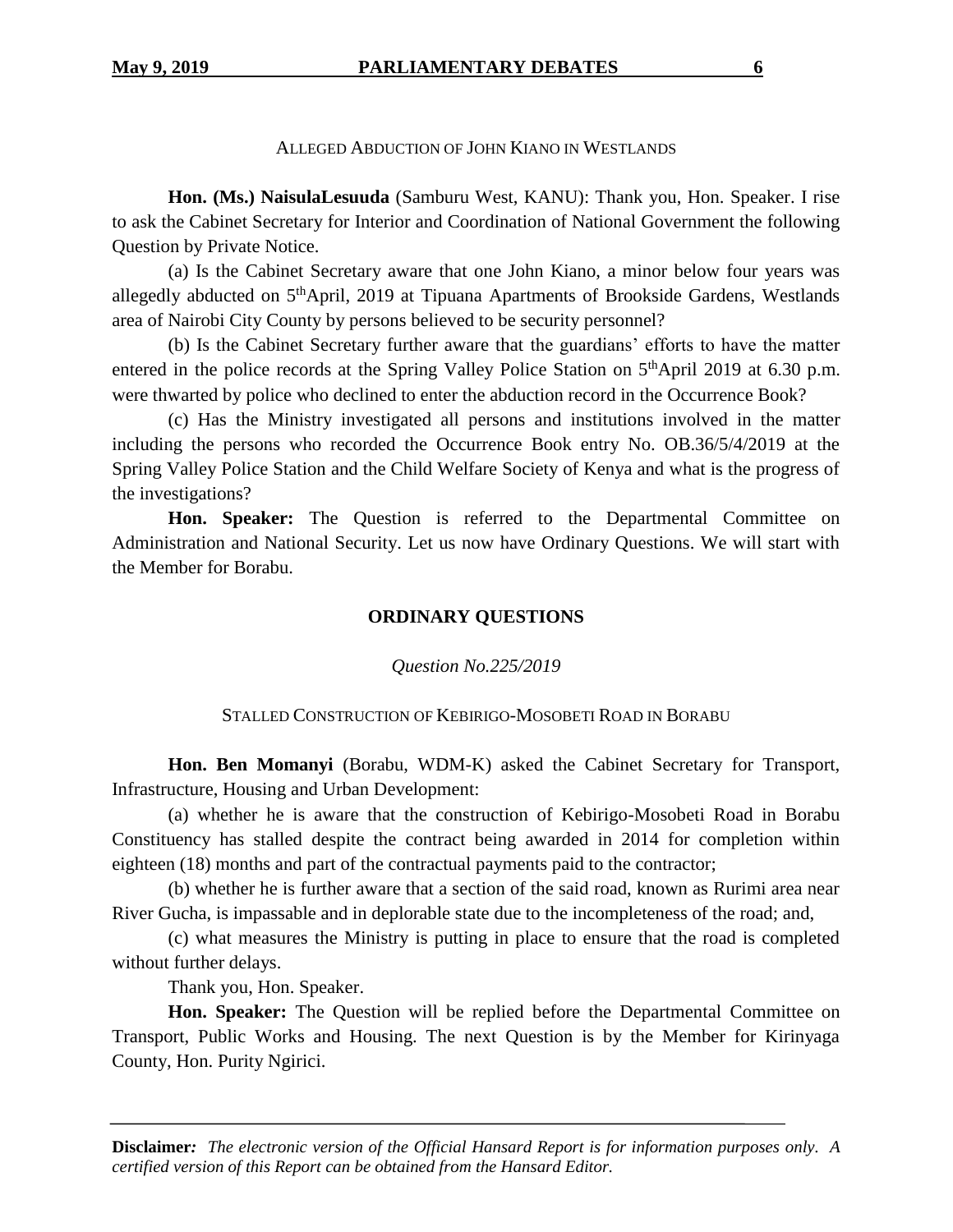# *Question No.230/2019*

# INCREASED FIRE INCIDENTS IN MT. KENYA

**Hon. (Ms.) Purity Ngirici** (Kirinyaga CWR, JP) asked the Cabinet Secretary for Environment and Forestry:

(i) whether he is aware of recent fire outbreak in Mt. Kenya Forest and its environs where over 100,000 hectares of forest were destroyed;

(ii) whether he could explain reasons for the increased upsurge of forest fires in Mt. Kenya Forest, its environs and other forests in the country for the last three years; and,

(iii) what measures the Ministry has put in place to mitigate against the rampant cases of fire outbreaks and their effects to the surroundings, including reducing the total acreage of forest being lost.

**Hon. Speaker:** The Question will be replied before the Departmental Committee on Environment and Natural Resources.

The next Question is by the Member for Lugari, Hon. Savula.

*Question No.232/2019*

PROGRESS IN DE-GAZETTEMENT OF MAUTUMA SETTLEMENT SCHEME IN TURBO FOREST RESERVE

**Hon. Ayub Angatia** (Lugari, ANC) asked the Cabinet Secretary for Environment and Forestry whether he could state the progress made in the de-gazettement of 1,577.86 hectares of Mautuma Settlement Scheme of Turbo Forest Reserve area in Lugari Constituency considering that the necessary procedures for de-gazettement of the settlement scheme were duly undertaken in 2016 and 2017.

Thank you, Hon. Speaker.

**Hon. Speaker:** The Question will be replied before the Departmental Committee on Environment and Natural Resources. The final Question is by the Member for Meru County, Hon. Bishop Kawira Mwangaza.

*Question No.233/2019*

PENDING ISSUANCE OF BIRTH CERTIFICATES TO CANDIDATES

**Hon. (Ms.) Kawira Mwangaza** (Meru CWR, Independent) asked the Cabinet Secretary for Education: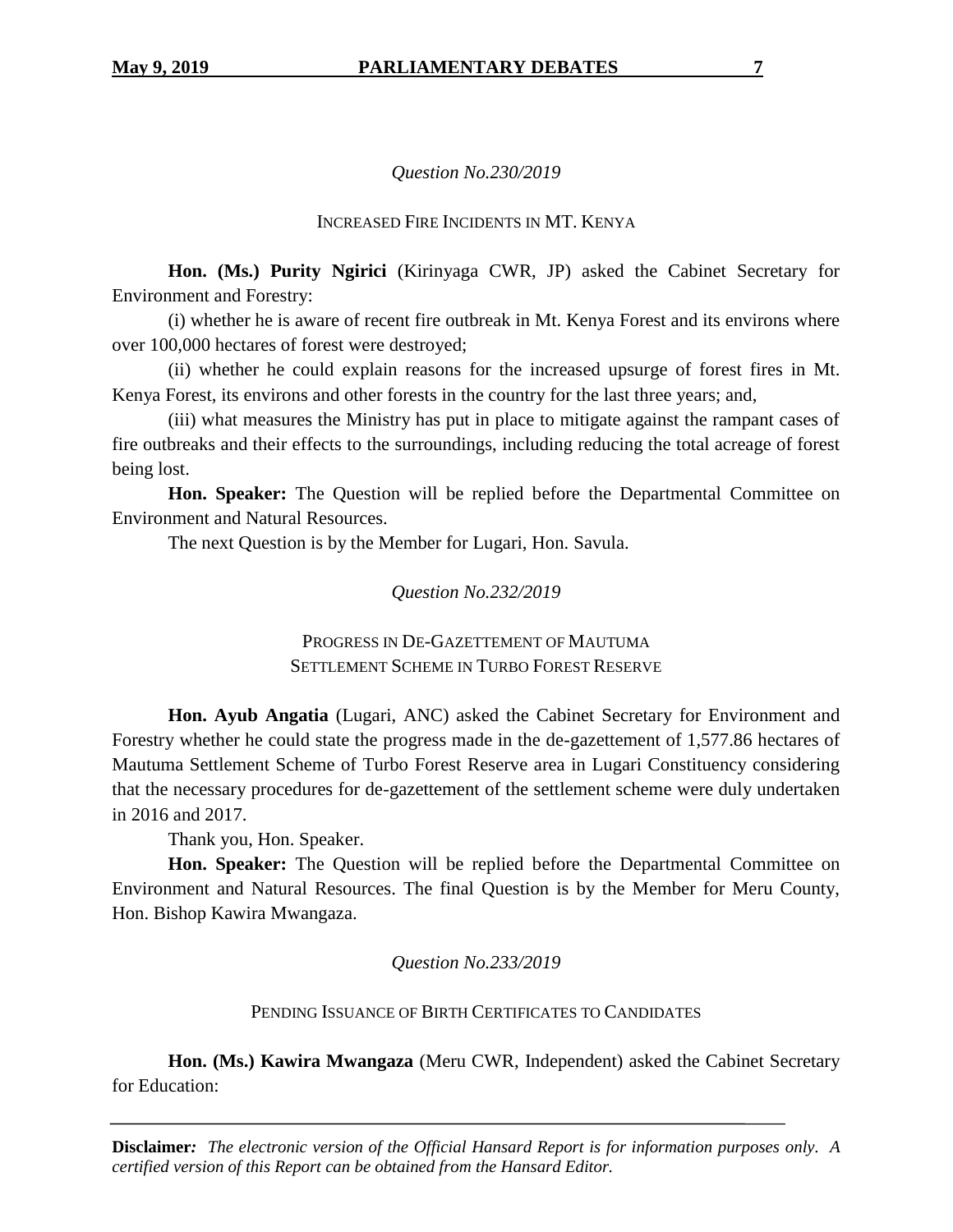(i) whether he is aware that over 370,000 students from Meru County are still awaiting issuance of birth certificates in order to register for their final examinations;

(ii) whether the Ministry could consider extending the period for registration of exams to cater for the 370,000 students in Meru County who are in the process of acquiring birth certificates; and,

(iii) what measures the Ministry has put in place to facilitate the students to register for their final examinations for the year 2019?

**Hon. Speaker:** The Question will be responded to before the Departmental Committee on Education and Research.

# **STATEMENT**

# BUSINESS FOR THE WEEK COMMENCING  $4^{\text{TH}}$  JUNE 2019

**Hon. Aden Duale** (Garissa Township, JP):Hon. Speaker, pursuant to the provisions of Standing Order No. 44(2)(a), I rise to give the following Statement on behalf of the House Business Committee (HBC). The Committee met on Tuesday,  $7<sup>th</sup>$  May, 2019 at the rise of the House.

As Members are aware, the House is scheduled to proceed on a long recess commencing tomorrow in accordance with the Calendar of the House and a resolution of the House of 26thMarch, 2019. In this regard, the HBC has not scheduled any business for next week.

Upon resumption from recess on Tuesday, 4<sup>th</sup>June, 2019, we will continue with any business that is not concluded today. It is also expected that the Budget and Appropriations Committee, alongside the departmental committees, would have concluded consideration of the Budget Estimates of the national Government for the Financial Year 2019/2020 during the recess period and table its report for debate once we resume. Scheduling of Questions will also continue upon resumption of our regular sittings.

Hon. Speaker, I now wish to lay the Statement on the Table of the House.

# *(Hon. A.B. Duale laid the Document on the Table)*

**Hon. Speaker:** Before we proceed, allow me to recognise the presence, in the Speaker's Gallery, students form Mt. Kenya Senior School, Nyeri Town Constituency, Nyeri County; Kaurone Primary School, South Imenti Constituency, Meru County and Life Victory Education Centre, Ruaraka Constituency, Nairobi County. They are all welcome to observe the proceedings of the House.

# **COMMUNICATIONFROM THE CHAIR**

DECLARATION OF INTEREST

Hon. Members, I had indicated that I have this Communication to make. You will recall that during the afternoon sitting of Thursday, 28thMarch, 2019, the Chairperson of the Departmental Committee on Education and Research, Hon. Julius Melly rose on a point of order seeking the guidance of Hon. Speaker on the very important question of declaration of interest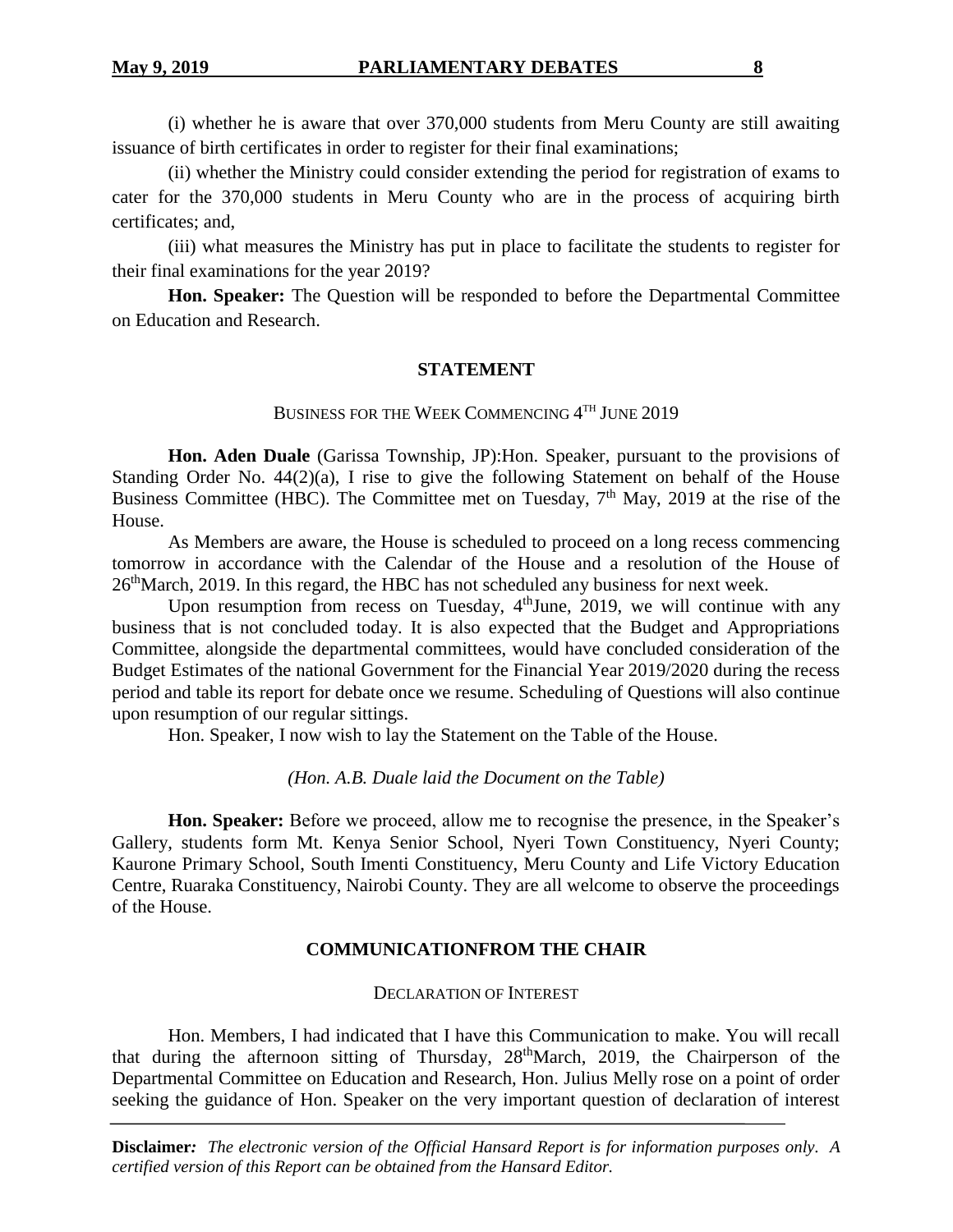during committee sittings in compliance with Standing Order No.90, which proves for declaration of interest.

Hon. Melly noted that during a meeting of the Departmental Committee on Education and Research with officials from the Kenya National Union of Teachers (KNUT) and the Kenya Union of Post Primary Education Teachers (KUPPET) on 26<sup>th</sup> March 2019, three Members of the Committee declared that they had interest in matters before the Committee by virtue of being members of both KNUT and KUPPET.

Hon. Melly further reported that during the course of the meeting, he had to severally interrupt two of the three Members and remind them of their cardinal role as Members of the Committee, apart from being representatives of the unions where they held membership or office positions.

He, therefore, sought the guidance of the Speaker regarding the following issues:

- (i) the need for a clear interpretation of Standing Order No.90 and what it entails and how it can be reinforced;
- (ii) whether a Member who declares possible conflict of interest should be allowed to participate fully in the ensuing discussion of the committee or whether the Member should excuse himself or herself from the committee deliberations; and,
- (iii)whether a Member who declares a possible conflict of interest should take part in the vetting of a nominee for appointment to a public office.

Hon. Members, You will also recall that the Leader of the Majority Party rose in support of the point raised by Hon. Melly and noted that the issue of conflict of interest in committees is still prevalent despite previous guidance from the Speaker on  $26<sup>th</sup>$  July, 2018 cautioning that failure to disclose an interest before the commencement of deliberations creates a presumption that any contribution made to a matter under consideration by the House or a committee, however relevant, advances one's personal interest as a Member.

The Leader of the Majority Party further noted that on account of the continued breach of Standing Order No.90 by the Members, the House may have to reconsider the effectiveness of the Order. He gave an example of a unique circumstance relating to Hon. Wilson Sossion, nominated Member of Parliament, who is a Member of the Departmental Committees on Education and Research, and Labour and Social Welfare while still serving as the Secretary General of KNUT, a trade union.

He further noted that Hon. Omboko Milemba, a former Chairperson of KUPPET and a trade unionist in his own right, is also a Member of both Committees. The Leader of the Majority Party sought the guidance of the Speaker as to:

- (i) the interpretation of Standing Order No.90 including the manner in which Members are to declare interest and in what form the declaration should be made; and,
- (ii) whether a Member who declares conflict of interest should be allowed to participate fully in the ensuing proceedings of the committee or whether the said Member should recuse himself or herself from the committee deliberations.

Hon. Members, you will also recall that the Leader of the Minority Party, Hon. John Mbadi, Hon. Millie Odhiambo, Hon. Kimani Ichung'wah, Hon. (Dr.) Chris Wamalwa, Hon. David Pkosing, Hon. Vincent Kemosi, Hon. Jeremiah Kioni, Hon. Omboko Milemba and Hon. T.J. Kajwang' had all and at length weighed in on the ensuing debate wherefore, I undertook to give a considered ruling on the matter.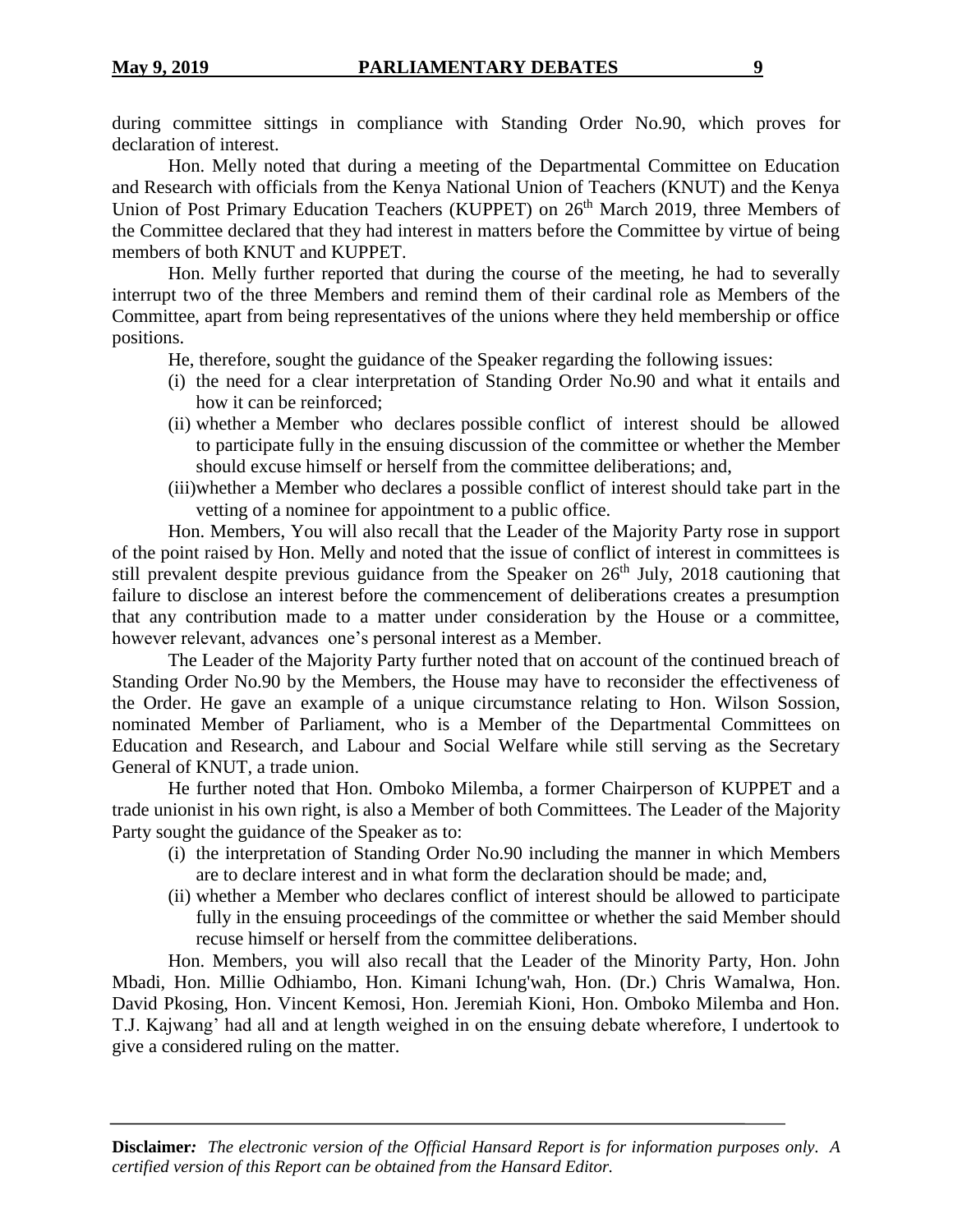Hon. Members, from the point of order raised by Hon. Melly and the debate that followed, I have isolated for determination the import of Standing Order No.90 and the obligations it places on the conduct of Members of Parliament.

Standing Order No.90 on declaration of interest, provides the following:

"(i) A Member who wishes to speak on any matter in which the Member has a personal interest shall first declare that interest.

(i) Personal interests include pecuniary interest, proprietary interest, personal relationships and business relationships."

From the outset, I must note that the Standing Order reminds this House and its Members of the unique responsibilities delegated by the people in the exercise of their sovereignty as provided for in Article 1. Article 73 of the Constitution, under Chapter Six on Leadership and Integrity, states the following:

"(2) The guiding principles of leadership and integrity include—

(a) selection on the basis of personal integrity, competence and suitability, or election in free and fair elections;

(b) objectivity and impartiality in decision making, and in ensuring that decisions are not influenced by nepotism, favouritism, other improper motives or corrupt practices;

(c) selfless service based solely on the public interest, demonstrated by —

(i) honesty in the execution of public duties; and

(ii) the declaration of any personal interest that may conflict with public duties;

(d) accountability to the public for decisions and actions; and

(e) Discipline and commitment in service to the people."

#### *(Several Members stood at the Bar)*

Hon. Members, Chapter Six of the Constitution provides clear guidance on and prescribes principles of leadership and integrity which apply to the conduct of Members as State Officers. Article 73(2)(c) outlines the declaration of any personal interest that may conflict with public duties as a key principle of leadership and integrity. The practice of declaring and registering interests held by Members is not unique to the Kenyan Parliament and it is couched on the rationale that the public expects to know whether, in making decisions on their behalf, the actions of their elected representatives are motivated by personal or private influence. I will resume my seat for the Members to walk in.

Hon. Members, I resumed my seat to pave way for you to make your way in quickly, but not to begin registering.

I resume. To put the requirement for declaration of interests into further context, the Constitution, the Leadership and Integrity Act, 2012 and the Parliamentary Powers and Privileges Act, 2017, prescribe instances where the failure to appreciate the obligations imposed on a State officer and to serve in the interests of the public may lead to adverse action, including removal from office. Article 75(1) of the Constitution requires the conduct of a State officer to always accord to the office which an officer holds. It states:

" $75(1)$  A State officer, shall behave, whether in public and official life, in private life, or in association with other persons, in a manner that avoids—

(a) any conflict between personal interests and public or official duties."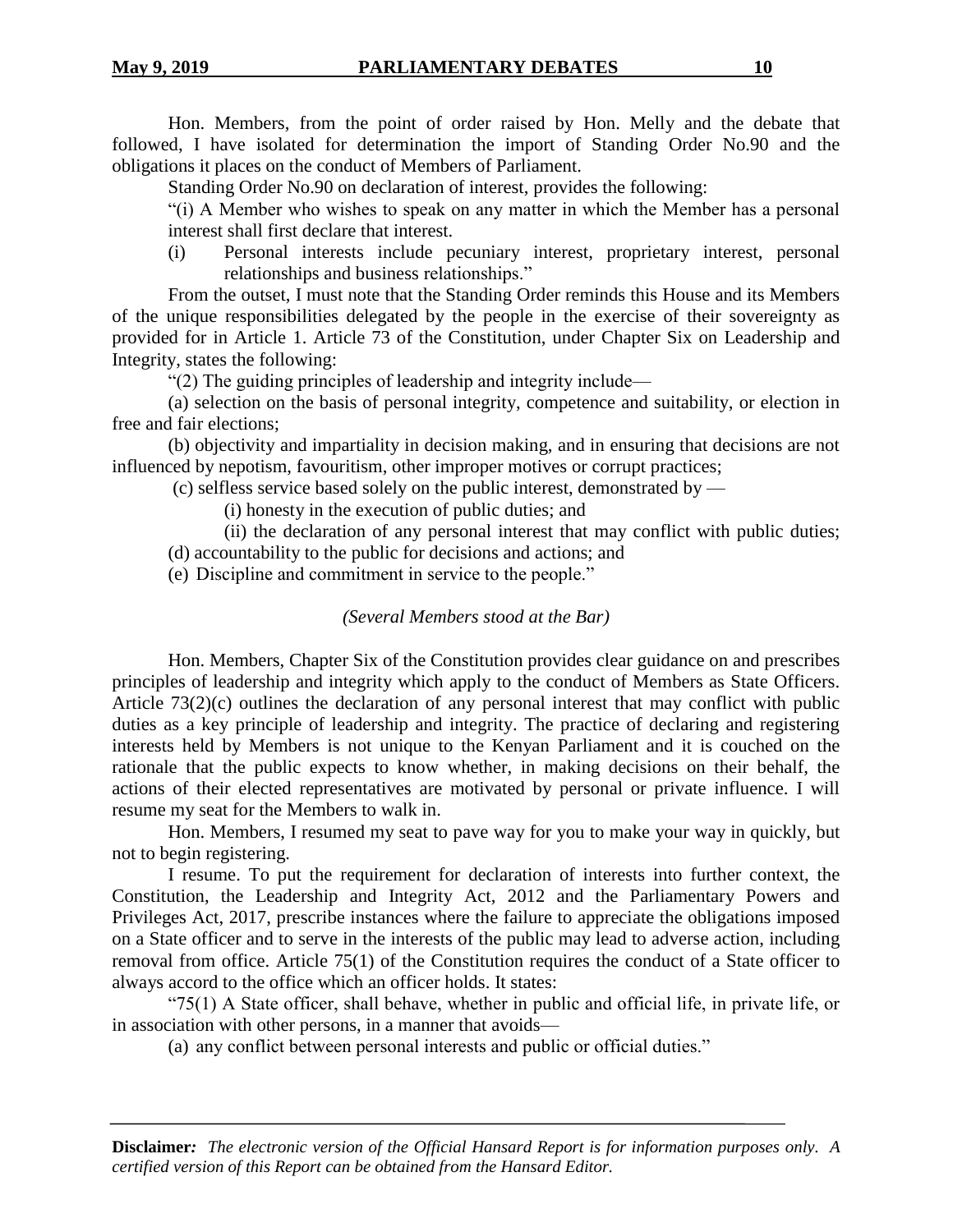The requirements of Article 75 of the Constitution on a State officer highlight the primacy that the Constitution attributes to the non-advancement of private or personal interest while holding a public office.

Hon. Members, as ably noted by the Leader of the Majority Party, Article 122(3) of the Constitution precludes a Member of Parliament from voting on a matter in which the Member has a pecuniary interest. This express prohibition is qualified by Article 116 of the Constitution in two ways. First, Article 116(3) allows Members of Parliament to enact a legislation which grants them a collective pecuniary benefit, but defers the coming into force of such a legislation until the term of the Members comes to an end.

On its part, Article 116(4) allows Members to enact a legislation which grants them a general pecuniary benefit that may accrue to them as members of the public. Hon. Members, an example is like Members voting to have a road constructed in a particular area.

Hon. Members, taking a leaf from the example provided in the Constitution under Article 116(3) and (4), one will note that having a personal or private interest in a particular matter is not, in itself, prohibited. Indeed, as mentioned by Hon. Millie Odhiambo, her interest in matters relating to the welfare of children having previously worked with a child welfare organisation, ranks equal with the personal interest of Members of this House who are also parents. On face value, it may, therefore, be argued that one needs to have a personal interest in a matter for it to be properly prosecuted. However, what is prohibited is the failure to declare interest and the consequent influence of the declared or undeclared interest on debate and decisions of the House or its committees.

As you are aware, this House enacted the Leadership and Integrity Act, 2012 and the Parliamentary Powers and Privileges Act, 2017 to implement Chapter Six and Article 117 of the Constitution. Section 12 of the Public Officer Ethics Act, 2003, which was enacted before the promulgation of the new Constitution provides guidance as to what constitutes a conflict of interest and the various obligations imposed on public officers generally. It says:

"12. (1) A public officer shall use his best efforts to avoid being in a position in which his personal interests conflict with his official duties.

(2) Without limiting the generality of subsection (1), a public officer shall not hold shares or have any other interest in a corporation, partnership of other body, directly or through another person, if holding those shares or having that interest would result in the public officer's personal interests conflicting with his official duties.

(3) A public officer whose personal interests' conflict with his official duties shall-

(a) declare the personal interests to his superior or other appropriate body and comply with any directions to avoid the conflict; and

(b) refrain from participating in any deliberations with respect to the matter."

Part (6) states:

"(6) In this section, "personal interest" includes the interest of a spouse, relative or business associate."

Quite similarly, Hon. Members, Section 16 of the Leadership and Integrity Act, 2012, provides particular guidance as to what circumstances constitute a conflict of interest and the various obligations that the House saw fit to impose upon its Members and other State officers. It states: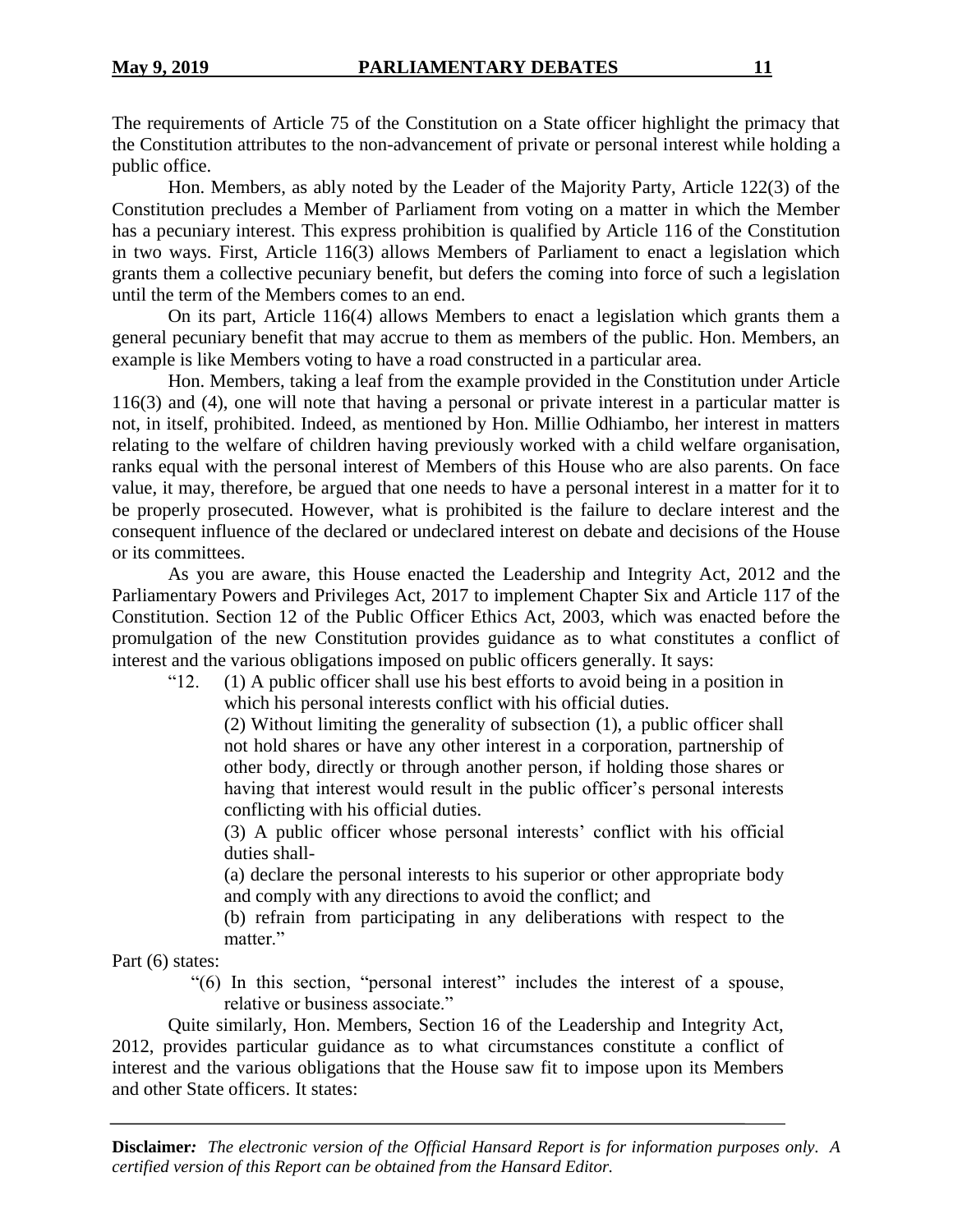"(2) Without limiting the generality of subsection (1), a State officer or a public officer shall not hold shares or have any other interest in a corporation, partnership or other body, directly or through another person, if holding those shares or having that interest would result in a conflict of the State officer's or public officer's personal interests and the officer's official duties.

(3) A State officer or a public officer whose personal interests conflict with their official duties shall declare the personal interests to the public entity or the Commission.

- (4) The Commission or a public entity may give direction on the appropriate action to be taken by the State officer or public officer to avoid the conflict of interest and the State officer or public officer shall—
	- (a) comply with the directions; and,

(b) refrain from participating in any deliberations with respect to the matter."

Again, I put emphasis on this paragraph, which states:

"(6) In this section, "personal interest" includes the interest of a spouse, child, business associate or agent or any other matter in which the State officer or public officer has a direct or indirect pecuniary or non-pecuniary interest.

(7) Where a State officer or a public officer is present at a meeting, where an issue which is likely to result in a conflict of interest is to be discussed, the State officer or public officer shall declare the interest at the beginning of the meeting or before the issue is deliberated upon.

- (8) A declaration of a conflict of interest under subsection (7) shall be recorded in the minutes of that meeting.
- (9) Subject to Article 116(3) and (4) of the Constitution, a Member of Parliament or a member of a county assembly (MCA) shall declare any direct pecuniary interest or benefit of whatever nature in any—
	- (a) debate or proceeding of the body of which he or she is a member;
	- (b) debate or proceeding in any committee of that body; and
	- (c) transaction or communication which the State officer may have with other members of the body, State officers, public officers or government officers."

Hon. Members, Section 16 of the Leadership and Integrity Act further requires every public entity, and for the avoidance of doubt that includes this House, to maintain a public register of interests in which State officers are to register the particulars of various interests that are outlined in the Second Schedule to the Act. These include directorships of companies, ownerships of shares, contracts for supply of goods or services, funded trips, future expectations of employment, land and property, sponsorships, direct and indirect gifts, benefits or hospitality, pending civil and criminal cases touching on a State officer, business associate or firm and the possession of dual citizenship. Under the Act, each State officer is obliged to update any change in the status of the interests registered with a public entity within one month of such change.

Hon. Members, in addition, this House went a step further and enacted the Parliamentary Powers and Privileges Act, 2017. Section 16(c) of the Act provides that the Committee on Powers and Privilege may find a Member to be in breach of privilege if the Member willfully fails or refuses to obey any rule of Parliament.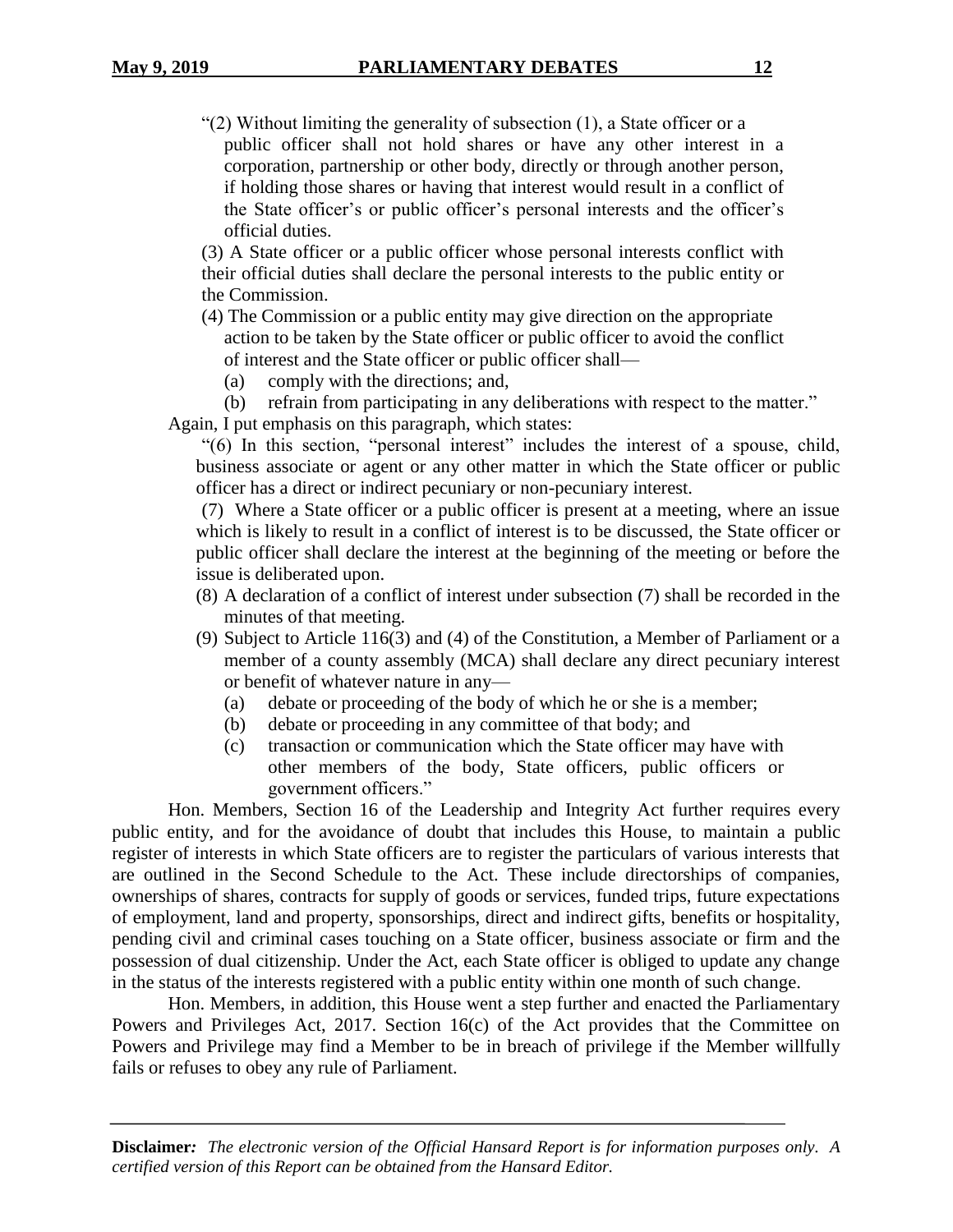A Member who, therefore, decides to willfully disregard the provisions of Standing Order No.90 on declaration of interests may, therefore, be in breach of privilege and subject to disciplinary action as envisaged under Section 17(3) of the same Act. It is also noteworthy that the Act also incorporates in the Third Schedule a Code of Conduct applicable to Members of Parliament.

As Hon. Members will recall, the Code of Conduct, which each Member in this House swore to abide by, provides in Paragraph 4, that Members shall, in the conduct of their parliamentary duties, act in the public interest and resolve any conflict between their personal interest and the public interest in favour of the public interest. Further, Paragraph 6 of the Code of Conduct further provides as follows:

"(1) Members of the House shall—

(a) register with the relevant speaker all financial and non-financial interests that may reasonably influence their parliamentary actions;

(b) before contributing to debate in the House or its Committees, or communicating with State Officers or other public servants, declare any relevant interest in the context of parliamentary debate or the matter under discussion; and, (c) observe any rules agreed by the House in respect of financial support for Members or the facilities of the House.

(2) A relevant interest is an interest that may be seen by a reasonable member of the public to influence the way in which a Member discharges his or her parliamentary duties.

(3) Members shall ensure that registered interests are accurate and updated within one month of any change in particulars."

Hon. Members, Standing Order No. 90 does not preclude Members who have procedurally declared their interest in a matter from participating in the debate on the matter in the committee or the House. The only express prohibition to the exercise of a Member's constitutional role is with regard to voting on a matter in which the Member has a direct pecuniary interest under Article 122 of the Constitution as qualified by Article 116(3) of the Constitution, as I have noted above.

The Constitution, the Leadership and Integrity Act, and the Parliamentary Powers and Privileges Act, outline obligations placed on each Member individually. The responsibilities relate to the discipline of each Member and the House, the Committee of Powers and Privileges and other committees. It is expected that the respective chairpersons of committees shall always protect the dignity of the House in committee and the privileges enjoyed by the Members.

# *(Several Members stood at the Bar)*

Once again, Hon. Members, let me resume my seat to allow more Members to make their way in.

#### *(Hon. Members entered the Chamber)*

Hon. Members, this was to allow Members to make their way in and those who had already got tired of being in the Chamber, to also walk out.

Hon. Members, permit me to refer the House to the ruling made by the Speaker on Wednesday,  $24<sup>th</sup>$  July,  $2014$ . Then, as now, the question arose, in similar framing, as to what is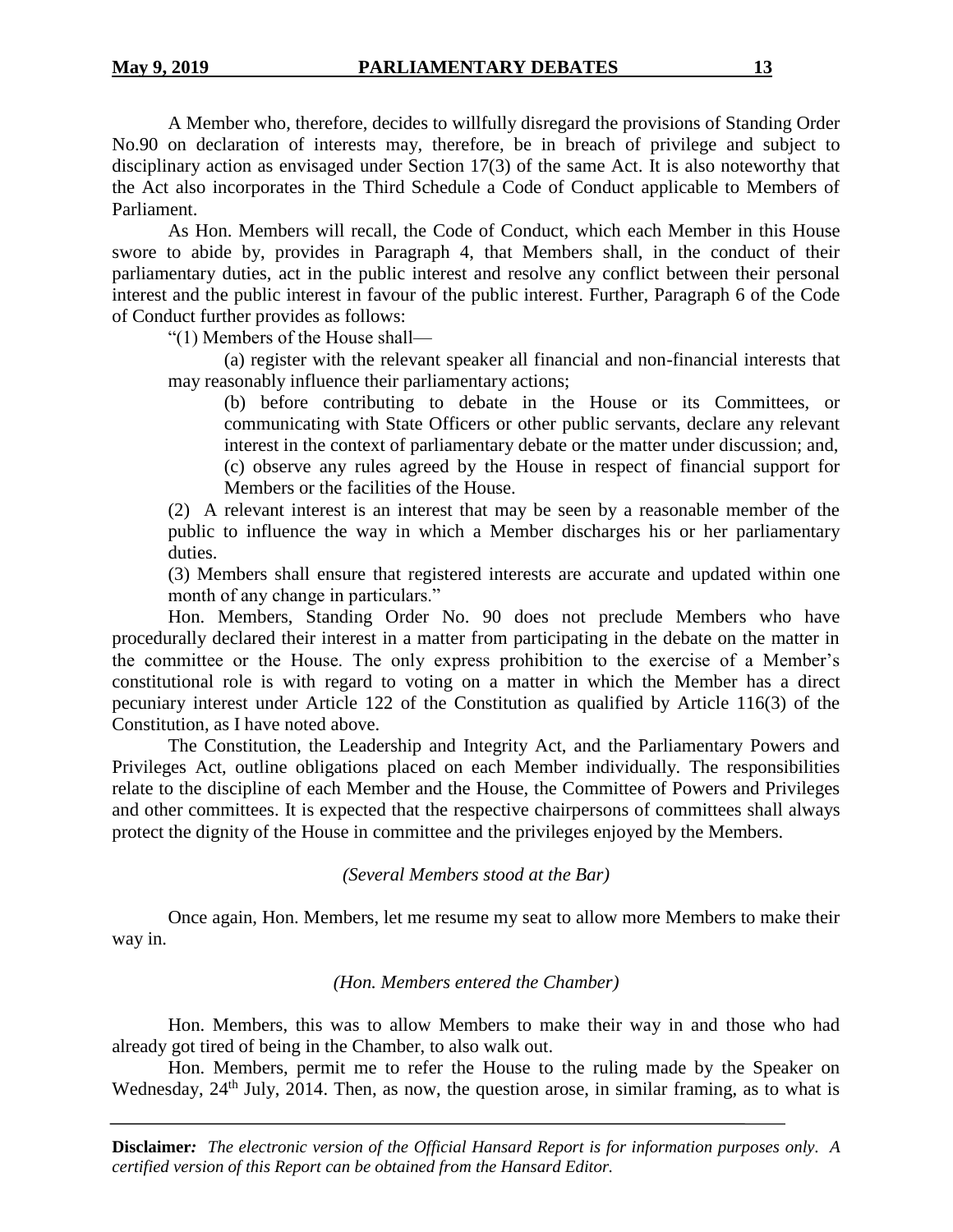the effect of failure to declare interest in a matter under consideration, and what ensues after a Member declares a possible conflict of interest on a matter. The Speaker then guided that it was the responsibility of Members to declare any interest that they may have in any matter before the House or a committee.

Let me now turn to comparable jurisdictions. In the Parliament of the United Kingdom, the regime for declaration of interests is wider than registration of Members' interests. It covers not just direct and current interests, but indirect interests, past interests and expected future interests. In the same jurisdiction, interests must be declared not only when speaking, but when giving written notices, including when filing Questions. It also extends to correspondences and meetings with ministers, public officials and other members. Paid advocacy is prohibited. Members are not allowed to engage in any parliamentary proceedings or to seek to influence others in such a way as to benefit exclusively a body outside Parliament in which they have pecuniary interest. Formal lobbying is also attracting the attention of the UK Houses of Parliament. Erskine May's *Parliamentary Practice*, an authority on parliamentary practice and procedure, notes in the 24<sup>th</sup> Edition with regard to the House of Commons:

"The House has two distinct, but related methods for the disclosure of the personal financial interests of its Members: registration of interests in a register which is publicly available, and declaration of interest in the course of debate and in other contexts. The main purpose of the register is to give public notification on a continuous basis of those financial interests held by Members which might be thought to influence their parliamentary conduct or actions. The main purpose of the declaration is to ensure that fellow Members of the House and the public are made aware, at the appropriate time when a Member is participating in the proceedings of the House, of any past, present or expected future financial interest which might reasonably be thought to be relevant to those proceedings… In addition, in the interests of transparency, in certain circumstances, Members are encouraged to declare non-financial interests as well."

Hon. Members, the US Congress has also very robust laws governing declaration of interests by Members of the US Congress. The rules of the House of Representatives spell out a Code of Conduct for Members of the House of Representatives as contained in Rule XXIII of the 116th Congress. According to the Code, Members of the House of Representatives are required to adhere to the rules in performance of their duties as Members of the House of Representatives. It is noteworthy that the Ethics in Government Act of 1978 also contains rules on disclosure of financial interests by Members of the Congress.

It is said that the late Senator, John McCain, whom you would all recall, who was also a presidential candidate, was such a strict follower of rules of declaration of interests that he recused himself from voting on alcohol related legislation even though he ran no risk of being reprimanded by the Ethics Committee.

In the 1980s and 1990s, he is said to have recused himself from voting on Bills requiring producers to provide Government warning labels on bottles because in his view, his wife having been one of the owners of the main alcohol distributing company in the country, posed potential conflict of his interests in the matter. On matters declaration of interest, it is said his conscience led him.

Hon. Members, looking at the Parliament of Australia, in particular the House of Representatives, matters of pecuniary interests of Members are governed by Sections 44 and 45 of their Constitution and Standing Orders 134 and 231, which prohibit Members of the House of Representatives from participating in matters in which they have pecuniary interests. The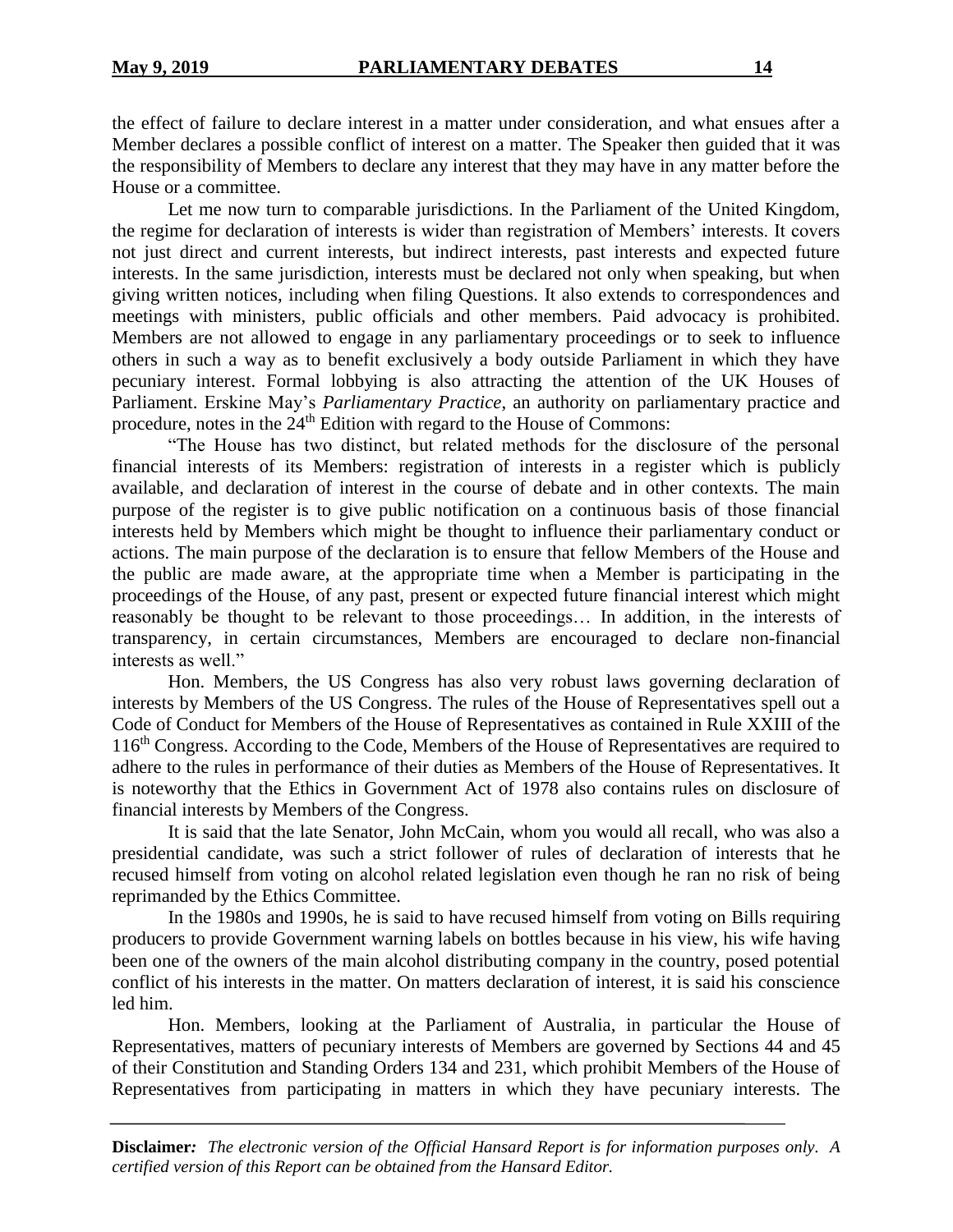consequences are so dire that it can lead even to occurrence of a vacancy in the office of a Member of the House of Representatives.

Further, it is noteworthy that, in terms of voting, Standing Order No.134(a) of the House of Representatives of Australia's Parliament provides that a Member may not vote on a question on a matter in which he or she has a particular direct pecuniary interest other than public policy. The rule allows other Members to challenge another Member's vote on the grounds of pecuniary interest.

Hon. Members, having established the general law and practice on the declaration of interests by Members and examined comparative jurisdictions rules on conflict of interests, permit me to attempt to answer the questions which I had earlier on isolated for guidance. I will start with the first issue, namely, what is the scope of Standing Order No.90 and how it can be enforced… Standing Order No.90 should be interpreted to mean that when a Member who wishes to speak on any matter, be it in the House or before a committee, for which he has a personal interest which includes pecuniary interest, proprietary interest, personal relationships and business relationships, he or she should declare it first and failure to declare interest amounts to misconduct and abuse of privilege. It, therefore, follows that any Member or Members with interest on a matter under consideration should declare the interest before the commencement of the meeting or at any other time during debate, whenever the particular matter arises, and recuse themselves from the ensuing deliberations as may be directed.

Hon. Members, this now takes me to the second matter requiring my determination, namely, after declaring interest, what next? Should a Member who has declared interest be allowed to participate fully in the ensuing deliberations before the committee?

The answer to this Question lies in Article 122(3) of the Constitution which says:

"A Member shall not vote on any question in which the Member has a pecuniary interest." This does not give a Member the leeway to simply declare interest, proceed to participate fully in the ensuing debate and only recuse himself or herself during voting. Each case ought to be considered on its own merit. In this regard, following a declaration of interest, the chairperson of a committee or the Speaker, as the case may be, may require the particular Member to recuse himself or herself during debate on the matter, in addition to barring such Member from actual voting on the matter in question.

Hon. Members, I will now turn to the third issue requiring my response which is: Whether a Member who declares conflict of interest that directly touches on a nominee for appointment into a public office can take part in the process of vetting before the relevant committee or the House. You may wish to note that one of the roles of the National Assembly is to oversee State organs. It is, therefore, my finding that such Members should rely on their conscience, and may participate during the vetting hearing, but he or she should not take part in voting, pursuant to the provisions of Article 122(3) of the Constitution. What if the interest declared includes personal or business relationships with the candidate undergoing vetting in a committee? In such a case, it is my finding that such a Member should not only be disallowed from voting in the committee and the House, but should also recuse himself or herself during the vetting hearings and approval debate in the particular committee and in the House.

Let me now address the issue of the Members of Parliament nominated under Article 97(1) of the Constitution. These are the Members who represent special interests, including the interests of the youth, persons living with disabilities and workers. The framers of our Constitution consciously incorporated this provision in our Constitution, perhaps to ensure that the special interest of the categories of those persons is taken into the proceedings and decision-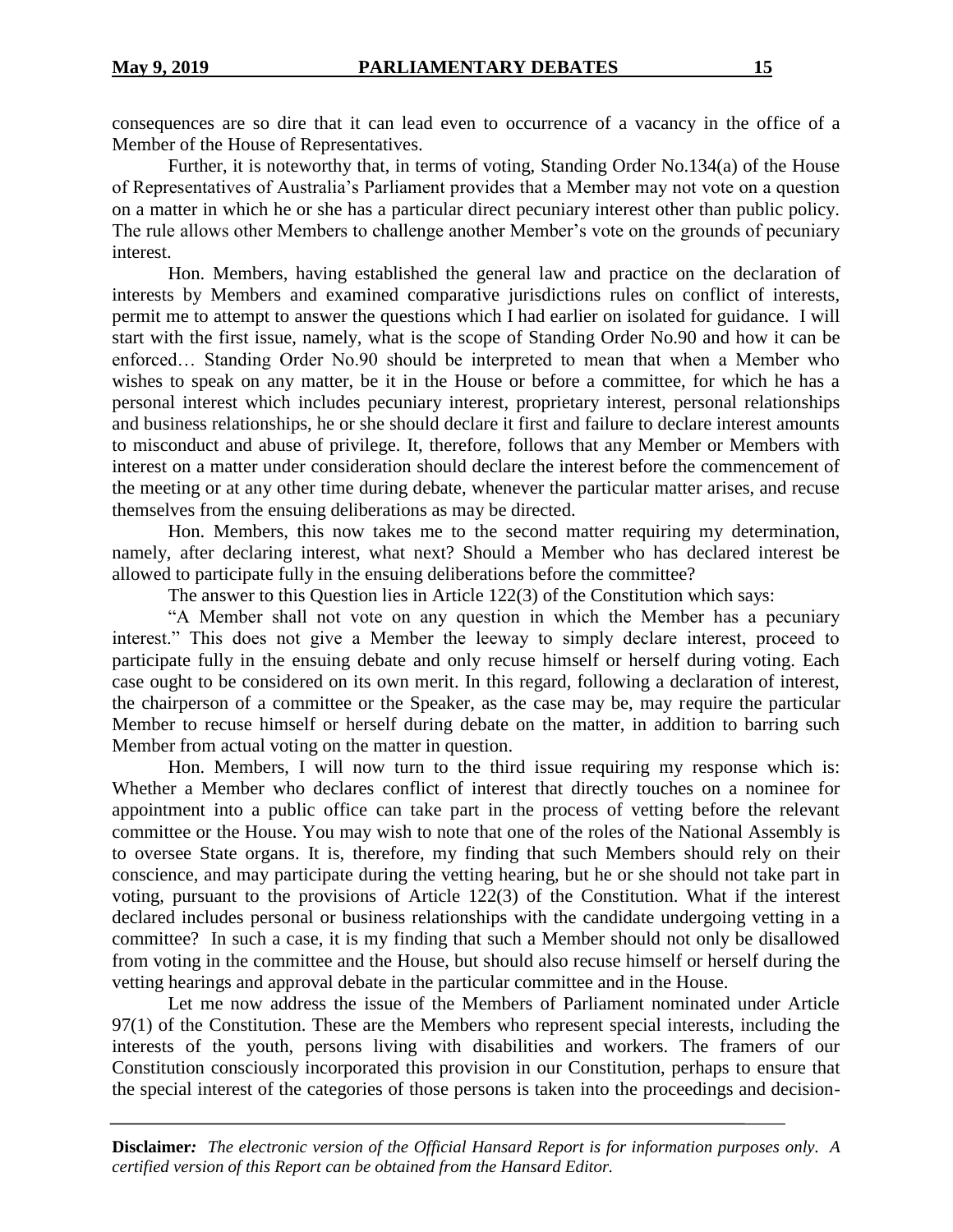making aspects of the National Assembly. However, we must admit that, the Members nominated under the said provision are not exempted from the application of Article 122(3) of the Constitution regarding voting in the House and our Standing Order No.90 on declaration of interest. Whereas their expertise and experience in the particular special interests is expected to guide the proceedings in the committee and the House so as to make informed decisions, they must, however, navigate cautiously to ensure that: "They are not seen by a reasonable member of the public in the streets to influence the way in which they discharge their parliamentary duties."

In addition, even as they bring to the fore the issues of the categories of the said special interests, they do not offend the code of conduct under the Parliamentary Powers and Privileges Act, 2017. It follows, therefore, that it is not an offence to belong to a trade union. However, it is gross misconduct and out of order to wear the hat of a trade unionist or a workers' representative and at the same time purport to also wear the hat of a Member of Parliament in the same sitting of a committee or the House. Similarly, it would be gross misconduct on the part of such a Member to use the information obtained through the committee to the advantage of or to advance the interests of those groups outside the committee or Parliament before the matter under consideration is concluded.

Hon. Members, with respect to the matter touching on Hon. Sossion, I wish to remind the House that Article 95 of the Constitution obliges this House and its committees to deliberate on and resolve issues of concern to the people. Such issues are deliberated upon and resolved in the public interest, but not to serve personal interests. Ideally, once a Member declares a personal interest in a matter, he or she has two options. That is to either contribute to deliberations in a manner that does not lead to their interest conflicting with the public interest or where the Member so elects or feels that they cannot resolve their conflict of interest in the appropriate manner, refrain from contributing to the deliberations or recuse oneself. Any other conduct would amount to courting disorder in the House and its committees and should attract the specified sanctions under the Standing Orders.

In this regard, if as alleged, Hon. Sossion declared his interest and thereafter conducted himself in a manner that exhibited a clear conflict, the Chairperson of the Committee was adequately empowered by the Standing Orders to take the appropriate action.

In conclusion, I must stress that to an extent, Standing Order No.90 is deliberately crafted to require Members to introspect each time they seek to contribute to debate. As guided in the Communication issued on  $26<sup>th</sup>$  July, 2018 on the investigatory mandate of House committees and the conduct of Members in committees, which I reiterate and I quote: "That, prior to the commencement of every meeting, every chairperson must require that Members declare their interest in any matter under consideration."

In this regard, it is incumbent upon every chairperson to ensure, prior to the commencement of every meeting, to ensure that Members declare their interest in any matter falling within the agenda items of that particular sitting. Any Member joining a meeting midstream ought to declare any interest before contributing on matters under consideration, and this should similarly apply to any matter proposed as additional business after the conclusion of the main agenda of the meeting.

In summary, Hon. Members, I guide as follows:

(1)That, as required under our Standing Order No.90, any Member desiring to speak on a matter in the House, for which he or she has interest, must declare that interest. Further, in accordance with Article 122(3) of the Constitution, such a Member shall not take part in the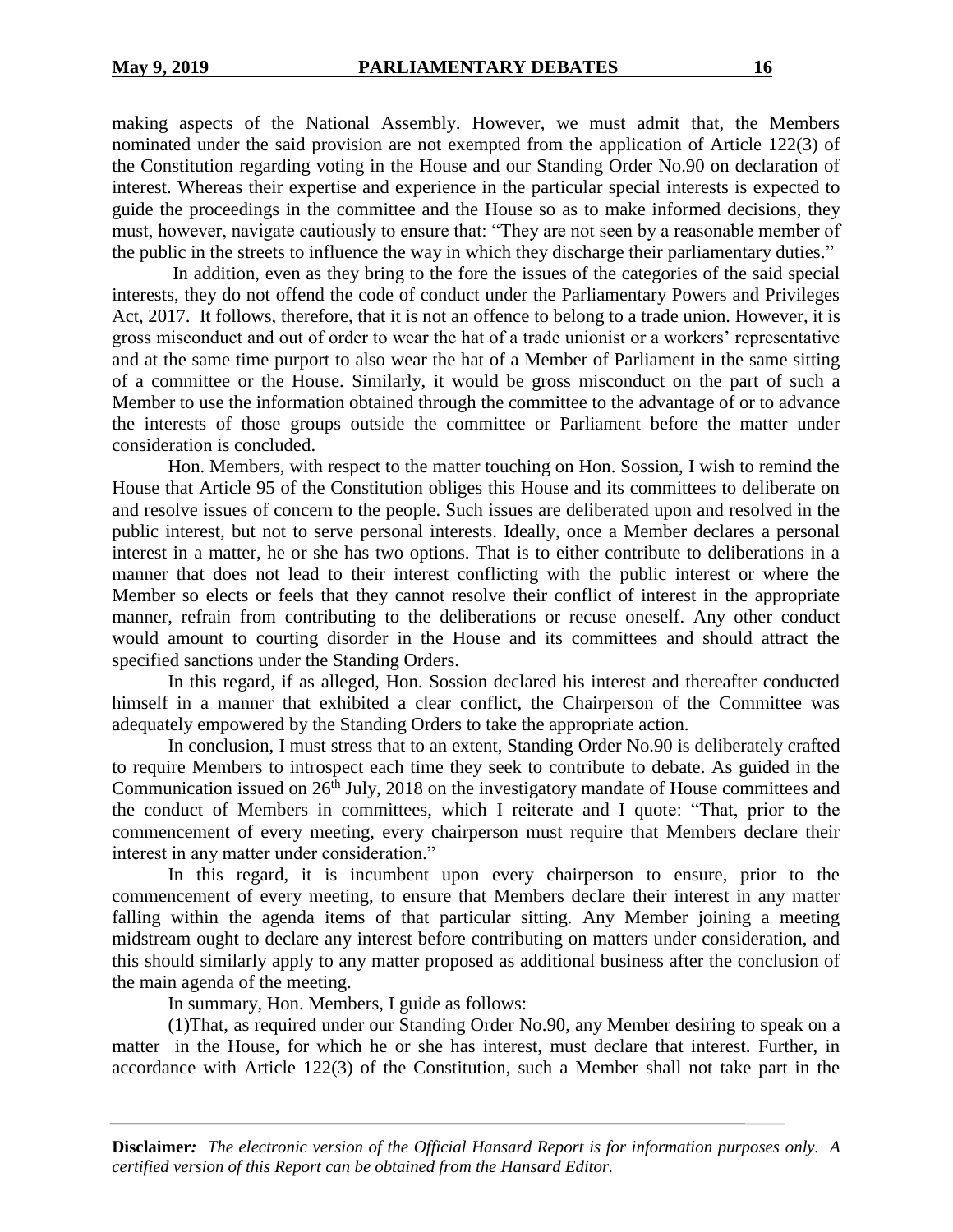decision-making on that matter, whether by voice vote or any other form of voting. Chairpersons of committees ought to enforce these provisions in their respective committees.

(2) That, as to whether a Member who has declared interest in a matter should continue to sit and take part in the ensuring deliberations before the particular committee or the House, I will leave that aspect to the sincere conscience of the particular Member and the instantaneous directive of the Speaker or the chairperson of the committee, as they may deem appropriate, on a case by case basis.

(3). That, where the interest declared is of personal or business relationships with the candidate undergoing vetting before a committee or the House, such a Member should not only be disallowed from voting on the approval process in the committee and the House, but should also recuse himself or herself during the vetting hearings and approval debate in the particular committee and in the House.

(4).That, with respect to the Members of Parliament nominated under Article 97(1) of the Constitution, that is, those representing special interests including the interests of the youth, persons with disabilities and workers, they are not exempted from the application of the provisions of Article 122(3) of the Constitution and Standing Order No.90. We hope that the House is now guided accordingly.

I thank you, Hon. Members.

*(Applause)*

Next Order!

# **PROCEDURAL MOTION**

REDUCTION OF PUBLICATION PERIOD FOR A SPECIFIED BILL

*(Loud consultations)*

**Hon. Speaker**: Order Members! Those who have finished their session for today and are leaving, please, do it in peace. The Leader of the Majority Party, you have the Floor.

**Hon. Aden Duale** (Garissa Township, JP): Hon. Speaker. I beg to move the following Motion:

THAT, pursuant to the provisions of Standing Order No.120, this House resolves to reduce the publication period of the Independent Electoral and Boundaries Commission (Amendment)(No.3) Bill (National Assembly Bill No.35 of 2019) from 14 days to one day.

Hon. Speaker, this is an amendment brought by the Departmental Committee on Justice and Legal Affairs, but I do not see the Chair of the Committee in the Chamber. Basically, since we are going on recess, we are required to reduce the publication period so that it will be referred to the relevant committee. During this long recess, the committee will deal with it alongside budget matters instead of waiting until when we come back. So, this is just a Procedural Motion.

I request Hon. John Mbadi to second.

**Hon. John Mbadi** (Suba South, ODM): I second the Procedural Motion, Hon. Speaker.

*(Loud consultations)*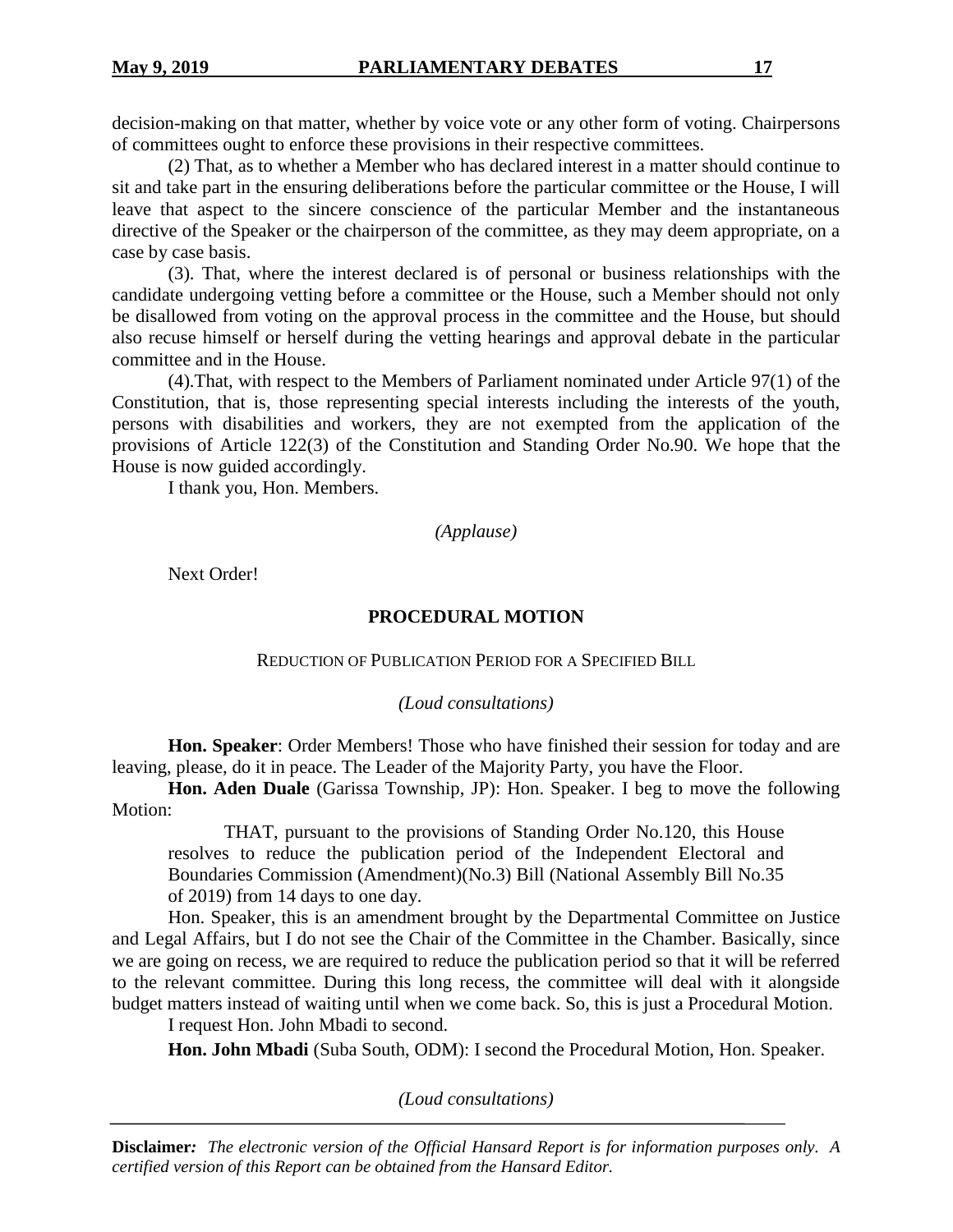**Hon. Speaker:** Can we all be back into the House? Let us be in the House.

*(Question proposed)*

*(Question put and agreed to)*

# **MOTIONS**

# EXTENSION OF PERIOD FOR CONSIDERATION OF NOMINEES FOR APPOINTMENT TO MISSIONS

**Hon. Aden Duale** (Garissa Township, JP): Hon. Speaker, I beg to move the following Motion:

THAT, this House resolves-

- (i) to extend the period for consideration of the nominees submitted by His Excellency the President for appointment to the following Missions: Abu Dhabi, Algiers, Dublin, Lusaka, Seoul, Stockholm and UN-Habitat, by a period of fourteen (14) days from  $25<sup>th</sup>$  May 2019, pursuant to the provisions of Section 13 of the Public Appointments (Parliamentary Approval) Act, 2011 relating to extension of period for consideration of nominees for appointment to a public office; and,
- (ii) that, notwithstanding the provisions of Standing Order No.42 relating to reading and laying of Messages from the President during the period of the May/June 2019Recess in the Third Session of the  $12<sup>th</sup>$ Parliament, upon receipt of names of persons nominated for appointment to any State office from the President, the Speaker shall forthwith refer the Messages containing the names to the relevant committee for consideration without having to recall the House for that purpose.

Hon. Speaker, because we are going on the May/June Recess, and 14 days will lapse by 25th May, 2019 when we are still on recess, this Motion asks for an extension of 14 days from 25<sup>th</sup> May, 2019 for the Departmental Committee of Defence and Foreign Relations to have ample time to consider and table their report on  $4<sup>th</sup>$  June, 2019 when we resume.

Secondly, in (ii), we are, again, giving the Speaker, in the event the President sends more names of State Officers that require the vetting of the House, authority that he does not need to recall the House just to convey the Message of the President in accordance with Standing Order No.42. If this Motion is passed, it will allow the Speaker to forward the names to the relevant committee for onward transmission and vetting. On  $4<sup>th</sup>$  June 2019, we will receive the reports from those committees.

This Procedural Motion is in two phases: The first one is that it gives the Departmental Committee of Defence and Foreign Relations ample time until 4<sup>th</sup> June, 2019, based on the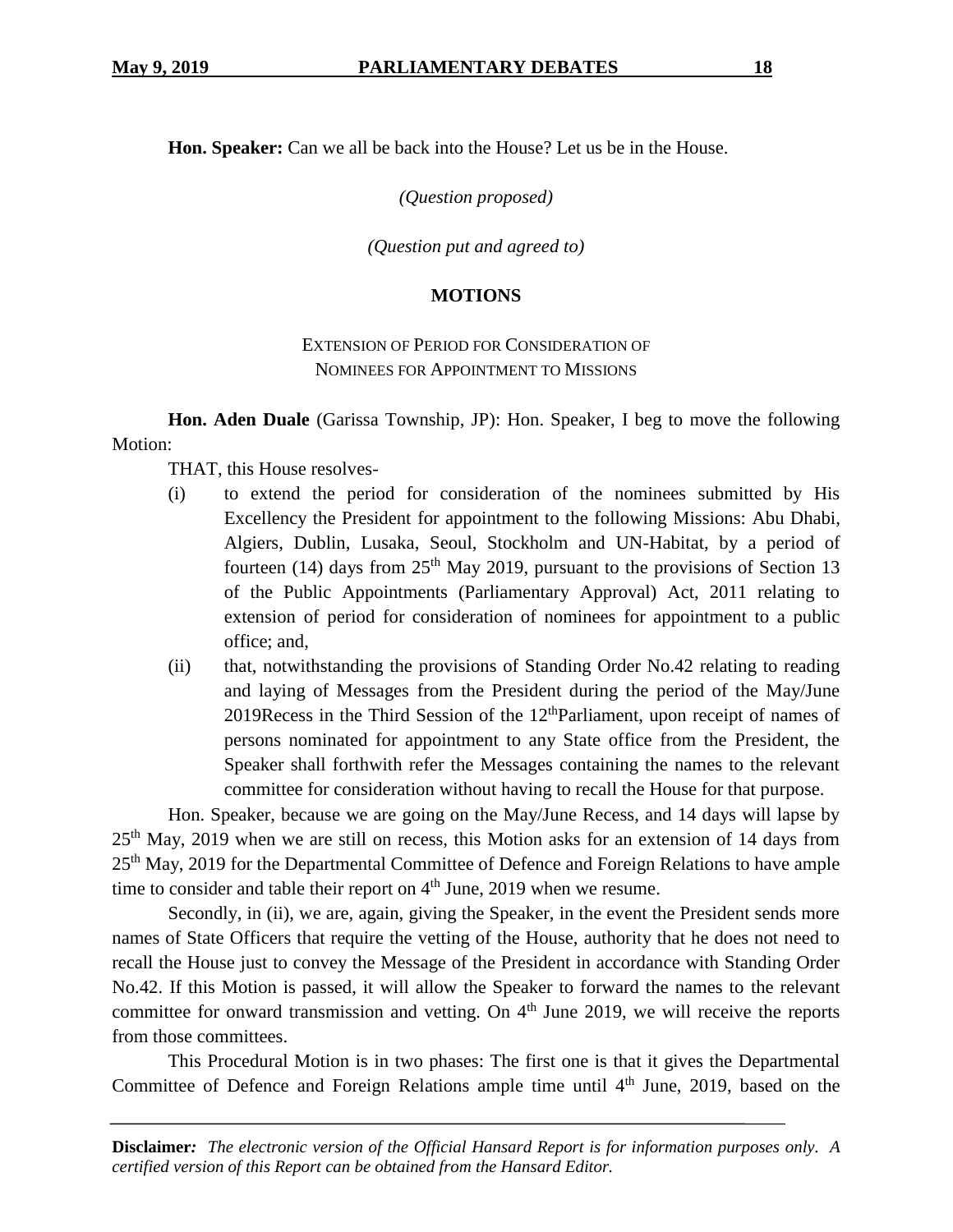requirement of Section 13 of the Public Appointments (Parliamentary Approval) Act, 2011, and the second one gives the Speaker leeway. The President, in exercise of his powers under Article132 of the Constitution, sends names to the Speaker. The Speaker does not require to recall the House just to read the Messages.

I request the Chairperson of the Departmental Committee of Defense and Foreign Relations, Hon. Katoo ole Metito to second.

**Hon. Katoo ole Metito** (Kajiado South, JP):Hon. Speaker, I rise to second the Motion.

These names were to be forwarded to the Departmental Committee on Defense and Foreign Relations if the House adjourns this evening for recess as shown in the House Calendar. The purpose of the recess is to do the Estimates by inviting Government Agencies to go through the Estimates for the coming financial year. My Committee oversees the Ministry of Defence, Ministry of Foreign Affairs, the National Intelligence Service and the Ministry of East Africa Community and Regional Development. With that heavy load, we request the House to give us some ample time to finish the Estimates hearing by the end of this month and also to do the hearing for the nominees and probably bring the report to the House around  $4<sup>th</sup>$ ,  $7<sup>th</sup>$  or  $8<sup>th</sup>$  when the House resumes.

I beg to second.

# *(Question proposed)*

#### *(Question put and agreed to)*

# APPROVAL OF NOMINEES TO EMBAKASI SOUTH CONSTITUENCY COMMITTEE OF THE NATIONAL GOVERNMENT-CONSTITUENCIES DEVELOPMENT FUND

THAT, pursuant to the provisions of Section 43(4) of the National Government Constituency Development Fund Act, 2015 and Paragraph 5 (9 &10) of the National Government Constituency Development Fund Regulations2016, this House approves the following nominees for appointment to the Embakasi South Constituency Committee of the National Government Constituency Development Fund, laid on the Table of the House on Wednesday, 8<sup>th</sup> May, 2019:

| (i) Stephen Omari Odero       |                          | Male Youth Representative                 |
|-------------------------------|--------------------------|-------------------------------------------|
| (ii) Dancan Mulwa Nduva       |                          | Male Adult Representative                 |
| (iii) Sabina Warukira Wanjohi |                          | Female Youth Representative               |
| (iv) Linet Mugasiali Madete   |                          | Female Adult Representative               |
| (v) Vincent Odongo Bunde      |                          | Representative of Persons living          |
|                               |                          | With Disability                           |
| (vi) Urbanus Mwikya Musau     |                          | Nominee of the Constituency Office (Male) |
| (vii) Lydia Kwamboka Obwogi   | $\overline{\phantom{a}}$ | Nominee of the Constituency               |
|                               |                          | Office (Female)                           |
|                               |                          |                                           |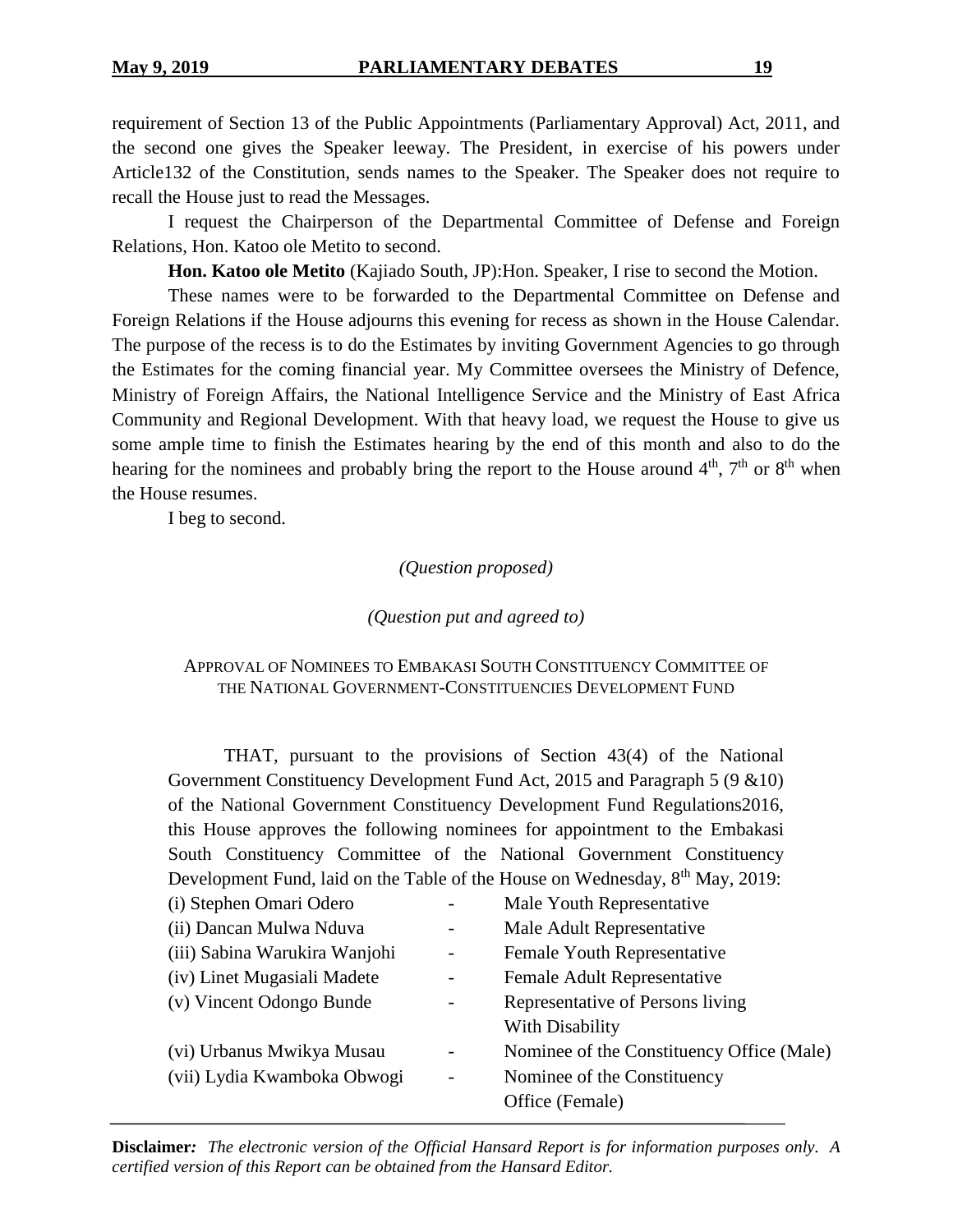*(Hon. Maoka Maore on 9.5.2019 - Morning Sitting)*

*(Debate concluded on 9.5.2019 - Morning Sitting)*

*(Question put and agreed to)*

**Hon. Speaker**: Hon. Mawathe, now you have a committee. Next Order!

### MEDIATED VERSION OF THE WAREHOUSE RECEIPT SYSTEM BILL (SENATE BILL NO.10 OF 2017)

THAT, pursuant to the provisions of Article 113(2) of the Constitution and Standing Order No.150, this House adopts the Report of the Mediation Committee on the Warehouse Receipt System Bill (Senate Bill No.10 of 2017) laid on the Table of the House on Wednesday, 8<sup>th</sup>May 2019, and approves the Mediated Version of the Warehouse Receipt System Bill (Senate Bill No.10 of 2017).

*(Hon. Aden Duale on 9.5.2019 - Morning Sitting)*

*(Debate concluded on 9.5.2018 - Morning Sitting)* 

*(Question put and agreed to)*

#### **CONSIDERATION OF REPORT AND THIRD READING**

THE NATIONAL COHESION AND INTEGRATION (AMENDMENT) BILL

*(Question put and agreed to)*

**Hon. Speaker**: Mover.

**Hon. Maina Kamanda** (Nominated, JP): Hon. Speaker, I beg to move that the National Cohesion and Integration (Amendment) Bill (National Assembly Bill No.12 of 2019) be now read the Third Time.

I request Hon. (Prof.) Jacqueline Oduol to second. **Hon. (Prof.) Jacqueline Oduol** (Nominated, ODM): I second.

*(Question proposed)*

*(Question put and agreed to)*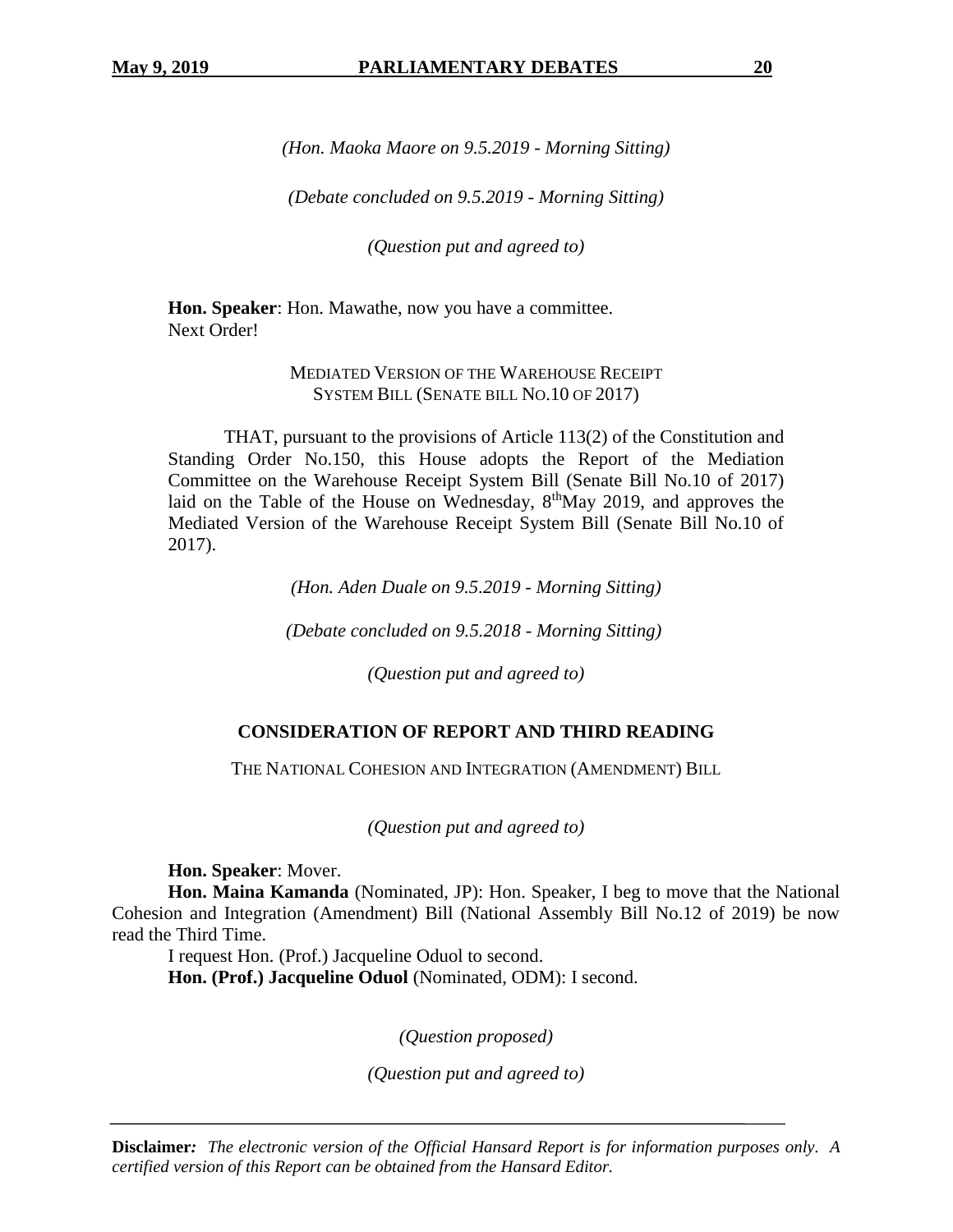*(The Bill was accordingly read the Third Time and passed)*

# **BILL**

# *First Reading*

# THE INDEPENDENT ELECTORAL AND BOUNDARIES COMMISSION (AMENDMENT) (NO.3) BILL

*(Order for First Reading read - Read the First Time and ordered to be referred to the relevant Departmental Committee)*

**Hon. Speaker:** Hon. Members, I wish to make a clarification that this particular Bill under Standing Order No.127(1) stands referred to the Departmental Committee on Justice and Legal Affairs, and that pursuant to Standing Order No.127(6)(a), the earlier Bill, namely the Independent Electoral and Boundaries Commission (Amendment) (No.2) Bill of 2019 sponsored by Hon. Jeremiah Kioni, MP, and read for the First Time on 2<sup>nd</sup> May 2019, will be referred to the Constitutional Implementation Oversight Committee so that there is no conflict.

It is so ordered!

Hon. Members, I interrupt the business as listed in the second Supplementary Order Paper to allow the Leader of the Majority Party to lay certain Papers, which are important, on the Table of the House.

# **PAPERS LAID**

**Hon. Aden Duale** (Garissa Township, JP): Hon. Speaker, I beg to lay the following Papers on the Table of the House:

- 1. Financial Year 2018/2019 Supplementary Estimates II, Programme-Based Budget.
- 2. Financial Year 2018/2019 Supplementary Estimates II, Recurrent Expenditure.
- 3. Financial Year 2018/2019 Supplementary Estimates III, Development Expenditure.
- 4. Memorandum on the Financial Year 2018/2019 Supplementary Estimates II.

**Hon. Speaker**: Hon. Members, given that this is the Supplementary Estimates II, it is only fair that we give the Budget and Appropriations Committee time to make some comments as well as guide the House as to which one will take precedence; these ones or the Estimates which were laid on the Table.

Let us hear Hon. Ichung'wah.

**Hon. Kimani Ichung'wah** (Kikuyu, JP): Thank you, Hon. Speaker. I appreciate being given this chance to just comment on the tabling of the Supplementary Estimates II. The House should express its displeasure with the way the National Treasury is treating the business of the House. We are only less than seven or so weeks to the end of the Financial Year and to be tabling a Supplementary Budget at this time of the year, when by last week, you had already committed the Annual Estimates for the Financial Year 2019/2020, is inappropriate.

I am not privy to what is in the Supplementary Estimates II, but I hope they do not occasion additional spending in the current financial year.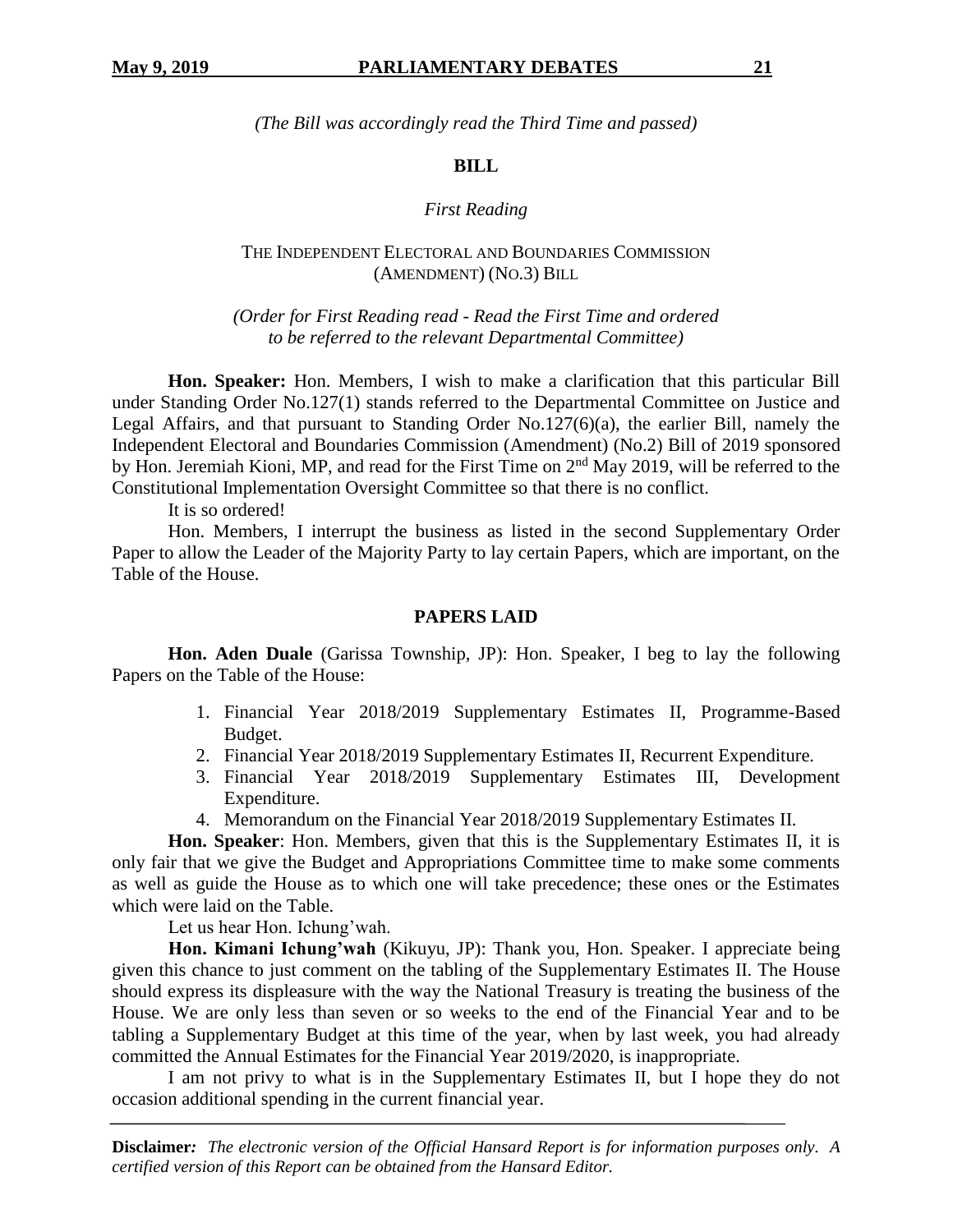The Calendar of this House is not a secret. Everybody in this country knows when the House goes on recess. The National Treasury must have been aware that the House is going on recess today. Having tabled the Annual Estimates for the 2019/2020, it gives Members time to look at them during the recess. That is all I wanted to mention, to just remind Hon. Members, and especially chairs of the committees, that we will have no choice other than process the two concurrently. Should there be anything that needs expenditure in the course of this financial year, unless in your view and in the view of the Leader of the Majority, there is need for a special sitting in between; it means we can only do an Appropriation Bill for Supplementary Estimates II and for the Financial Estimates for 2019/2020 concurrently between the first and second weeks of June. This will leave the spending entities of the Government with less than two weeks to spend the money.

If Supplementary Estimates II is meant to regularise what has already been spent, there is no big problem although we must make it clear to the National Treasury that they should adhere to this House's Calendar so that we do not overwork Members. Committees will be lost on which Bill to give priority, but I beseech them to process both of them concurrently so that we can approve them as soon as we resume at the beginning of June.

I take this opportunity to remind committee chairs that we will be proceeding to a conference with all of them. It is important that we all attend the conference, which starts on Sunday and ends on Wednesday, so that we can agree on the formalities on how to process all these things together. But as I said, it is important that the House expresses its displeasure with the way that the National Treasury and the Executive are treating this House. They must take the business of the House seriously.

#### **Hon. Speaker:** Yes, Hon. Mbadi.

**Hon. John Mbadi** (Suba South, ODM): Hon. Speaker, it is disturbing that we are getting Supplementary Estimates II from the National Treasury at this time. We should express our disgust - not displeasure - at what the National Treasury is trying to do. We have given a serious indication to the Treasury that our dealing with the Budget Estimates for the 2019/2020 Financial Year will not be business as usual because this country is overburdened in terms of taxation as well as credit and debt levels. Probably, the National Treasury is trying to distract us from focusing on the Financial Estimates for 2019/2020.

Hon. Speaker, I want to make a personal request to you and the Chair of the Budget and Appropriations Committee. I believe that these Supplementary Estimates have been tabled here in line with Article 223 of the Constitution. If that is the case, that Article says that, subject to clauses 2 to 4, the national Government may spend money that has not been appropriated if the amount appropriated is not enough, and if money has been withdrawn from the Contingencies Fund. The approval of Parliament for any spending under this Article shall be sought within two months after the first withdrawal of the money.

My understanding is that this is money that has been spent. Therefore, there is no hurry in dealing with these Supplementary Estimates. Let us focus on the Annual Budget Estimates. Let us keep these Supplementary Estimates pending because what the law requires is for the National Treasury to seek Parliament's approval. As to when we give that approval, the House can decide. We can finish with the Budget Estimates first and give the approval even in July. This is because Supplementary Estimates have become a way through which the National Treasury introduces expenditures that sometimes are fictitious.

Remember last time we rejected an allocation for the Ruaraka land in Supplementary Estimates. I do not know what the National Treasury has done. Probably, that is what the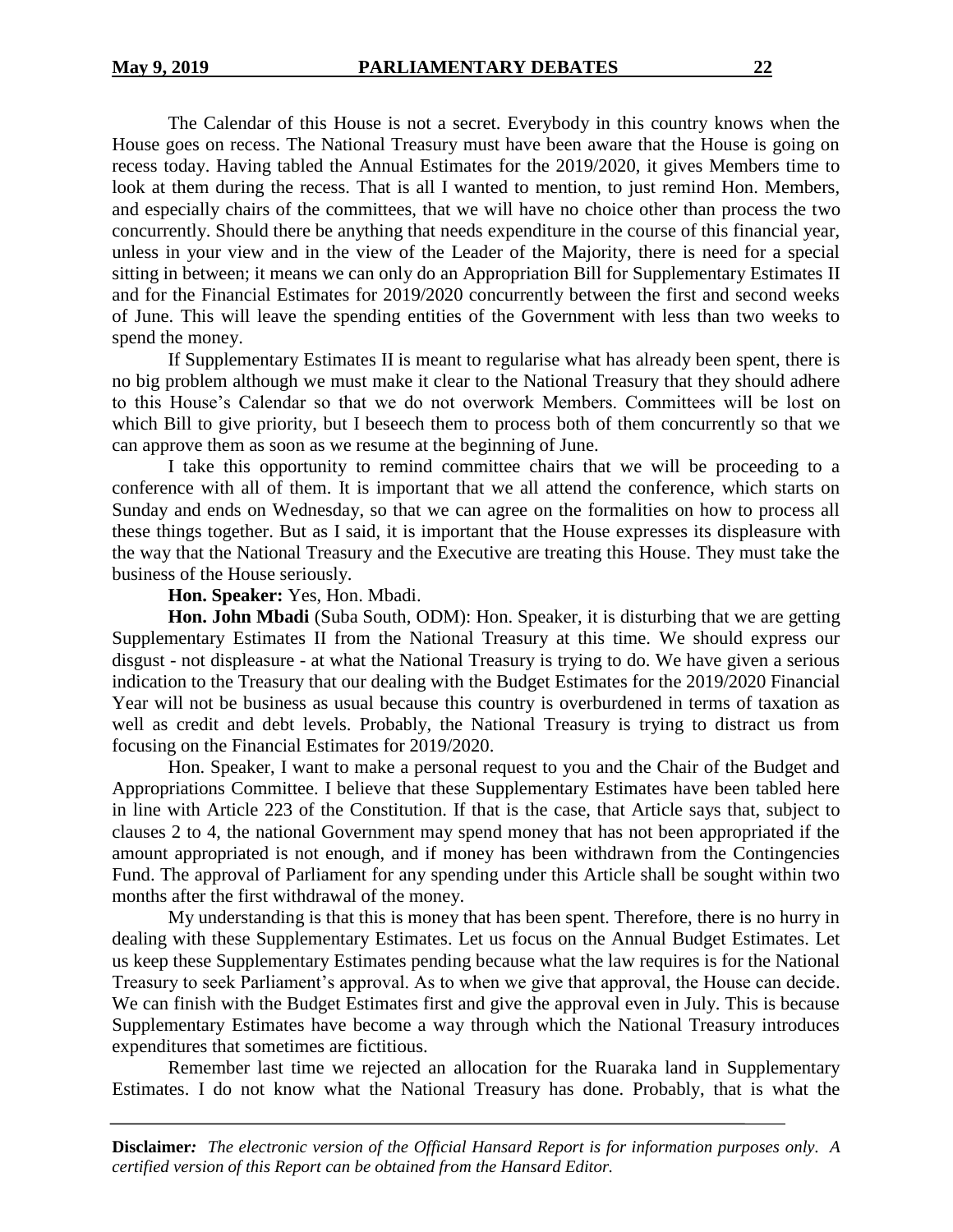National Treasury is trying to do through these Supplementary Estimates. That is probably why they have introduced these Supplementary Estimates at this time.

Hon. Speaker, in order for us to do justice to this country, we must focus on the Annual Budget Estimates. I urge the Chair of the Budget and Appropriations Committee and all departmental committee chairs that we focus on the Annual Estimates for the 2019/2020 Financial Year. Let us deal with the Appropriation Bill by 30<sup>th</sup> June and then we look at the Supplementary Estimates. There is no rush. This House has no time limit in dealing with these Supplementary Estimates.

Thank you.

**Hon. Speaker:** Of course, I hope that in order to fully comply with Article 223, there is also need for indication as to when the expenditures happened because the approval of the House should be sought within two months.

Yes, Hon. Mbadi.

**Hon. John Mbadi** (Suba South, ODM):Hon. Speaker, I agree with you, but it is the seeking of the authority which should be done within two months. The approval can be given any time. That is my understanding. They have already sought the authority. So, they have fulfilled their requirement. It is now for Parliament to play its part. There is no condition for us to give the approval within two months. We can give the approval afterwards. That is why I was asking that if the money has been spent and they are seeking approval, we can put the Supplementary Estimates aside for the time being and deal with the Annual Financial Estimates. We can come back to the Supplementary Estimates later on.

**Hon. Speaker:** Hon. Mbadi, before you finally sit down, if the expenditure happened in January this year and the approval is being sought in May…

**Hon. John Mbadi** (Suba South, ODM): It is unconstitutional!

**Hon. Speaker:** Precisely. That is the point I was raising.

**Hon. John Mbadi** (Suba South, ODM): Exactly! Actually, the Constitution says the approval of Parliament for any spending under Article 223 shall be sought within two months after the first withdrawal. The withdrawal may be continuous covering, say, three months, but two months after the time of the first withdrawal, the Treasury should seek the approval of Parliament. So, we will start calculating from today. If there is expenditure dating beyond  $10<sup>th</sup>$ March, it is unconstitutional.

**Hon. Speaker:** Of course, there is also a limit on the percentage. It is only 10 per cent. Therefore, when the committees consider Supplementary Estimates, they must also try to find out whether any advance expenditure exceeds 10 per cent of what had been voted for.

Let us hear the Leader of the Majority Party.

**Hon. A.B. Duale** (Garissa Township, JP): Hon. Speaker, Hon. Mbadi did not get what you said first. That is the work of the Budget and Appropriations Committee. The Chair and Hon. Mbadi are Members of the Budget and Appropriations Committee. They need to scrutinise and see whether where a Cabinet Secretary has used Article 223 - complied with the Constitution – and whether Parliament's approval has been sought within two months of the advance spending. However, the tabling of the Supplementary Estimates II is within the law. Let me make it clear that the Cabinet Secretary has not broken the law. He has complied with the law and Parliament, in its wisdom, must regularise expenditure incurred under Article 223. Of course, even as we consider the two-month period, we must remove the days we were on recess. It is very clear. Can I finish my contribution? In fact, when the House is on recess, that is when the law allows you to…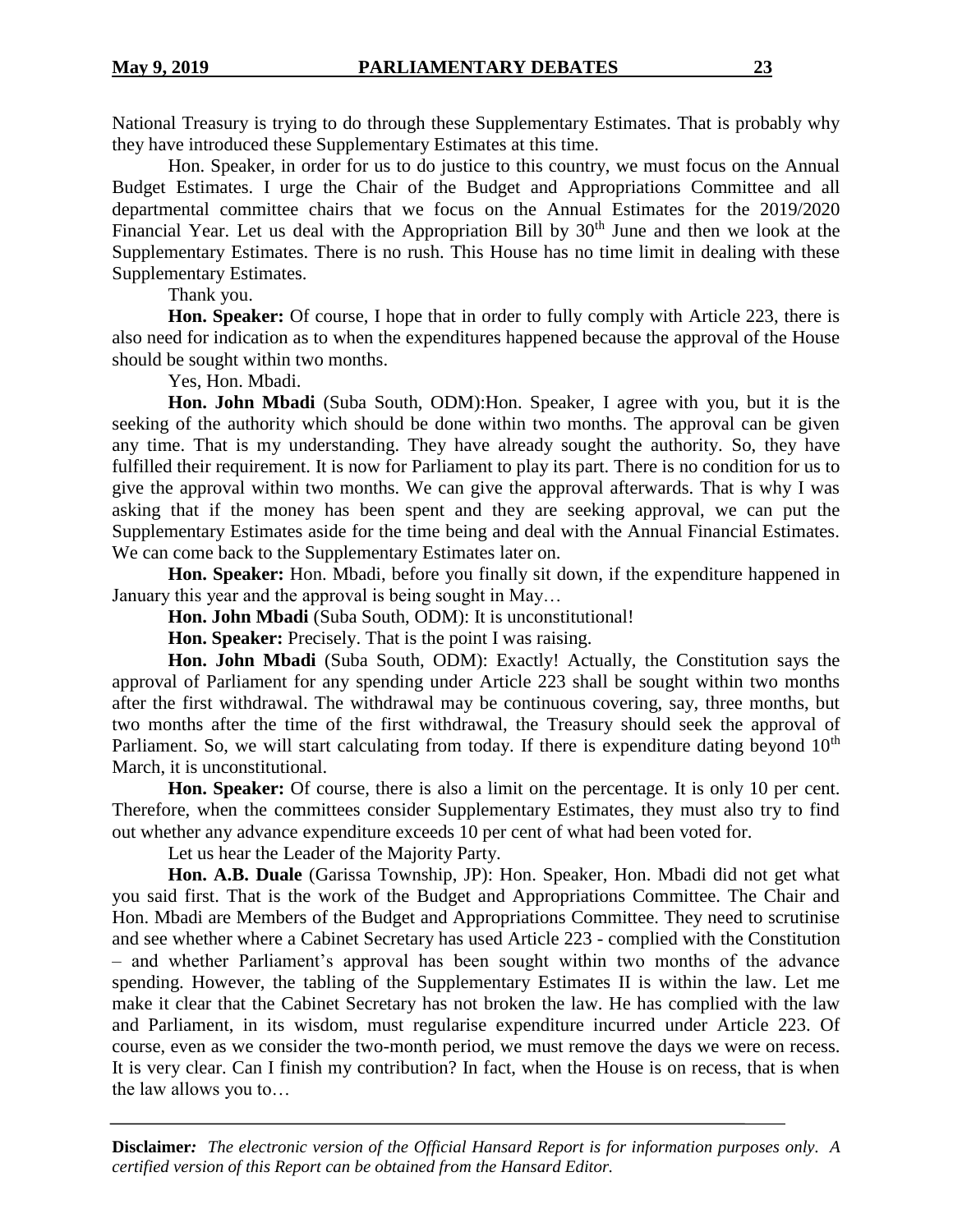#### *(Hon. Mbadi spoke off record)*

Hon. Mbadi, I gave you time to speak.

If, like now, we go for a long recess, then the Cabinet Secretary can spend within that framework and then come and request the House. After looking at this Supplementary Budget, the end result will be the Supplementary Appropriation Bill. I want to indulge Hon. Mbadi and Hon. Ichung'wah that just because the Cabinet Secretary for the National Treasury has misbehaved, we should not allow the House to misbehave. I want you to start with the Supplementary Budget because it is not big. By the time we come back from recess on  $4<sup>th</sup>$  June 2019, you will table the report of the Supplementary Budget. Maybe, there could be money for the Parliamentary Service Commission (PSC) and the National Government Constituencies Development Fund (NG-CDF).

#### *(Laughter)*

What I am saying is that we have not looked at the books. If you may allow me, maybe there are some critical sectors even in the Judiciary. So, let us not rush into conclusions. I want to tell the Chairperson and my counterpart, the Leader of the Minority Party, that just because somebody could have misbehaved, two wrongs cannot make a right. I want you to look at the Supplementary Budget so that by the time we come back from recess on  $4<sup>th</sup>$  June 2019 you table both the report of the Financial Estimates and the Supplementary Budget. I am sure the Chairperson and the Leader of the Minority Party are capable. Two wrongs do not make a right. In future, in the next financial year, through the Speaker, we will advise the National Treasury. For now, I think, they have not broken any law. We are only taking caution because they have misbehaved. The Cabinet Secretary called me this morning and he was in Los Angeles in the roadshow for the second Eurobond. So, he is busy making sure that we get resources for investment. We should, therefore, not harass a hard working Cabinet Secretary.

**Hon. Speaker:** Hon. Members, as you may be aware, this is not a debate because there is no Motion. I merely allowed the Chairperson of the Budget and Appropriations Committee to make those comments. Can we move to business? We have business here, and today is the last day before you proceed for recess. It will be better if we can spend the balance of the time now dealing with business. Suddenly now everybody has a point. Let those points be considered during the sectoral hearings. It is not about procedure. The procedure that was followed is correct as it has been clearly pointed out. It is provided for under Article 223 of the Constitution. Nothing has been breached. For the rest of the details, the committees will be looking at things like when the withdrawals happened and such like other details exceeding the permissible limits.

Let us go on with business. Next Order!

#### **BILL**

#### *Second Reading*

#### THE STATUTE LAW (MISCELLANEOUS AMENDMENTS) BILL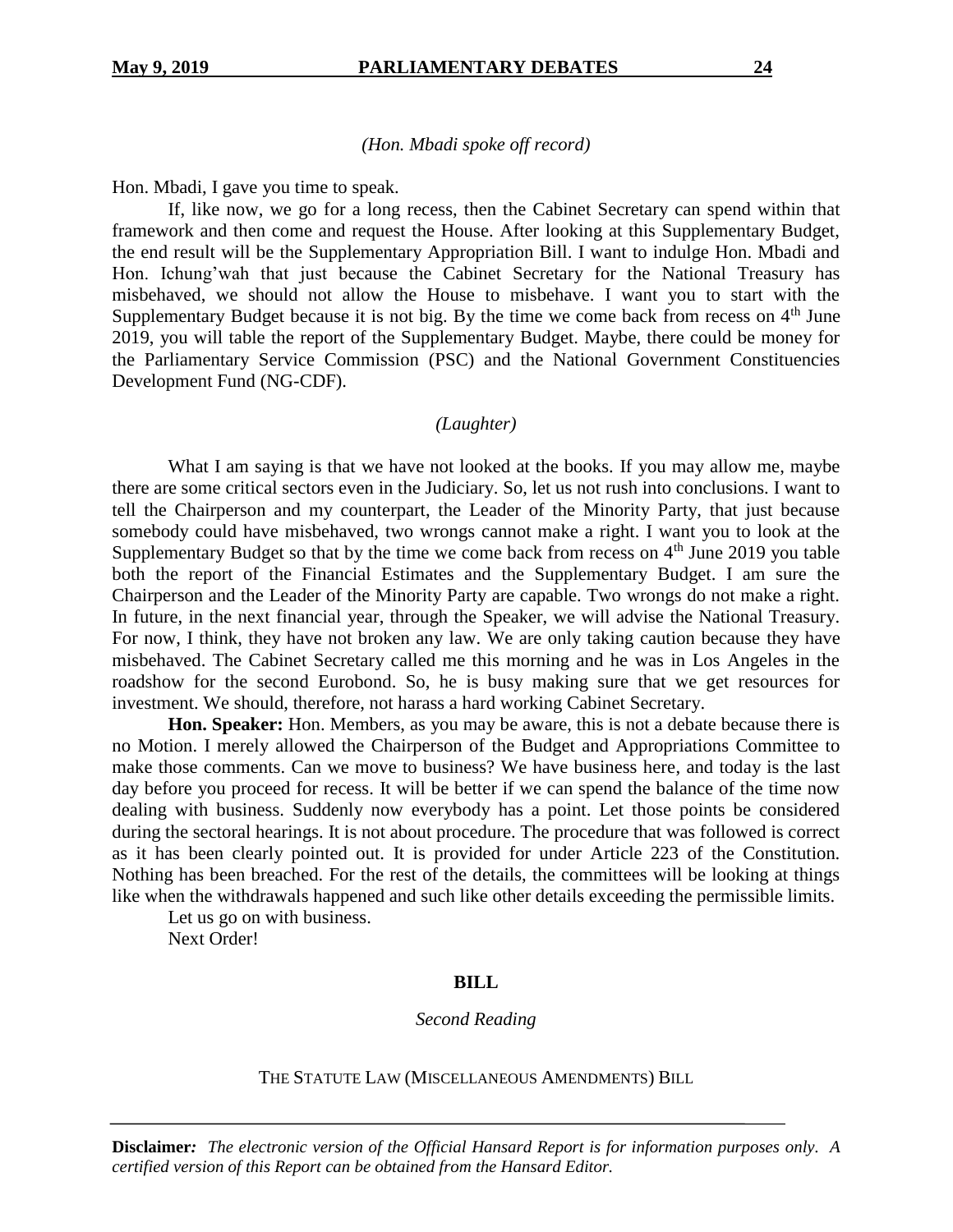*(Hon. Aden Duale on 9.5.2019 – Morning Sitting)*

*(Resumption of Debate interrupted on 9.5.2019 -Morning Sitting)*

**Hon. Speaker:** Hon. Members, the following Members had contributed to this Bill. They were the Mover, Hon. A.B. Duale; the Seconder, Hon. Hon. William Cheptumo; Hon. Makali Mulu, Hon. Joseph Limo, Hon. (Dr.) Victor Munyaka, Hon. (Dr.) Chris Wamalwa, Hon. Mutai Kiplangat and Hon. Kipkoech Tonui, who was on his feet. He has a balance of two minutes. Hon. Tonui, do you wish to make use of your balance of two minutes?

*(Hon. Tonui responded off record)*

Very well. The people of Bomet Central Constituency should be heard.

**Hon. Ronald Tonui** (Bomet Central, JP): Thank you, Hon. Speaker. I am ready to proceed. However, you may need to correct my name. I am not "Kipkoech". I am "Kiprotich". I do not know where that name is captured.

**Hon. Speaker:** I know you are certainly Tonui, Ronald or Bernard.

**Hon. Ronald Tonui** (Bomet Central, JP): Thank you. That is my name. I had already commented on a number of amendments on various Acts. I want to continue with the Merchants Shipping Act. We want to cede the power of this House to the Cabinet Secretary because what we are proposing here, notwithstanding any other provision of this Act, is that the Cabinet Secretary may, on the recommendation of the Authority by a gazette notice and subject to such conditions as they may be appropriate, exempt any Government entity or enterprise from the provisions of this Act where such exception is in public interest. I believe this is ceding power of this House to the Executive to make laws. That is not the way to go. When it comes to the issue of public interest being determined by the Cabinet Secretary, surely that is giving a blank cheque to the CS to write on. Therefore, I oppose this proposal. We should never do such an irresponsible act of handing over the responsibilities of Parliament to another arm of Government.

On the Court of Appeal Act, where we are proposing an amendment to introduce some recesses, it is unfair. Each individual judge of the Court of Appeal can proceed on leave. He can go on holiday, but not the whole court taking leave during a certain period. That will be unfair to clients who are seeking stay-orders from the Court of Appeal. Individual judges should be the ones to take that leave, but not the whole court. That will be unfair since some issues are very urgent to clients who go to courts and they need to be heard. So, if the court will be away on recess for a period of nearly a month, from mid-December to mid-January…

**Hon. Speaker:** Let us have Hon. Nassir Sheriff.

**Hon. Abdullswamad Nassir** (Mvita, ODM): Ahsante, Mhe. Spika. Ningeomba nitumie lugha fasaha ya Kiswahili ili tuweze kufahamikiana. Kabla ya Kenya kuwa na mfumo wa serikali ya vyama vingi na katiba mpya ambayo tunaitumia sasa hivi, kulikuwa na kipengele katika sheria ya State Corporations Act. Kipengele hicho cha 5(a) kilikuwa kinampatia ruhusa Rais wa Kenya ya kuwa, licha ya masuala yote yaliyoko pale, Rais akiweza kupeleka ilani katika *gazette notice*, anaweza kuinua sehemu yoyote katika sheria hii isipokuwa vipengele 17 peke yake. Sasa, tuangalie sarakasi ya marekebisho ambayo yanahitajika kufanywa kutumia Mswada huu kumba kwa lugha ya Kiingereza Miscellaneous Amendments Bill*.* Hii inajaribu kumpatia uwezo na nguvu Waziri. Wakati ule, ilikuwa Rais wa Kenya, baada ya kuingia Katiba mpya na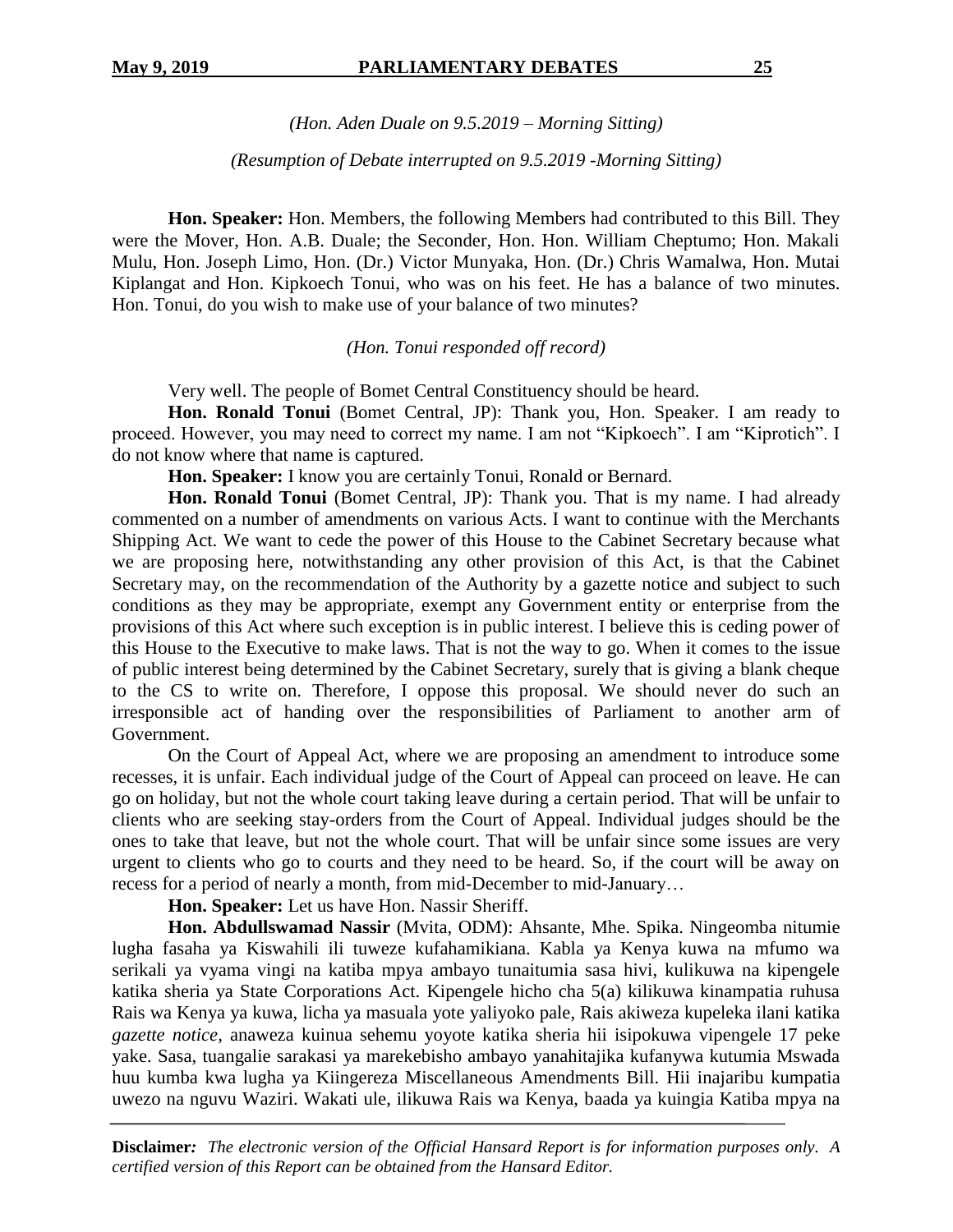mfumo mpya wa Kenya inavyoendeshwa, Bunge hili hili likaamua kutoa kipengele kile kuwa, hakuna yeyote anayeweza kuinua sheria yoyote ya Bunge isipokuwa Bunge lenyewe. Lakini, huu Mswada kisawasawa – lau hawana nia mabaya na hakuna nia chafu katika masuala haya – ilikuwa iletwe kwa kupitia Mswada wa maana si Mswada kumba ambayo kuna uwezekano wa watu kutoweza kuona na kujua ni kitu gani kinachoendelea.

Bunge hili lilikataa ilhali tunaletewa Mswada ili tukubali ya kuwa Waziri akiamua, licha ya mambo yaliyopitishwa Bungeni, anaweza kuinua sheria ambayo imewekwa na Bunge hili kwa kalamu yake. Kuna mambo mengine tutayahisi…

#### *(Hon. Aden Duale spoke off record)*

Ndugu yangu, Mhe. Duale anasema kuwa hafahamu lugha yangu, lakini ningeomba zile dakika zilizobaki niweze kutoa duku duku langu, nisije nikazungumza kwa lugha ambayo pengine ni ya hasira nikaambiwa ni saumu. Ni zile hisia za hawa watu wanaojaribu kutuchukua sisi. Ukienda katika maeneo, anapotoka Mhe. Duale, ni mfano wa kuuziwa mifugo kwa kuonyeshwa wayo wa wale mifugo waliopita. Unaambiwa kwa kuangalia mfugo ule amepita hapa, amewanda na ukiangalia zile kato vile alivyoweza kupita pale… Kule kwetu mfano mwingine unaoweza kutumiwa ni kupelekwa katika bahari kisha uone yale mawimbi yanavyopigwa, mvuvi aanze kukuuzia samaki akuambie hapa kuna sulisuli, kolele, papa na nyangumi nitakuuzia kwa kuangalia tu jinsi yale mawimbi yanavyopiga. Ni muhimu sana Kiongozi wa Walio Wengi…

#### *(Hon. Aden Duale spoke off record)*

**Hon. Speaker:** What is happening?

**Hon. Abdullswamad Nassir** (Mvita, ODM): Mhe. Spika, wakati mwingine kuna watu ambao hawafahamu zile sheria za Bunge wanaona kwa kuita jina lako wao hutukatiza maneno. Katika hali yaa kutukatiza maneno, hatufahamu nia yao ni ipi. Ningemuomba aache niendelee ama umkataze kuendelea kuzungumza…

**Hon. Speaker:** Hakuna mtu amekukataza kuchangia. Endelea

**Hon. Abdullswamad Nassir** (Mvita, ODM): Ningependa tu kueleza kuwa lau wangekua na nia safi, Mswada huu ungeletwa kwa njia yaa kisawasawa sio kwa njia ya Mswada kumba. Huu Mswada Kumba ukiletwa, njia na madhumuni na nia ilikuwa ni Mswada kama huu ukiwekwa huwa ni Mkusanyiko wa sheria tofauti tofauti lau kuna mabadiliko ya herufi na mambo madogo madogo ambayo hayana uzito wa maana hivyo. Lakini leo kupeleka Mswada kama huu kwa kupitia njia hii, ni njia ya ulaghai ambayo inatumika. Watarejea hapa.

Ningependa kulielezea Bunge kupitia kwako wewe Spika kuwa huu Mswada ukibadilishwa, njia na madhumuni ni nini? Serikali ya Japan ilitoa bilioni 27 kukajengwa terminal mpya kule Mombasa na kukaandikwa mkataba. Katika ule mkataba, walielewana kuwa lau kutakuwa na nia ya kuwa shirika ambalo si KPA kuendesha terminal ile basi kulikuwa kutumike Public, Private Participation, ile Act iweze kutumika. Leo tunajaribu kuletewa mashirika ambayo niya kibinafsi kutumia njia ambayo si sawa.

Lugha watakayotumia ni kuwa njia hii ni kuweza kuleta Kenya National Shipping Line. Mbele yangu, kuna stakabadhi ambazo zimeletwa katika kamati tofauti za Bunge; kuna karatasi zenye kuonyesha hii Kenya National Shipping line ni ya nani. Asilimia 74.3 inafaa kuwa ya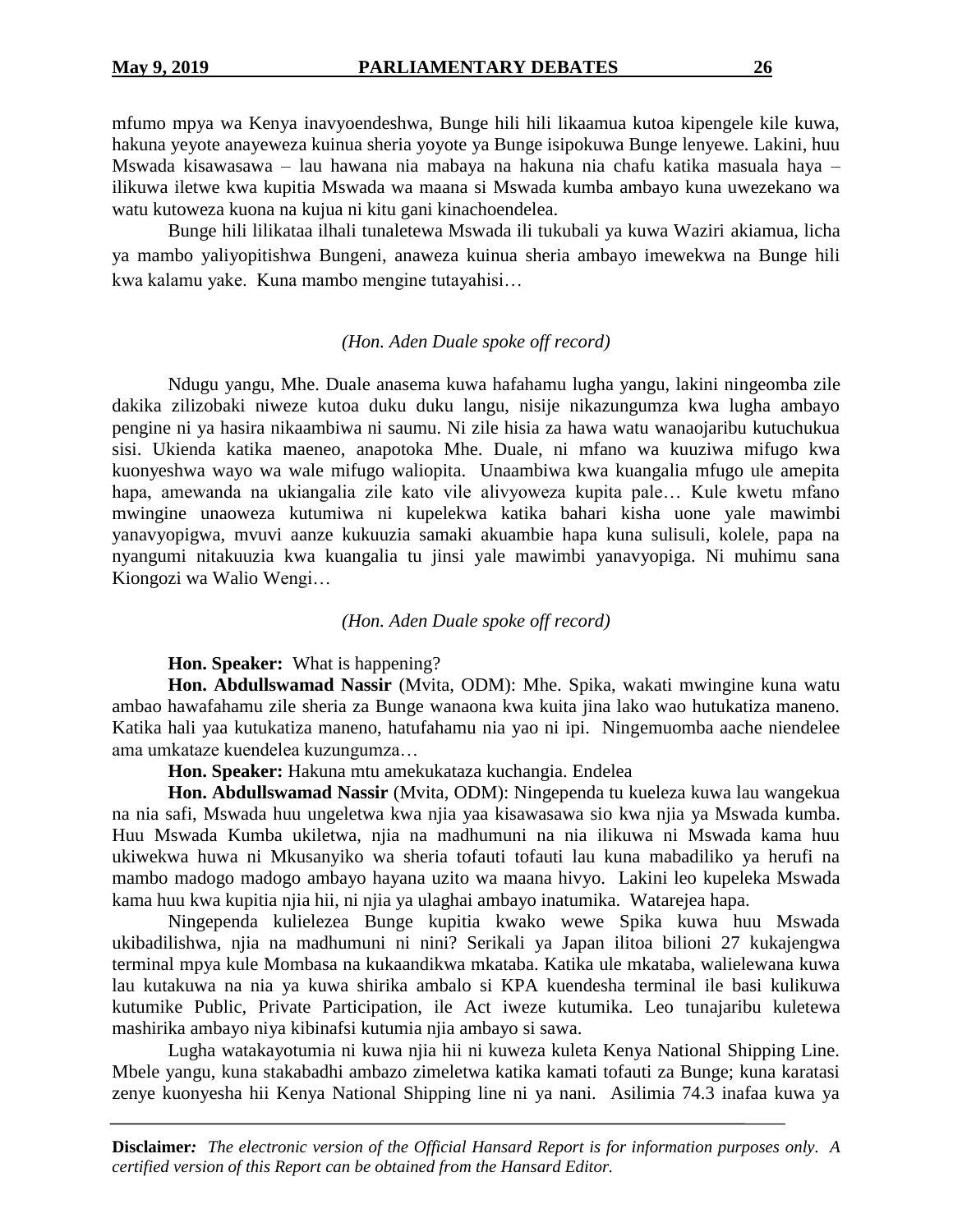KPA, asilimia12.5 ni ya Unimar na asilimia12.5 nyingine ni ya kampuni DEG. Lakini Serikali wamekubaliana na kabla ya sheria kupitishwa, lakini hizo hisa hazijatolewa. Hivi sasa, KPA ina asilimia 53, Kampuni ya AON ina asilimia 23, kampuni ya Unimar ina asilimia 7, na Kampuni ya DEG ina asilimia saba. Sasa wanajaribu…

**Hon. Aden Duale** (Garissa Township, JP): Kwa hoja ya nidhamu, Mhe. Spika.

**Hon. Abdullswamad Nassir** (Mvita, ODM): Ningeomba kiongozi anipatie ruhusa

**Hon. Speaker:** What is your point of order?

**Hon. Aden Duale** (Garissa Township, JP): Mheshimiwa Spika, Mjumbe wa Mvita na kiongozi wa kamati ya PIC amesema maneno kuhusu vile makampuni tofauti wanamiliki hisa zao. Inawezekana atoe ushahidi ya kutosha kuwa KPA ina hisa za asilimia alizosema?Nasimama katika kanuni za Bunge Nambari 91. Kama hana ushahidi, basi nitamuuliza ayakanushe matamshi hayo.

**Hon. Abdullswamad Nassir** (Mvita, ODM): Mhe. Spika, asante sana. Hii ni barua iliyoandikwa kwa Karani Mkuu wa Bunge. Haya si maneno yangu mimi. Kwa ruhusa yako, Bwana Spika, ningeomba niiweke katika meza waweze kuikubali ama kuikataa karatasi hii.

**Hon. Speaker:** Table it.

### *(Hon. Abdullswamad Nassir laid the document on the Table)*

**Hon. Speaker:** You can continue as I look at it.

**Hon. Abdullswamad Nassir** (Mvita, ODM): Unajua tatizo hapa ni kuwa kila mmoja hujifanya kuwa Spika katika Bunge hili. Ningeomba tu niweze kutaja jambo lingine hapa kwa sababu katika hisia ambazo wanajaribu kutumia, hawa mabwana; la kwanza na la pili wanasema kutakuwa na nafasi za kazi. Suala lile tunajiuliza sisi, hatukatai na hakuna anayepinga ya kuwa ni sawa tuwe na maendeleo na kuwe na usawa katika nchi. Kwa nini iwe ni kampuni moja pekee yake ambayo imepatiwa nafasi hii bila ya kuwa na mkataba wa maana ambao umefuata sheria? Kwa nini ikiwa tunataka kupeana port yetu kwa kampuni kwa sababu KPA imeshindwa kuiendesha, kwa nini kusiwe na competitive bidding? Natumia lugha hii ili kuwakumbusha na kuwafahamisha Wakenya. Kwa nini kusiulizwe na kuwekwe makaratasi ya kuambiwa ya kuwa kampuni ambayo inataka kufanya kazi hii lazima ihakikishe imeajiri watu elfu kumi kazi. Jambo la pili tunataka kujua ni, mtatoa fedha ngapi kutupatia?

Ukitaka kujua ulaghai, katika Bunge hili hili, kupitia sahihi yako, niliuliza swali hapa na ukapeleka suala hili kwa wenye kuhusika, ya kuwa kuna mashirika ya nje badili ya kuajiri Wakenya wanaajiri watu ambao sio Wakenya licha ya kuwa Wakenya wana uwezo wa kufanya kazi zile. Majibu tuliyoyapata na niko tayari kwa sababu haya majibu yana muhuri wa Bunge. Majibu ambayo yaliletwa na Waziri husika na aliyekuwa msimamizi wa Kenya Maritime Authority ni kuwa wanakubali kuna tatizo na wakaelezea ya kuwa wako katika hali ya kubadilisha sheria.

**Hon. Speaker:** You know I gave you extra time because of the point of order. Let me make this observation. This photocopy of the letter appears to be authentic, but I wish to make the following observation. This letter is written to the Clerk of the National Assembly by the Kenya National Shipping Line Ltd. It relates to appearance before the PIC. I wish to caution. Hon. Abdullswamad is the Chair of that Committee. He has brought the document which was supposed to be before his Committee before the Committee has tabled any report as to their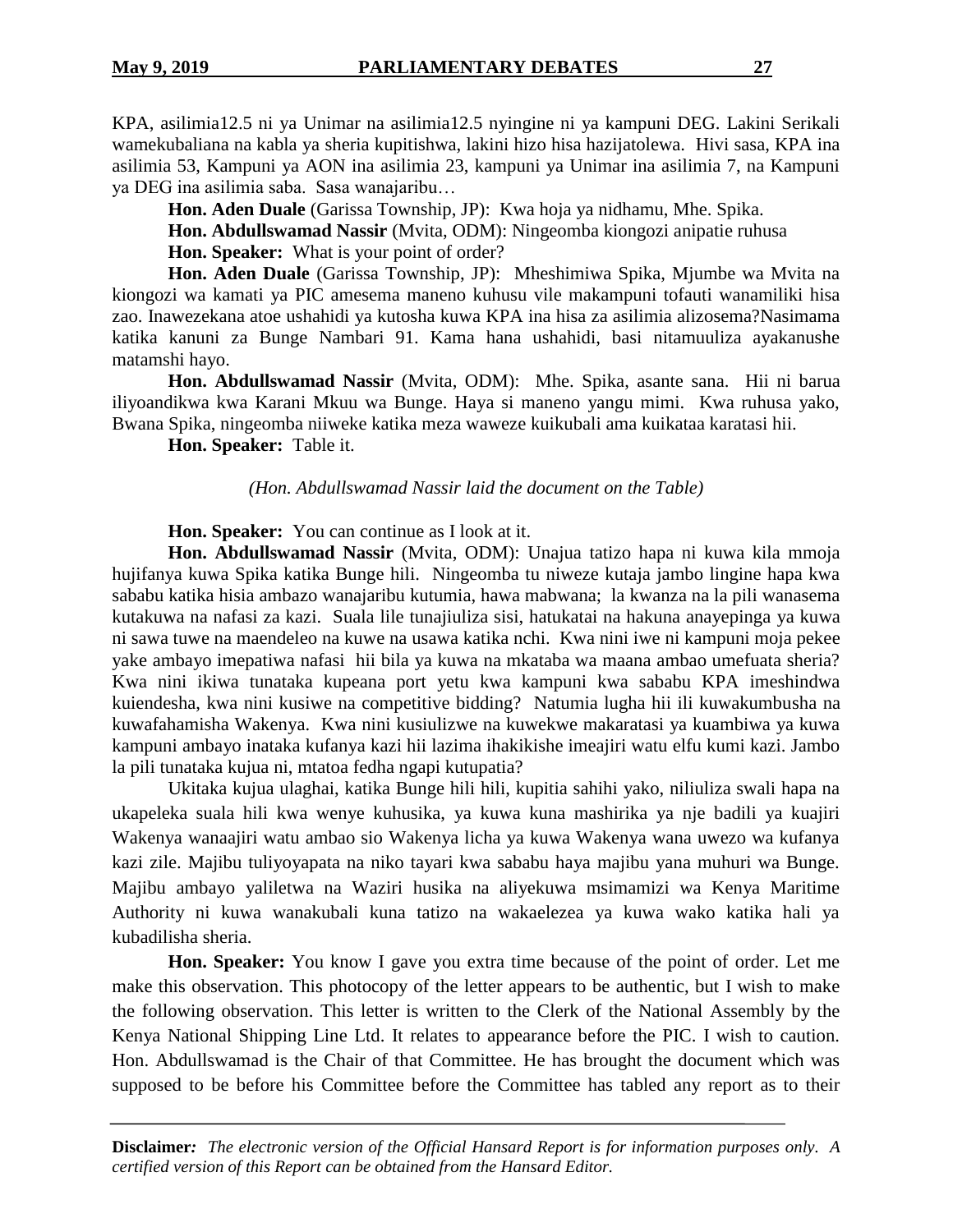determination of this matter. I want to caution. If this is the way chairs of committees are going to treat material that is provided to them, or, indeed, even Members, then you are going to make committees become a laughing stock. People will start fearing giving you information. You have not sat as a PIC to deliberate on this and bring a report.

It is quite telling because you are the Chair of the Committee and you have taken the liberty to make a photocopy. I do not know how many of your Members have also made copies and where those copies could be now. They could be all over the streets. This shows bad leadership, because as the Chair of the Committee to do this, we do not know who else has decided also to make copies of this. What you are supposed to do is deliberate as a committee.

On the day you table your report, it becomes public document because the information you will have given will have been processed through your committee. Now as the Chairman, you have decided to pick copies. If this is the way you do it in the committee, then the committee is going to lose credibility. When people start writing to say that they are afraid of providing information, it is because of this kind of behaviour.

Hon. Sheriff, this does not prove anything other than to show shareholding. There was a reason why you wrote. This should be accompanied by a report of what your committee has deliberated on and resolved and recommending to the House. This is premature. So, for purposes of this debate, this particular photocopy is inadmissible, though it appears authentic, for the reasons I have stated.

I want to caution Members. Avoid making photocopies of documents that are presented in committees. Even if you want me to see, please, avoid. I do not want to see until you have tabled your report. I do not need to see. As a committee, you have power under the Constitution and the Standing Orders to seek whatever information. When it comes to you, please, process it as a committee. Do not even bring it to me. If it does not come through me, do not bring it to me. Just process it, because it is meant for you as a committee. When you are through with it and you have done a report, I will see what documents you have seen as a committee.

If we allow that process to go this way, then you are even selling the staff. The staff will also start making photocopies of documents. Where they take those documents, you will never know. How they are used and the purposes for which they may be used out there, we do not know. So, we will not admit this document here. Take it to wherever. I do not know how many copies of this nature you may be keeping, but you can take it back. You have made your point. But, please, desist from this way of transacting business. It is really unprocedural. I am afraid if the staffs serving your committee know that the Chair is in this kind of modus operandi. Do not be surprised when you start seeing documents which you did not think ought to have been somewhere where they are being floated in the streets. It could compromise the integrity of the work of the committee. This is just a word of advice.

Hon. Abdullswamad, I will give you one more minute. Please, conclude.

**Hon. Abdullswamad Nassir** (Mvita, ODM): Asante sana, Mhe. Spika. Nashukuru kwanza kwa mwelekezo wako kuhusiana na karatasi hii. Pili, hii karatasi hawakutupatia sisi tulipokuwa katika kikao cha Bunge. Tulikuwa tumeitwa kama Wajumbe wa Pwani. Katika hali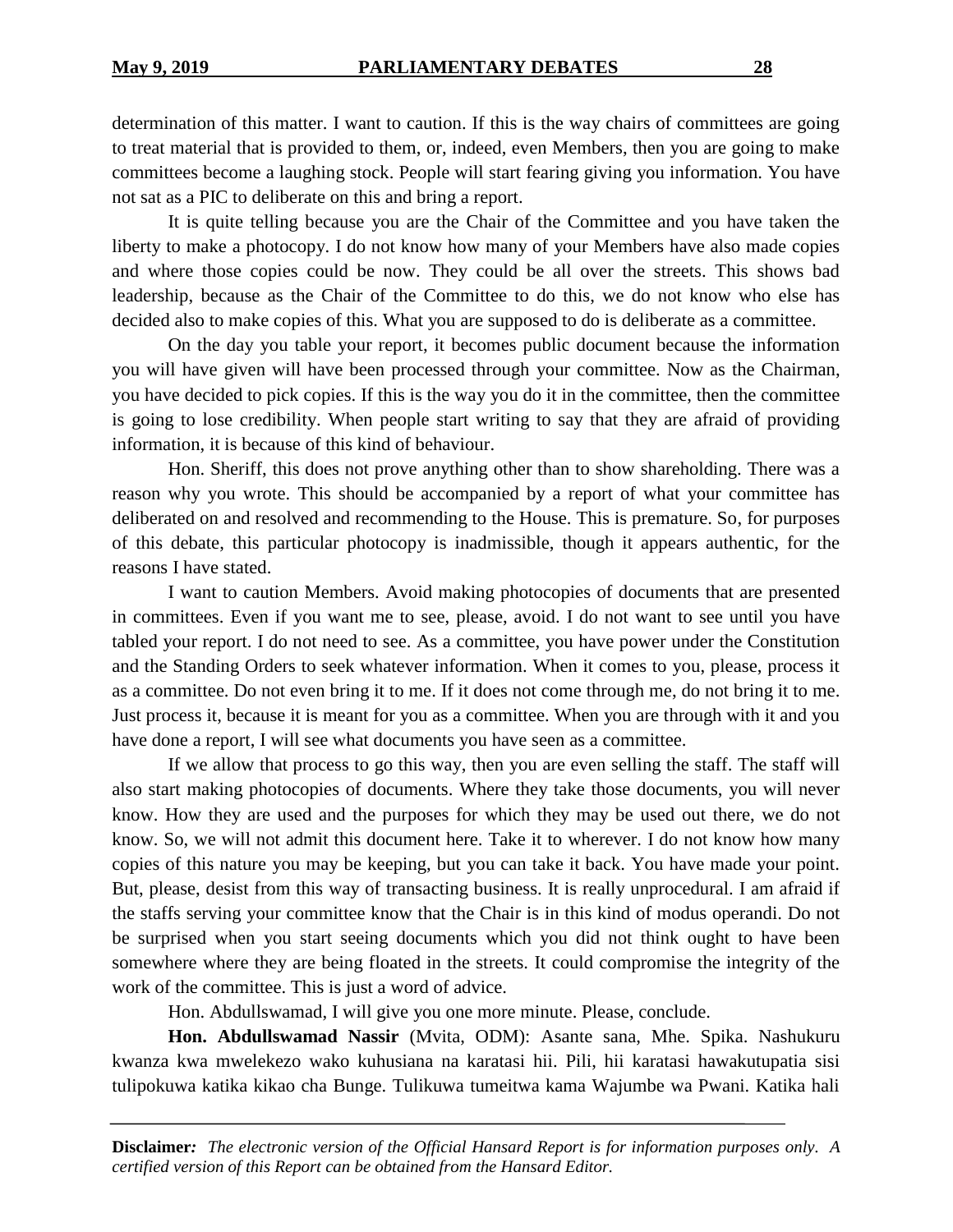ya kuuliza, hii karatasi waliitoa pale. Sio kuwa tumeitoa katika kamati. Tatu, nasisitiza tena ya kuwa lao, nia na madhumuni yao ni kuhusiana na mambo ya wafanyikazi. Kwa nini yale maswali yote ambayo tumeyauliza, si mara mora si mara mbili, bali mara tatu, majibu ambayo yameletwa katika Bunge hili wakakubali ya kuwa kuna matatizo na wakasisitiza ya kuwa watabadilisha sheria? Mpaka leo hawajafanya jambo hilo. Licha ya hayo, wamejaribu kupenyeza mambo kwa njia ambayo sio mwafaka.

Asante sana, Bw. Spika.

**Hon. Speaker:** The Chair of the Departmental Committee on Environment and Natural Resources, speak on the areas you have covered in your Committee.

**Hon. Kareke Mbiuki** (Maara, JP): Thank you, Hon. Speaker for giving me the opportunity to contribute on this important Bill. The Committee on Environment and Natural Resources has been seized of this matter. We have prosecuted it and we have proposed various amendments, especially on the title of the proposed amendments.

The other critical issue is to do with public participation. We invited members of the public who had shown interest in this matter. This is especially to do with issues of conservation. We have proposed further amendments to ensure that owners of conservancies which are around these areas are properly represented in the compensation committees.

With those few remarks, I support.

**Hon. Speaker:** The Member for Kilifi North, you have the Floor.

**Hon. Owen Baya** (Kilifi North, ODM): Thank you very much, Hon. Speaker. I would like to contribute to this Bill, and specifically focus on the Merchant Shipping Act. The amendment that is proposed is a dangerous one because it is unconstitutional. It gives out the powers of this House to a Cabinet Secretary. On that basis, it is dangerous for us to continue to entertain the Bill. This amendment is an attempt to privatise an important Government institution through the back door. We have a whole Privatisation Act in this country. We have the Merchant Shipping Act. To give sweeping powers to a Cabinet Secretary to set aside a whole law just because of certain interests is dangerous and should not be acceptable. It flies in the face of the Constitution that the powers to make laws in this country rest in this Parliament. Today, we are giving an opportunity to a CS to be a law-making organ. As we deliberate on this Act, it is very important to protect the mandate of the House and ensure that separation of powers is preserved as enshrined in the Constitution.

What is also worrying us is the attempt to take away its mandate, dangerously. The mandate of the KPA to manage the Port is being taken away through these amendments. The danger is that the CS can allow the ports in this country to be managed by other entities apart from the KPA. We know that KPA has been making huge profits. They declared over Kshs9 billion profits.

Today, if we give out this berth to another person to run it, we will make more money, but we know the shareholding comes through the Kenya National Shipping Line. People are saying that we will have more jobs and business, but we have seen the attempted take-over of the Kenya Airports Authority (KAA) in Nairobi by a company that is already making losses. It is the same modus operandi to take away an entity that is profitable and give it to people that we know may not even have the experience to run it. Yes, we would like our young people at the Coast to have jobs. We would like the jobs created, but if we are going to run the new terminals under the current management, we will have more jobs created other than trying to throw away Government entities from running ports and giving them to private entities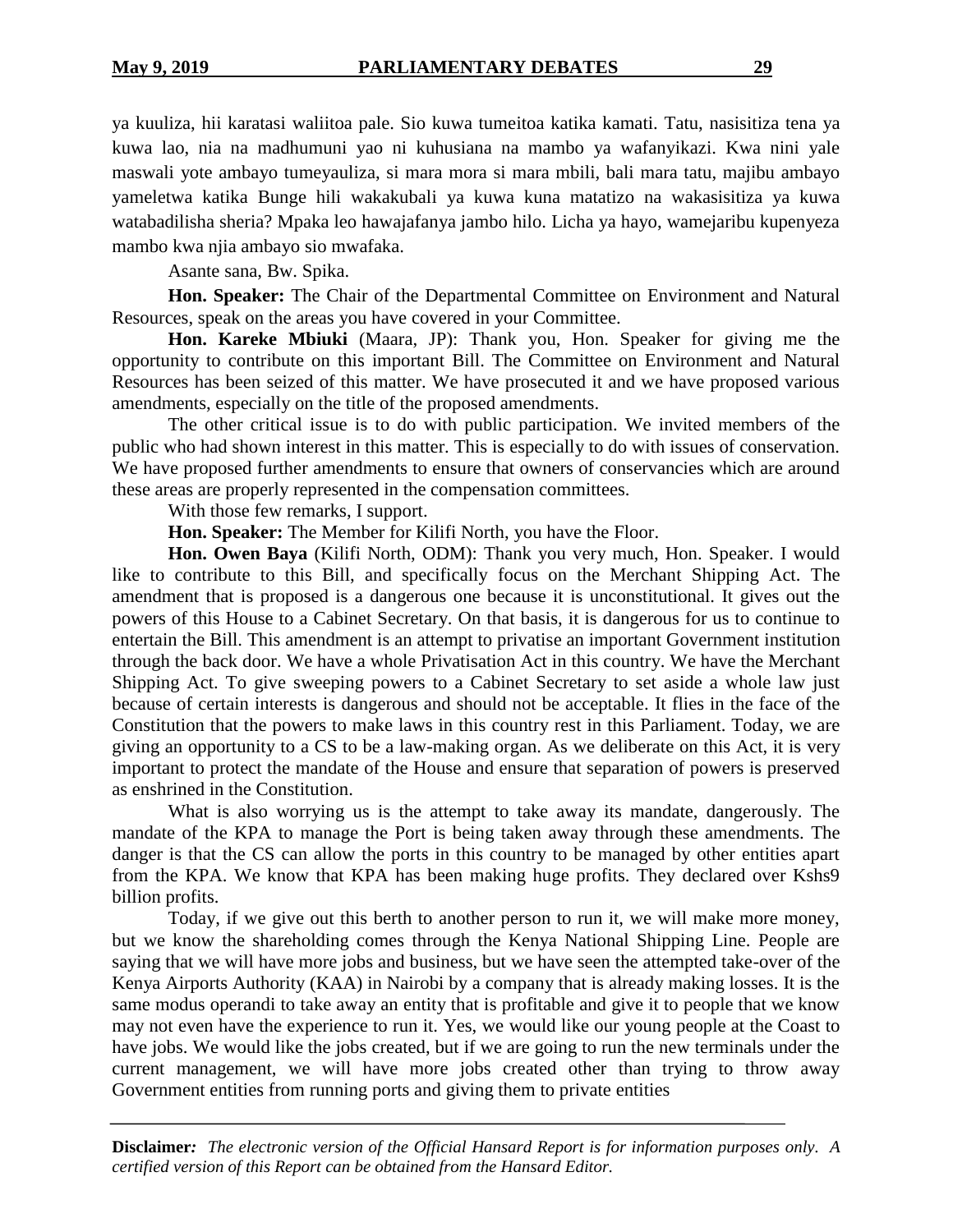I would like to suggest and bring this at the Committee stage to request that this section be deleted, so that we have a proper mechanism to privatise, if we must. It is completely unnecessary. To have privatisation through a Statute Law (Miscellaneous Amendment) Bill and remove a whole Act flies in the face of the Constitution. It is unacceptable and we will not sit to watch the powers of the House being taken away by a miscellaneous amendment.

Thank you.

**Hon. Speaker:** Yes, Hon. Ichung'wah.

**Hon. Kimani Ichung'wah** (Kikuyu, JP): Thank you, Hon. Speaker. I rise to speak on four provisional amendments that are in this Statute Law (Miscellaneous Amendment) Bill. One is on the Micro Finance Act. The Bill proposes to amend to provide for the conduct of business by sharia compliant microfinance business which is a welcome thing. I support that. But the sponsor of this Bill, who is the Leader of the Majority Party, should consider having some of these things come under the Finance Bill, so that he also engages the public through public participation. This will also give people an opportunity to understand how many micro finance institutions are getting into sharia compliant business. In this day and age where people have problems on where to access credit, we should encourage even those sharia compliant institutions to offer micro finance business.

Hon. Speaker, recently when we were in Mombasa for the Leadership Conference, we had a presentation from the Kenya Association of Manufacturers. One of the issues they raised is something I am happy to see being covered under this Statute Law (Miscellaneous Amendment) Bill. This is on the issue of VAT that provides for a tax payer to apply any withheld tax to his credit to offset any other tax liability due from his tax payments.

I want to speak here as an SME business person that one of the things that many of us in the SME sector are suffering from is having very huge credits. Even huge manufacturers like those in the manufacturing industry, like KAM, were saying that they have huge credits in VAT, but are not able to apply them to offset any other tax liabilities that they have. So, this provision will go a long way in helping SMEs, and manufacturers' endeavour to support our manufacturing sector under the Big Four Agenda to offset their tax liabilities against any credits that they may have on VAT.

On the provisions in the Companies Act that seek to amendment the Act to keep a register of beneficial owners, again, as we have said in support of what the President said during his State of the Nation Address to this House, we must be seen to be supporting him in the fight against corruption by enacting legislation that seeks to the fight corruption so that we can move away from the vigilante justice and political narratives that we have seen in the past. This is one such legislation that will help ensure that stolen public assets that are being hidden in companies whose owners we do not know are exposed. Now you can walk to the Companies Registry and know who owns a company as much as they are not listed as shareholders and directors of the company. The particular provisions will go a long way in ensuring that we support the Government's endeavours in the fight against corruption by doing what we should be doing in this House; legislating and not pushing political narratives out there.

On the subject that has been spoken to by Hon. Abdullswamad and Hon. Owen Baya from the Coast on the Merchant Shipping Act, this provision seeks to amend the Act to exempt Government entities or enterprises from the provisions of the Act in furtherance of public interest of Government policy.

Hon. Speaker, I am happy you are the one on the Chair today because when you were a Member for Siakago, you had the privilege and honour to chair the Public Investments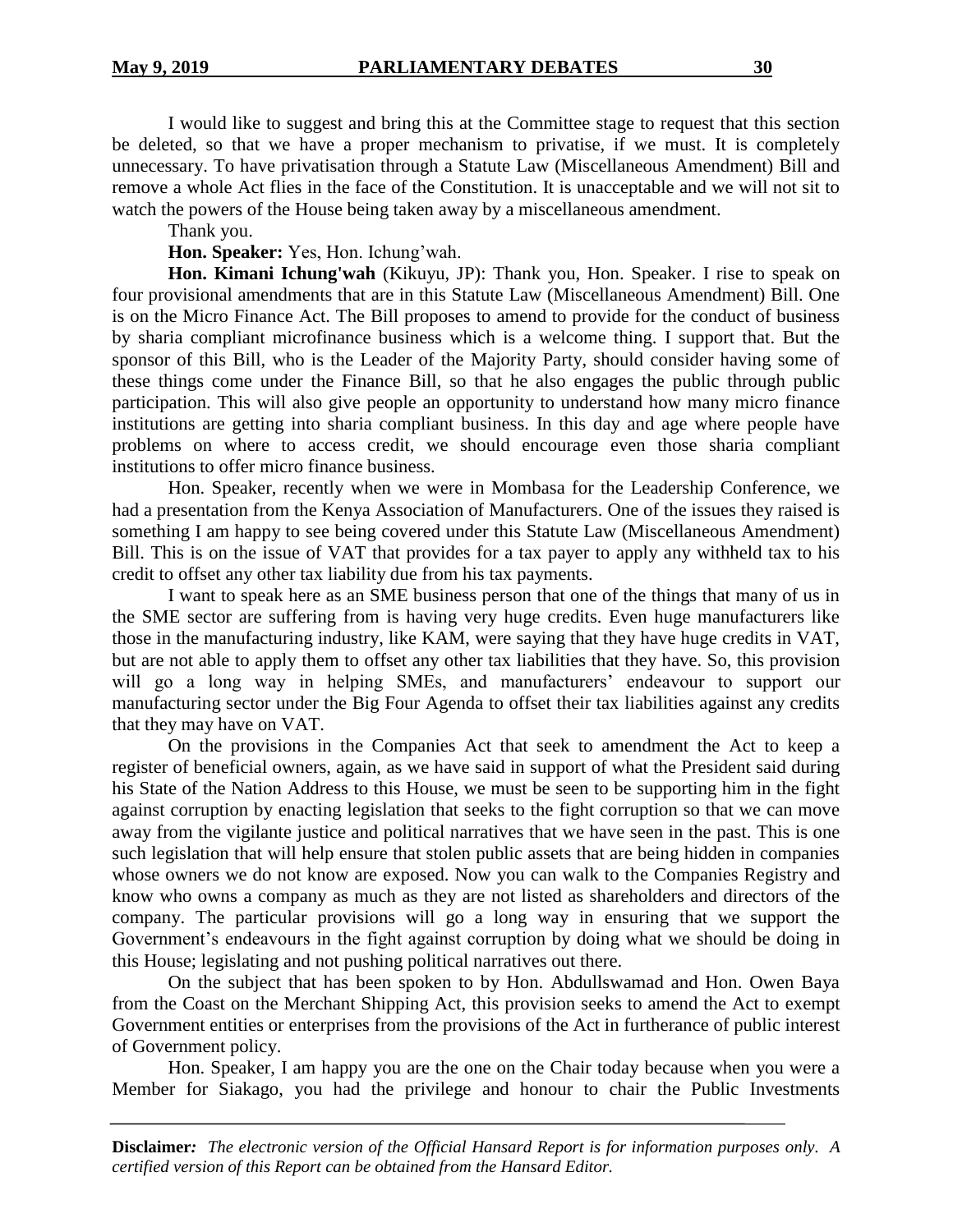Committee (PIC) in the 1990s. I served as the Vice-Chair of PIC in the last Parliament and had opportunity to read your reports, at least, from the  $6<sup>th</sup>$  to the 11<sup>th</sup> of the PIC. A provision just like this one existed in the 1990s before you came to this House.

If you go back to your own reports as the Chair of PIC, you will see the myriad of issues that you had to deal with as Chair of PIC, namely, issues that had to do with theft in NSSF, KPA, the National Bank of Kenya and the East African Portland Cement. Even today, those institutions are still dealing with problems that were created by such a provision in law. You must ask yourself: What mischief is there or what are we trying to cure by bringing an amendment like this that exempts a State corporation from a provision of law? What this amendment is saying is that you exempt a particular State corporation or a number of State entities from the provisions of the Act; the State Corporations Act.

We are here to make laws. How do we make laws and then ask that State corporations that we have created under those laws to be exempted from those laws? We must be good students of history. I studied history in my first and second year in university. That is why when I saw this, I remembered that the reports that I read were authored by none other than yours faithfully, our Speaker, as Chair of the PIC.

That is why I think Hon. Abdullswammad, the Member for Mvita, who is the able Chair of PIC today, is very passionate about this issue. We should not allow this House to be used to create provisions in law that exempt State corporations from the same laws that we have passed. It is tantamount to asking that we exempt Parliament from the provisions of the law and operate like we are in the jungle.

Hon. Speaker, you remember in the 1990's when this provisions existed in law, at least, that time we gave these powers to the then President, because it was believed that the President is elected by Kenyans and he would act in the best interest of the public. Today, we are seeing this amendment being sneaked in through a Statute Law (Miscellaneous Amendment) Bill and we are giving these powers not to the President, who is elected, but to a CS, who owes nothing to the people of Kenya.

I have heard someone say he will be bringing an amendment. I think it is Hon. Owen Baya. I want to state categorically today, that I will support that amendment. If Hon. Owen Baya does not bring it, then I will bring one to remove this particular provision because we must protect our State corporations. This must be in line with what the President said here when he addressed this House. We cannot take a single step backwards in the fight against corruption. If we want to support the President in the fight against corruption, then we must as a House speak loudly to protect our State corporations.

On the National Social Security Fund (NSSF) if you can remember, it is there in the Reports if Members take time to read some very good reports from the  $6<sup>th</sup>$  to  $11<sup>th</sup>$  Report of the Public Investments Committee. NSSF was forced one morning to degazette land which was owned sometime by Kenya Railways Corporation (KR) and the same land was sold and in the evening it was degazetted and people walked away with hundreds of millions. What is it we want to do with this particular provision today?

I read mischief and I want to be counted among the Kenyans and legislators in this House who will support the fight against corruption and support His Excellency the President by ensuring that such retrogressive laws never see the light of day on this Floor. This is very mischievous and I wish we were giving these powers to President Uhuru Kenyatta whom we elected, voted and trust in the fight against corruption. But, Cabinet Secretaries who can walk out of office tomorrow because they owe nothing to any Kenyan and nobody has voted them in as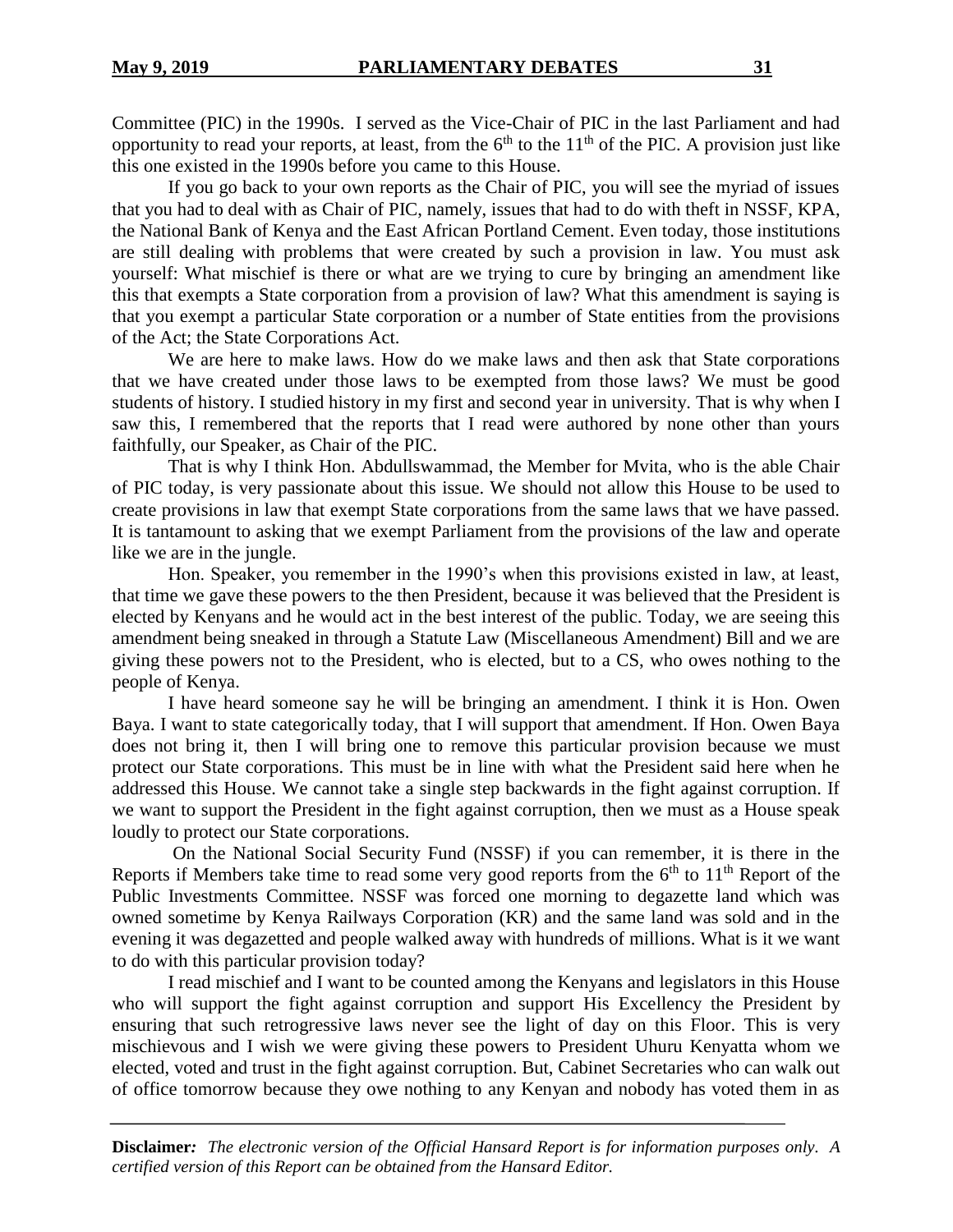much we have vetted them, I would rather be more comfortable if these powers were given to the President.

As I conclude, Hon. Speaker, even before we go to the Third Reading, I will oppose and urge Members in this House to oppose such retrogressive legislation that will only entrench corruption in this country.

Thank you, Hon. Speaker.

**Hon. Speaker**: Member for Emuhaya.

**Hon. Omboko Milemba** (Emuhaya, ANC): Thank you, Hon. Speaker. I want to contribute to this Bill by identifying three areas. One is the Merchant Shipping Act. Like already indicated by earlier speakers, the Statute Law (Miscellaneous Amendments) Bill or the omnibus as we talked about it in the morning, is being used to sneak in certain laws, which will advantage certain groups of people, maybe business people or companies that have vested interest in certain areas.

On this particular Act, the powers that should be vested in the institution of Parliament are being surrendered to a Cabinet Secretary who can change it anytime. Therefore, from my position of looking at it, we should oppose. I stand alongside other MPs to ensure this particular one does not go through.

Secondly, I want to comment on the Parliamentary Service Commission. Again, this is a major law which requires us to look at it as a substantive law. But, it has been introduced as a minor law within the Statute Law (Miscellaneous Amendments) Bill.

In this case, we want to create extra Chief Executive Officers (CEOs) in the PSC. The PSC like all other commissions is created under Chapter 15 of the Constitution. All these commissions have one CEO but in our case we want to create a multiplicity of CEOs. If we look at Article 127 of the Constitution, the Chair of PSC is the Speaker and the Secretary is the Clerk of the Senate. Whoever made this law must have been very keen to look at the sharing and balance of power between the two Houses. Therefore, enhance checks and balances in the operation of the House. But, now in this Statute Law (Miscellaneous Amendments) Bill, we want to create not only two but three accounting officers in the PSC. Therefore, I think this is an area that requires serious revisiting by the entire House. I almost compare this to the laws that were made somewhere in 1966 when we had Kenya African National Union (KANU) as a political party and the late Jaramogi Oginga Odinga was the Vice-President. To vulgarise the powers of Odinga a number of other Vice-Presidents were created and if you follow your history now that the previous speaker talked about having been a very good student of history, that is how Odinga resigned from KANU and moved to another party and that is a story for another day. I think this law is not in good faith. It is actually supposed to vulgarise the Office of the Secretary to the PSC. Therefore, I do not support it and we shall be making amendments to the extent of opposing.

Lastly, is the amendment that concerns the Court of Appeal, we want to again make a law that will influence the operations of the Court of Appeal. There must be a reason why there is separation of powers between the three arms of Government, that is: the Executive, Parliament as the Legislature and the Judiciary.

For us to pretend that now we want to control or make a law that will in essence change the Act that governors and manages the courts, we are overstepping our powers to manage the court system. This will actually beat the principle of separation of powers. If anything, we shall again be dealing with the laws that deal with labour, that is, the Labour Relations Act which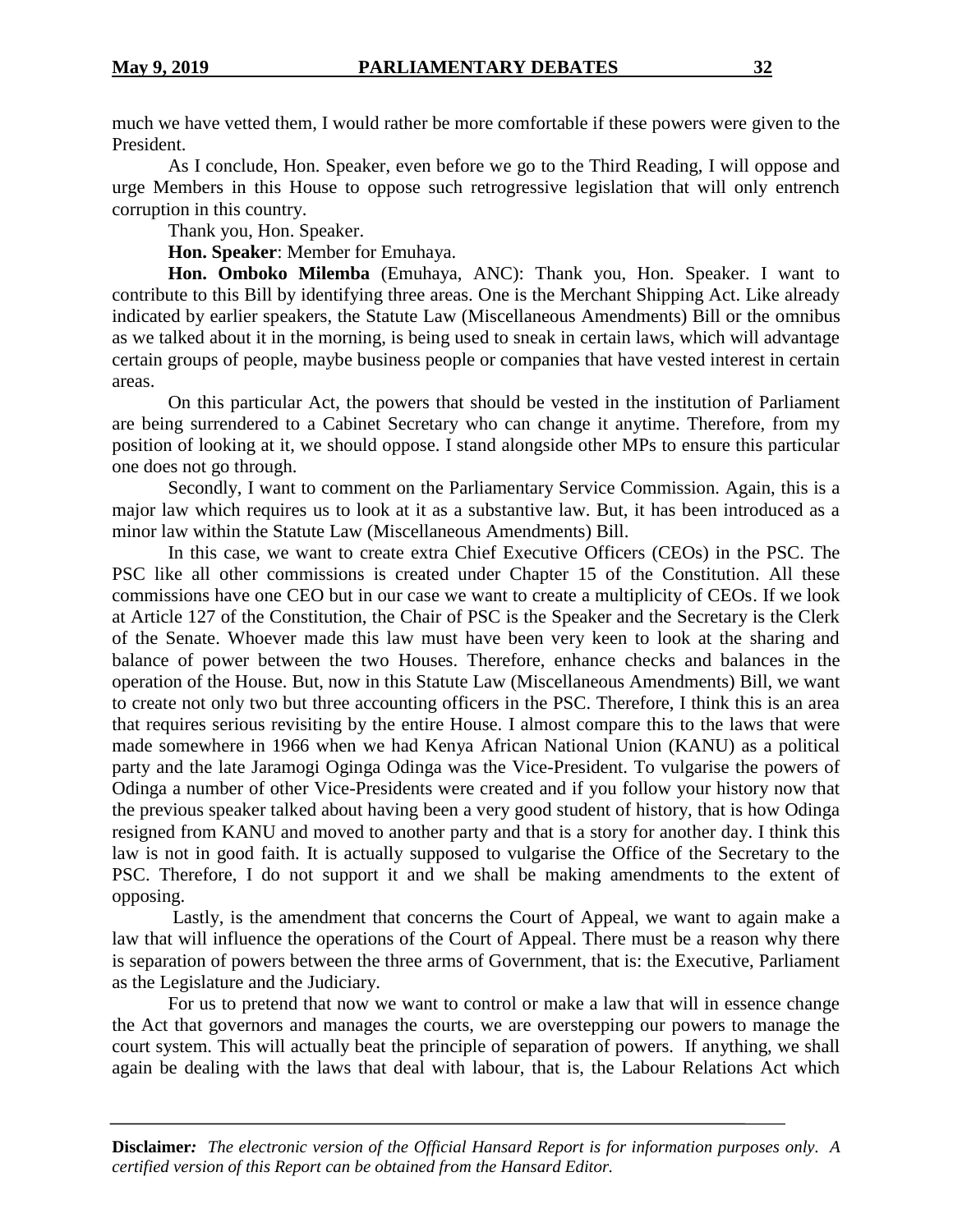defines how a worker – because these judges are simply workers- should take and proceed for leave. Therefore, this again will be interference with another arm of Government.

Hon. Speaker, with those many remarks, I want to support but I look forward to these amendments being put forward by other Members and I. Thank you.

**Hon. Speaker**: Member for Pokot South, Chair of the Departmental Committee on Transport, Public Works and Housing

**Hon. David Pkosing** (Pokot South, JP): Thank you, Hon. Speaker for giving me this opportunity to make contributions on the Statute Law (Miscellaneous Amendments) Bill. On the outset, I think the Executive needs to hold some preliminary consultation before they bring this Bill, in as much as we want to support Government business. After we called some agencies for public participation some of them disowned the Bill and said they did not know where it came from. So, it was our responsibility to say where these amendments came from.

**Hon. Aden Duale** (Garissa Township, JP): On a point of order, Hon. Speaker.

**Hon. Speaker**: Yes, what is the point of order?

**Hon. Aden Duale** (Garissa Township, JP): On a point of order, Hon. Speaker. This is a Government Bill, you signed it for publication, and there are letters and a Cabinet Memo from the Government. I really want the Chair to state and go on record on the State agencies which disowned their own Government amendments. If he cannot state their names and position, then he must be forced to withdraw because they cannot defend themselves on the Floor of the House.

**Hon. David Pkosing** (Pokot South, JP): Hon. Speaker, Standing Order and the Constitution give the Chairman an opportunity to interact with the clients and the public through public participation. So, we have a right and as I talk, I am doing so from a position of authority. The Leader of the Majority Party talks to us because when he is doing public participation he does so primarily with us as chairs. It is true that we are the ones who are interacting with the people. Where the rubber touches the road, it is the chairmen. You know that, Hon. Speaker, and you gave us that power. It is true they need some consultation. This is my opinion. We are here as chairs but, of course, for us who are chairs, we are also members of the Jubilee Party and of this Government. This is my Government. This is what I fought for while I was in Pokot South. I fought to make sure that the Jubilee agenda is successful. However, I come to the Floor as Chair representing the Members of my Committee. I am also finding it difficult in my own amendments. That is why I am saying it would not be a sin for the ministry or department to consult so that we tell them what is a miscellaneous amendment and what falls within a substantive amendment category.

I want to be on record on the amendment to the Merchant Shipping Act, which is squarely within my Committee. I have listened to colleagues speak here. Some of them were rejecting the amendment even before I spoke. I think even the information out there on that particular amendment is misleading. Let me plead with Hon. Members to listen to me. What the Executive wants to do is to rehabilitate the shipping line, which is a government programme. Government wants to own ships. We will achieve many things. If we have a government ship, in fact, the prices of importation and exportation will be cheaper. That is point number one.

Point number two; if the Government of Kenya has ships, then we will control the prices of the market. At the moment, the shipping industry is private. So, what is going to happen? Private shipping lines can set their prices the way they want. So, if you want to bring a car from Japan to Kenya, they put their prices. There is no order. There is no equilibrium. There is no standard because the Government itself does not have a ship that people can benchmark with in terms of transport of those items. That is the biggest problem.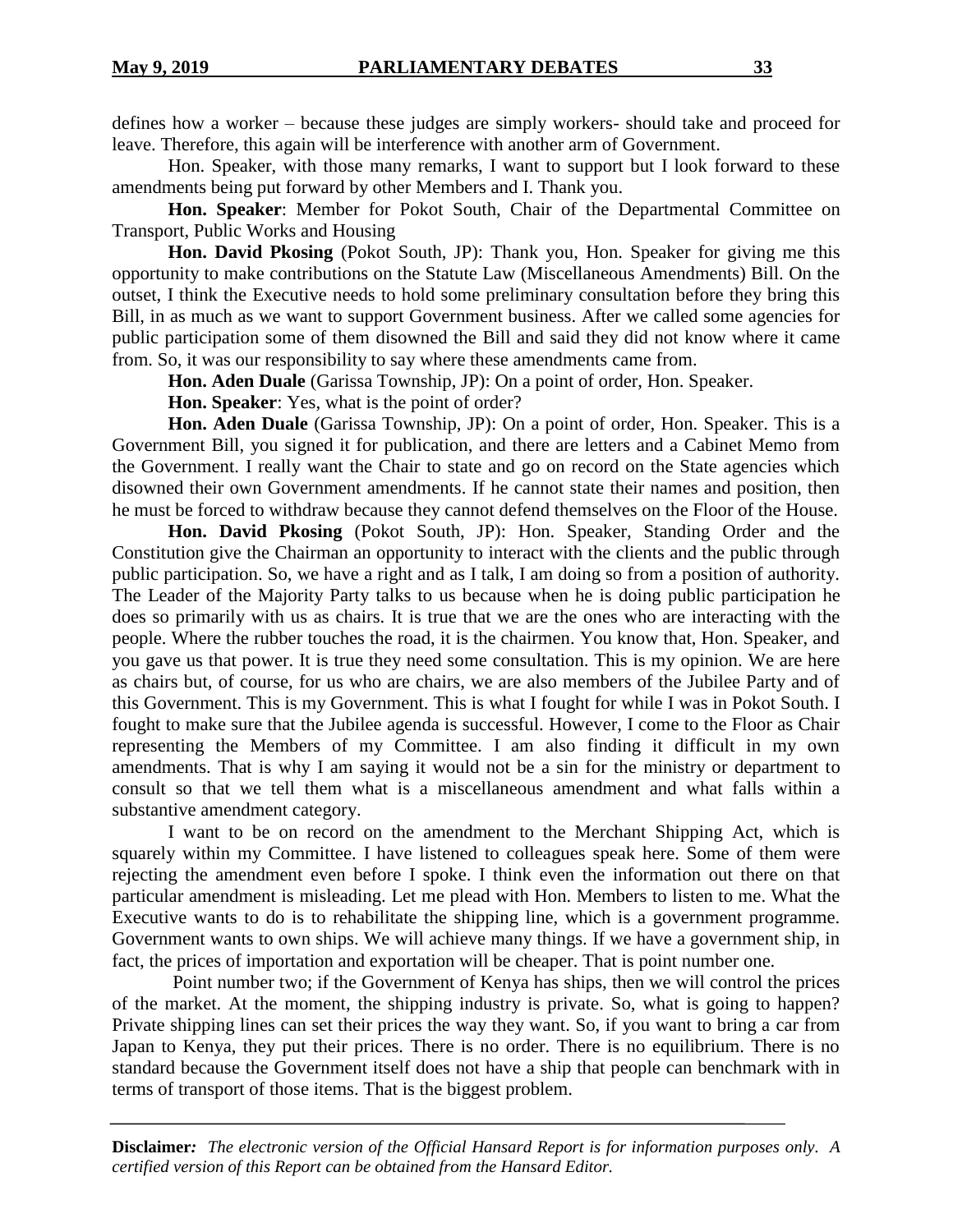The Government is the biggest importer of what they call government building materials. The people of Kenya stand to lose. The Government wants to introduce a very good thing to allow Kenya Shipping Line to operate like any other shipping line but the Merchant Shipping Act, in terms of provision, does not allow the Government of Kenya to own a ship. Why would you block the Government from owning a ship? Where on earth has that happened? It is only in this country. The governments of many countries have ships. So, why do we want to blame and block our own government from owning a ship?

I will give you an example, Hon. Speaker. We have a problem in transport. Come to Nairobi here, there is a problem in terms of fares. Give me some time. I want to explain.

**Hon. Member:** On a point of order, Hon. Speaker.

**Hon. Speaker:** Just a minute, Hon. Pkosing. I will give you time. Hon. Members, I will not allow that. If a person says something which you do not agree with, there is nothing out of order. This thing of, if somebody says something which is contrary to what you know is a point of order, is not proper. Nothing is out of order. Let him continue. No more interruption.

**Hon. David Pkosing** (Pokot South, JP): Hon. Speaker, the person who wanted to raise a point of order is on record opposing the amendment. So, he wants to oppose it. Let us be honest.

On transport, I will tell you and the people of Kenya the problem we have in *matatus* and buses and hiking fares. If you are going to Kisumu, you pay fares which you might not even afford. If you are going to West Pokot, where I come from, you pay fares which you cannot afford. The Government cannot control those fares. The people of Kenya are at the mercy of what I may call cartels. They can increase the prices. If there is a strike, you find the prices going up. If schools open, the prices go up. Where will Government come in to control? We do not have buses and, therefore, we have no benchmark or standard. We cannot tell the people of Kenya, "do not pay more than Kshs2,000 if you are going to Pokot". How will the Government say like that and yet it does not have a bus to ferry people to Pokot? Governments in some successful jurisdictions in the world have buses.

I schooled in London. I was trained in UK. In that country, the government has transport. Therefore, as you plan to travel, you choose whether to use a private car or a government car. It is cheaper in those countries. When you are above 60 years or 65 years old, you travel for free. You are given a card. So, you go to a government bus terminus and you travel to your destination for free. In this country, everything is in the hands of the private sector. That is why the idea of the amendment of the Merchant Shipping Act is very good. It will enable the Government of Kenya to own ships. Hon. Members are aware of what we are doing with Kenya Airways. We want to help our own carrier. We do not want to look like we are a second-hand country. We want to be a first-hand country as the Republic of Kenya. That is the spirit that led to the revival of the Kenya Shipping Line.

The amendment might not be aligned to the talk that I am giving to Hon. Members. That is why I am pleading with them this afternoon. I am pleading with the country to listen to me. Rejecting this amendment means that we are telling the Government not to buy a ship. Is that the idea of these Hon. Members? No, it is how the amendment has been crafted. Everybody wants to have a ship but the amendment has not been crafted properly. That is why I assure Members that we will do public participation on this Bill. We are calling Hon. Members from the coast region, who have opposed this amendment probably because they do not understand its implications or we do not understand the issues they are raising to support it. When they come to the Committee, we can discuss with them and see if all of us will agree that the Government of Kenya must own a ship. They will then tell us the route to follow for us to own a ship. It is not debatable that the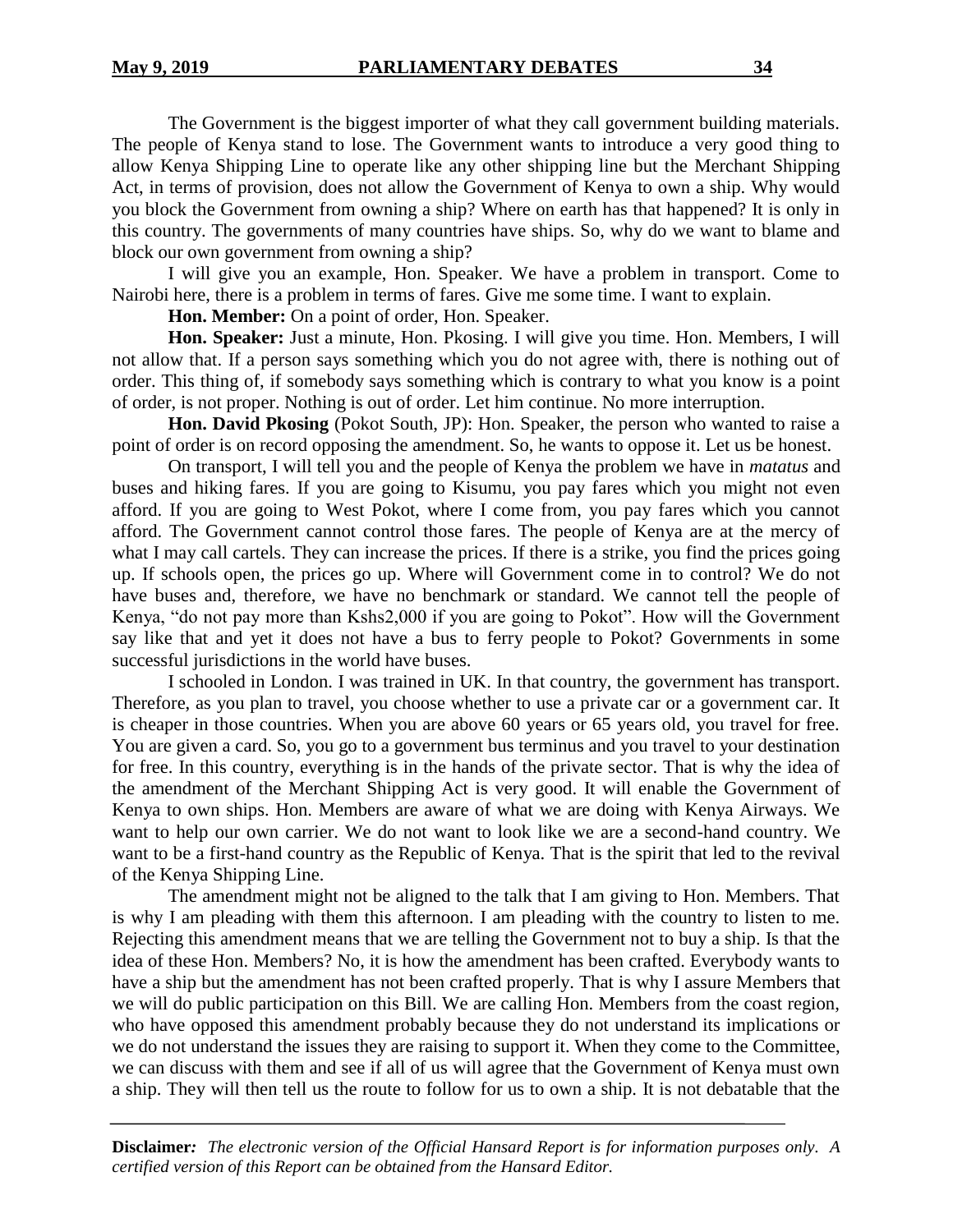country must have a ship. It must. Do not ask me what happened yesterday. I was not there but today I am the Chair of the Departmental Committee on Transport, Public Works and Housing. I am responsible. He is a Kenyan. He is responsible. We want to break a record of being the first House to enact a law that helps our country to buy and own a ship. It is history. It is something good, but the amendment, as has been drafted, might not be leading us to that road. That is why

we are open for public participation. On Thursday next week, I will have all people who own shipping lines. If you own a ship or you do business in ships, come to Parliament on  $16<sup>th</sup>$  May 2019. I will be doing it in County Hall. First of all, I have invited Hon. Members from the coast region. Those are the first invitees. I have invited anybody who has any interest in the shipping line, including my colleague, Hon. Sharif, who is likely to be the next governor of Mombasa. I do not know what the people of Mombasa will be thinking, but I will go there and listen. I am also ambitious as he is. I am not saying this so that I convince him to help me in this Bill, but I want to listen to them next week on Thursday. However, what we should not compromise is that we should not block our country from owning a shipping line. It is like you are telling a country not to own a bus. Where do we come from? That is retrogressive thinking. You are telling a country not to own aeroplanes. That is retrogressive thinking.

Therefore, I invite them next week so that we can agree. We might bring a compromise amendment that will facilitate this country to own a ship. We will not block the country from owning a ship. That would be retrogressive development.

With those many remarks, I invite them next week on Thursday. Let us discuss and make our country move forward. It will never go backwards.

Thank you, Hon. Speaker.

**Hon. Speaker:** Hon. Wandayi.

**Hon. Opiyo Wandayi** (Ugunja, ODM): Hon. Speaker, thank you very much. I also wish to add my voice to this debate. I support this Statute Law (Miscellaneous Amendments) Bill. Even though I have heard most of our colleagues expressing reservations, I do not think the entire Bill is bad. I have heard my colleague, the Chairperson of the Departmental Committee on Transport, Public Works and Housing, lamenting very bitterly that the stakeholders he met during public participation rejected the amendments to the Merchant Shipping Act. That can be re-looked into but we should not throw the baby out with the bath water. There are very good proposals in this Bill, particularly the ones that seek to make amendments to the Kenya School of Law Act and the Legal Education Act.

#### *(Loud consultations)*

Hon. Kaluma will have a chance to speak. Allow me to continue. The reason I am viewing them positively is because there is need to decentralise the provision of legal education, particularly on the advocates training programme, from the Kenya School of Law to other institutions. Hon. Speaker, as you are very much aware, the Kenya School of Law is congested currently. That obviously compromises the quality of teaching and eventual products of the teaching process. It will be a good thing for the law to allow other institutions such as universities which have the capacity to partake this training of the advocates before they sit the pre-bar examinations.

There is also the issue of regularising the mandate of the Council for Legal Education. It should be the body that examines the students in the Kenya School of Law for the pre-Bar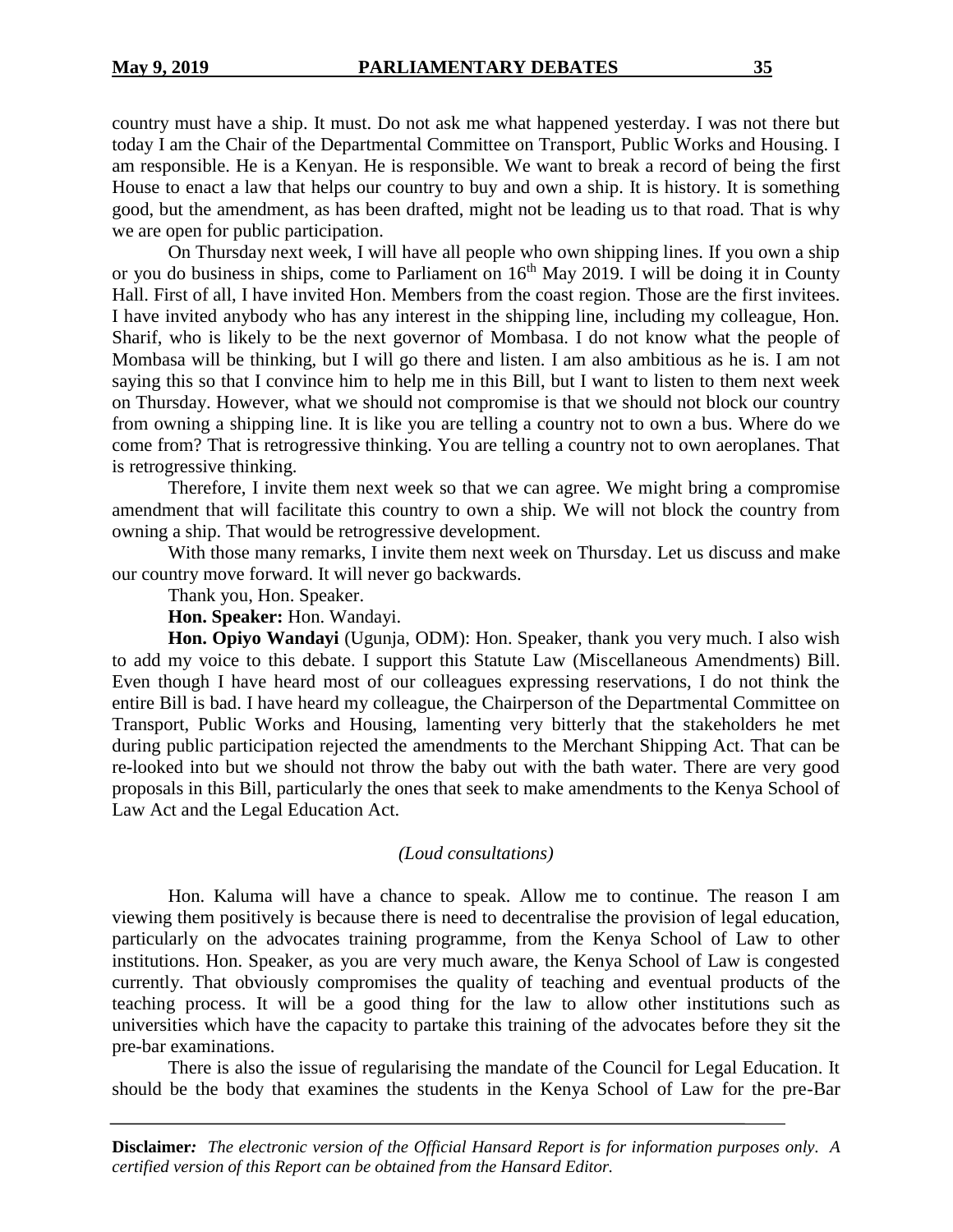examinations. There has been a problem in the past and Kenyans do not want to admit it. Because of the haphazard nature that admissions to the Kenya School of Law are undertaken, we end up having people with dubious training getting there. These are people who are purportedly trained outside the country in some funny institutions. They get into the Kenya School of Law and eventually go through the process and end up becoming advocates of the High Court of Kenya. This obviously poses great challenges. Therefore, the proposals contained in these two areas are positive. They can be made better. Therefore, I want to urge my colleagues, even as we continue debating on this Bill, to look at it with objectivity and avoid emotions and a lot of passion that I can see around.

It is also a fact that a lot of very weighty issues were sneaked into such kinds of Bills in the past. This is not the first time that Members are expressing concern here. We cannot do away with the principle of Statute Law (Miscellaneous Amendments) Bills. It is better, as a House, to find a mechanism of ensuring that the final product reflects the wishes of Kenyans and serves the best interest of the people.

Thank you very much. I support the Bill.

**Hon. Speaker**: Member for Endebess.

**Hon. (Dr.) Robert Pukose** (Endebess, JP): Thank you, Hon. Speaker. I stand to support this Statute Law (Miscellaneous Amendments) Bill. I have just looked at the amendment on the Merchant Shipping Act, 2009 (No. 4 of 2009). Section 4A says:

"Notwithstanding any other provision of this Act, the Cabinet Secretary may, on the recommendation of the Authority, by notice in the *Gazette* and subject to such conditions as may be appropriate, exempt any Government entity or enterprise from any provision on this Act where such exemption is in the public interest and in furtherance of Government policy."

When we start discussing about the shipping line and the amount of shares somebody will get, I cannot see where that is coming from this. This is in furtherance of public interest and Government policy, and it will be put in the *Gazette*. We can discuss and deliberate on the wording. If we will put it in the Government *Gazette*, it means that it is something that the Attorney-General of the Republic of Kenya and the Kenya Ports Authority (KPA) must have carefully looked at. Members can discuss some few amendments to make this amendment better in terms of wording.

There are also amendments to the Kenya School of Law Act, 2012 and the Legal Education Act, 2012 (No. 27 of 2012). This is opening up the licensing of other education providers to train advocates. After you finish your university education in the training of a lawyer, you have to go to the Kenya School of Law. Everybody competes to go there. This amendment seeks to open up other institutions to offer the pre-entry exams into the legal profession and train the advocates so that they can graduate. We will have schools of law in Kisumu, Mombasa, Eldoret and other places. Therefore, it will reduce the congestion and cost of training of advocates in Nairobi. It has become very expensive and competitive to take children to the Kenya School of Law. There is also congestion in the classes. We have several institutions which offer law degrees, for example, Moi University, the University of Nairobi, Jomo Kenyatta University of Agriculture and Technology and even other private universities. This is a good amendment. I can compare it only with the medicine courses which opened up the training in many institutions. You can go for internship in many institutions within the Republic of Kenya. Therefore, I do not think anybody should oppose this amendment. It is a very positive contribution.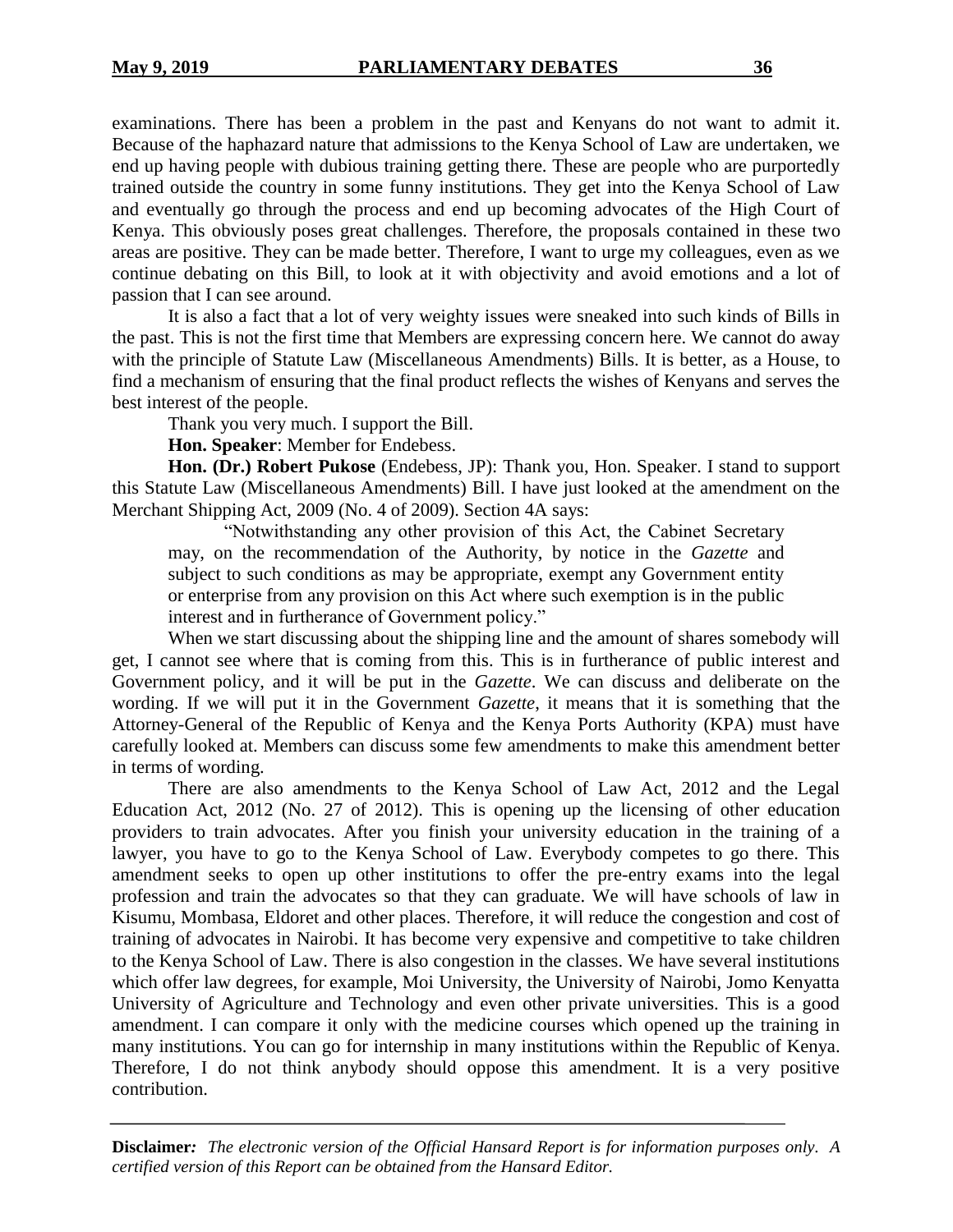With those few remarks, I support the Bill and wish our Muslim brothers, Ramadan Kareem. Thank you, Hon. Speaker.

**Hon. Speaker**: Member for Seme.

**Hon. (Dr.) James Nyikal** (Seme, ODM): Thank you, Hon. Speaker. I stand to oppose this Bill on principle but not on content. This is my second term in Parliament. The object and purpose of Statute Law (Miscellaneous Amendments) Bill is changing. It is meant to make minor amendments which do not have profound change in the Act involved. That is not what we see. We see many changes. I will go through these examples. Whether they are good or not, that is not my issue, if they are not in the principle of Statute Law (Miscellaneous Amendments) Bill.

When you are dealing with Statute Law (Miscellaneous Amendments) Bill, we do not have as much opportunity as when we are dealing with the other Bills to interrogate them and do serious public participation. The Bill is amending the Merchant Shipping Act by bringing actors who were not before in the Act into operation. It is just being done through the hand of a Cabinet Secretary. Even if you were to do that, it would have been better if we looked at the whole Act. Once you open it, it will be everybody's field. In that context, I do not support this Bill.

If you look at the Public Finance Management (PFM) Act, there was a resolution for the Parliamentary Service Commission (PSC) to have more than one accounting officer. As much as that may be good, that is a major change. Further, I find it unacceptable that we want to use the Statute Law (Miscellaneous Amendments) Bill to legalise the resolution of a commission, which resolution, at the time, was illegal or not in law. That is not acceptable in my mind.

On the Kenya School of Law, I agree totally that it has actually become a bottleneck. There are very many students graduating, but cannot be advocates. We are, first of all, opening it up. So, very many institutions, including private institutions are going to offer training for advocates. That is a major change in law. It is also proposed that the admission requirements into the Kenya School of Law and the other schools of law that will be created are going to be changed. That is a major change in the provision of law. It is the same in the Legal Education Act. This is an amendment we have to look at very seriously. Students study law to get the LLB degree then need to get a diploma at the Kenya School of Law. We are restricting that by opening up so that we have many institutions providing this diploma. The first question we should ask is, what is the difference between the content that is offered in universities offering LLB degree course and the content that is offered at the Kenya School of Law? I know at the beginning it was six months. It was then extended to two years. It has become very expensive. It is now more expensive to go to Kenya School of Law and get a diploma than to get a degree. I agree that is good, but this is the time we should look at those issues and even look at the content instead of just saying we are going to open up. Now we are going to have many institutions providing the training for advocates. We are going to change admission into this institution. That, in my mind, would have required a substantive law, which I will support. However, I do not like that it is being done through a Statue Law (Miscellaneous Amendments) Bill**.** 

The Terrorism Act has provisions on members. That is a very substantive amendment of a very critical area. Whether Members agree with me or not, we do not go through the miscellaneous amendments with the same vigour and focus that we do with Bills.

The Bill further seeks to amend the Companies Act to reduce the percentage of shares which may be offered for sale. This is a very detailed area that needs detailed public participation which we are not providing for. I do not have a problem with the content. I ask colleagues to reject this Bill as a protest so that we bring back the real object and intent of miscellaneous amendments. I suggest that we provide for in our Standing Orders the number of Acts we can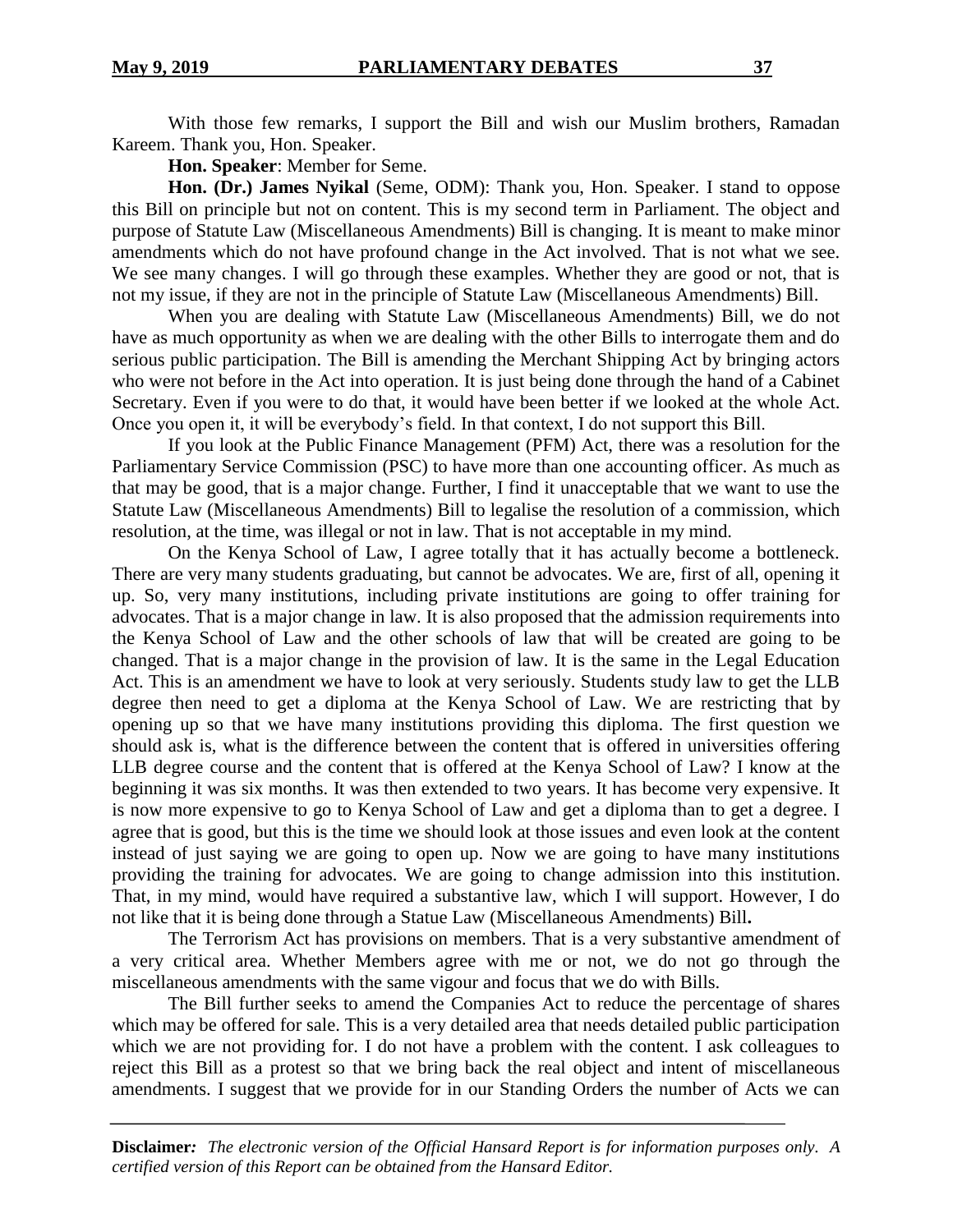amend in one Statute Law (Miscellaneous Amendments) Bill. We need to have that. We also need to know the extent of amendments in each Act. We have lost in those areas with regard to the miscellaneous amendments.

To that extent, I do not support this Statute Law (Miscellaneous Amendments) Bill. Thank you.

**Hon. Speaker**: Member for Kiharu.

**Hon. Ndindi Nyoro (**Kiharu, JP): Thank you very much, Hon. Speaker for giving me an opportunity to contribute to the Statute Law (Miscellaneous Amendments) Bill. Allow me to start with issues that are not very contentious.

First of all, I agree with the amendments as far as the Tourism Act is concerned because it is just a matter to do with semantics. These are the key things we should be handling in the miscellaneous amendments by including universities. Previously, we only had Utalii College offering this kind of training, but now we have institutions burgeoning and many universities are offering courses in the tourism sector.

I also want to side with many speakers before me who have spoken against amending the Public Finance Management Act (PFM) Act. The major problem we have in this country, especially in fighting corruption is to know where to lay responsibility. It is said that what belongs to everyone belongs to no one. Therefore, by introducing more parties, especially in so far as PAC is concerned in terms of the accounting officers… I do not think we need layers and layers of bureaucracy and people who should be answering the difficult questions.

On the Kenya School of Law, I do not think it is right for us to give monopoly to one institution to admit. For a long time, probably, the Kenya School of Law has been usurping powers, especially those of the Council of Legal Education (CLE). Therefore, opening it up for people to be trained in other institutions other than the Kenya School of Law is a timely thing.

*[The Speaker (Hon. Justin Muturi) left the Chair]*

*[The Temporary Deputy Speaker (Hon. (Ms.) Jessica Mbalu) took the Chair]*

Hon. Temporary Deputy Speaker, I have major problems on two amendments. One is on the Companies Act, and the other one is on the Merchant Shipping Act. One of the issues that I feel we need to look at is the amendment on the definitions of a small company. The kind of private sector we have in the country is dominated by Small and Medium Enterprises (SMEs). We should be doing everything possible to support the small companies to transit from being small to medium and then to large companies. There are many advantages when a company is categorised as a small company, especially with regard to taxation. Therefore, for us to decrease the number of employees a company should have from 50 to 25, we will be taking a lot of advantages from the previously categorised small companies.

Also, one of the major issues I have seen in the amendments on the Companies Act is takeover. Our capital market is shrinking by the day and the Nairobi Securities Exchange (NSE) is diminishing. We have many companies delisting than those listing.

One of the major issues in doing business especially trading in shares is something called violent takeover where a person comes into the company and acquires shareholding with an intention to push, especially the small shareholders out of the register of that book. We have previously seen violent takeovers happening even in our own NSE. A company like Rea Vipingo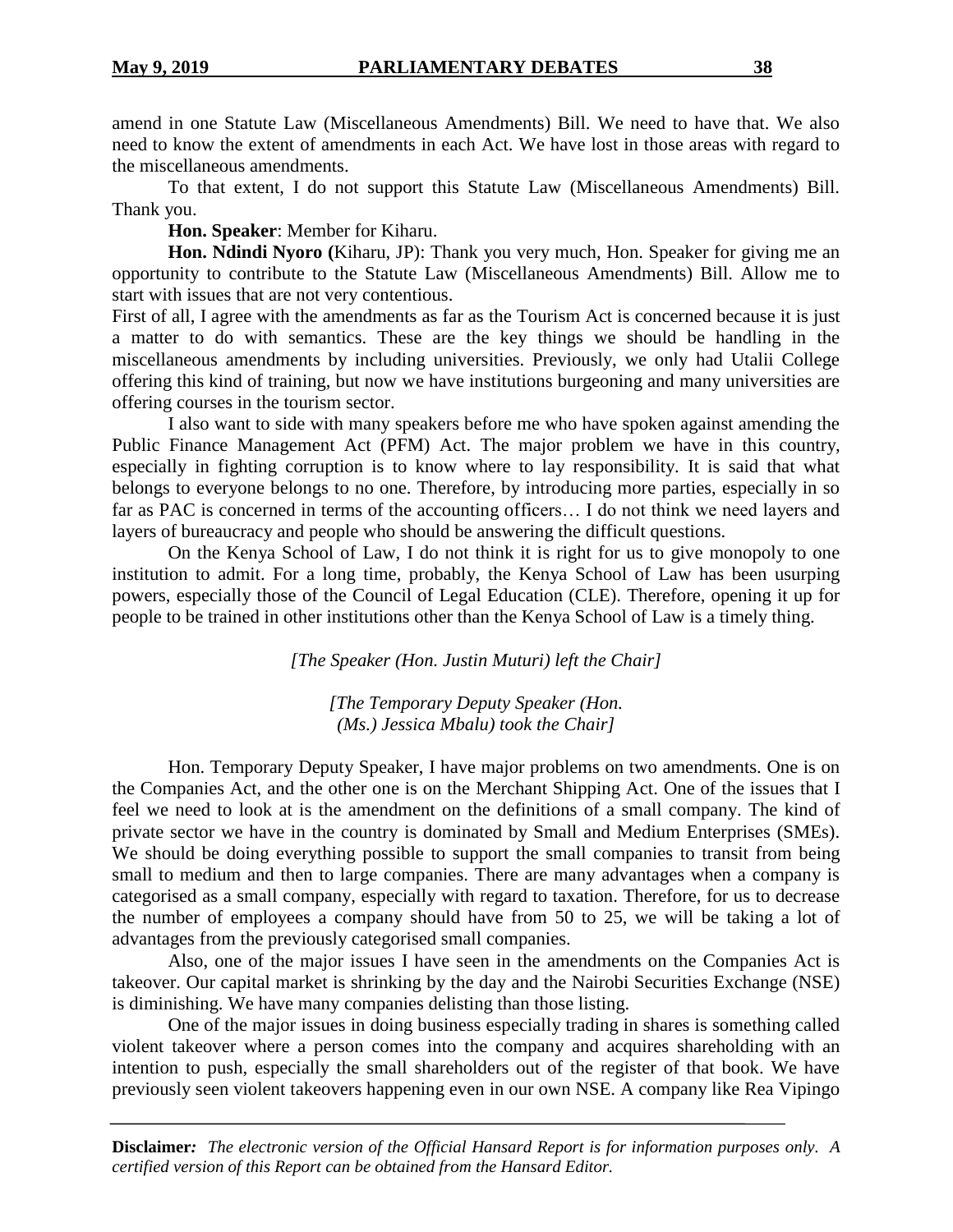a few years ago was taken over by the two original brothers through this kind of an arrangement. Just recently, we saw the delisting of KenolKobil through the same kind of way. Therefore, for us to amend that now you only need 50 per cent plus one to violently take over a company, I do not think we are safeguarding the rights of the minority shareholders. We have many in the pipeline who would want to push out the small shareholders. The major issue around takeover is the pricing and the valuation. Yes, you want to take over these small shareholders but at what cost? Before we pass the amendment as it is, we also need to be mindful of the small shareholders. As you know, when people are making their companies public, most of them leave over 50 per cent plus one with themselves but it will be very hard for anyone with intention of violently taking over a company, the way the Companies Act is now: you need a threshold of 90 per cent plus one.

There is this issue of the Merchant Shipping Act. Listening to the Chair of Departmental Committee on Transport, Public Works and Housing in this Assembly, he convinces us even more not to support the amendments because he was very forthright that the GoK and the public want to amend this Act so that we can give the Government a leeway to acquire ships. This is foolhardy especially given the kind of explanation given by the Chair that it is about stabilising prices and cost of shipping. That was a defeatist argument. We have precedents in this country where we made companies public ostensibly to stabilise prices and they went ahead to do the exact opposite. The reason a company like National Oil was formed was to safeguard consumers for them to be the stabilisers of these prices but that company was swallowed in the same kind of cartel within the old sector. It plays no role because it is not as efficient as the other companies.

If you talk about stabilising pricing, we have examples in the banking sector where we have banks which are majority owned by GoK leapfrog other private entities within the same sector in matters of profitability and in pricing of their products. The work of the Government is to offer platforms, it is not to use those platforms to be capitalistic. The Government already has enough on its plate even on the same transportation sector. They should leave the work of using their platforms to the private sector. There is no guarantee that if the Government of Kenya owns ships, prices will stabilise. The Government should stick to offering platforms but more importantly to regulation. In the oil sector, after realising that the National Oil Corporation of Kenya (NOCK) was not helping and still is not helping in stabilising prices, the Government went for regulation through the Energy Regulatory Commission (ERC). That is how we came up to where we are where the rights of consumers of all products are safeguarded.

I tend to believe that we should force the Government to stick there – regulation and offering platforms. The Government cannot be offering the platform of roads and air and go ahead to offer the means. That is the same problem we have with Kenya Airways. We still want to retain Kenya Airways as a public entity even when it is bleeding cash to the detriment of the Kenyan taxpayers. Therefore, we should never tread on that slippery path of aiding the Government in being in the business of doing business. They should stick to what they do best. We have seen that even by offering platforms, the Kenya Ports Authority (KPA) is one of the most profitable companies and entities owned by GoK. We should not siphon the same profits by opening leeway for the Government to use the same platform to make losses. I believe that is what they will be doing if we...

**The Temporary Deputy Speaker** (Hon. (Ms.) Jessica Mbalu): Your time is over, Member for Kiharu. Hon. Members, I have seven requests.

**Hon. Godfrey Osotsi** (Nominated, ANC): Thank you, Hon. Temporary Deputy Speaker, for the opportunity to contribute to this Bill. I join my colleague, Hon. Nyikal, to oppose this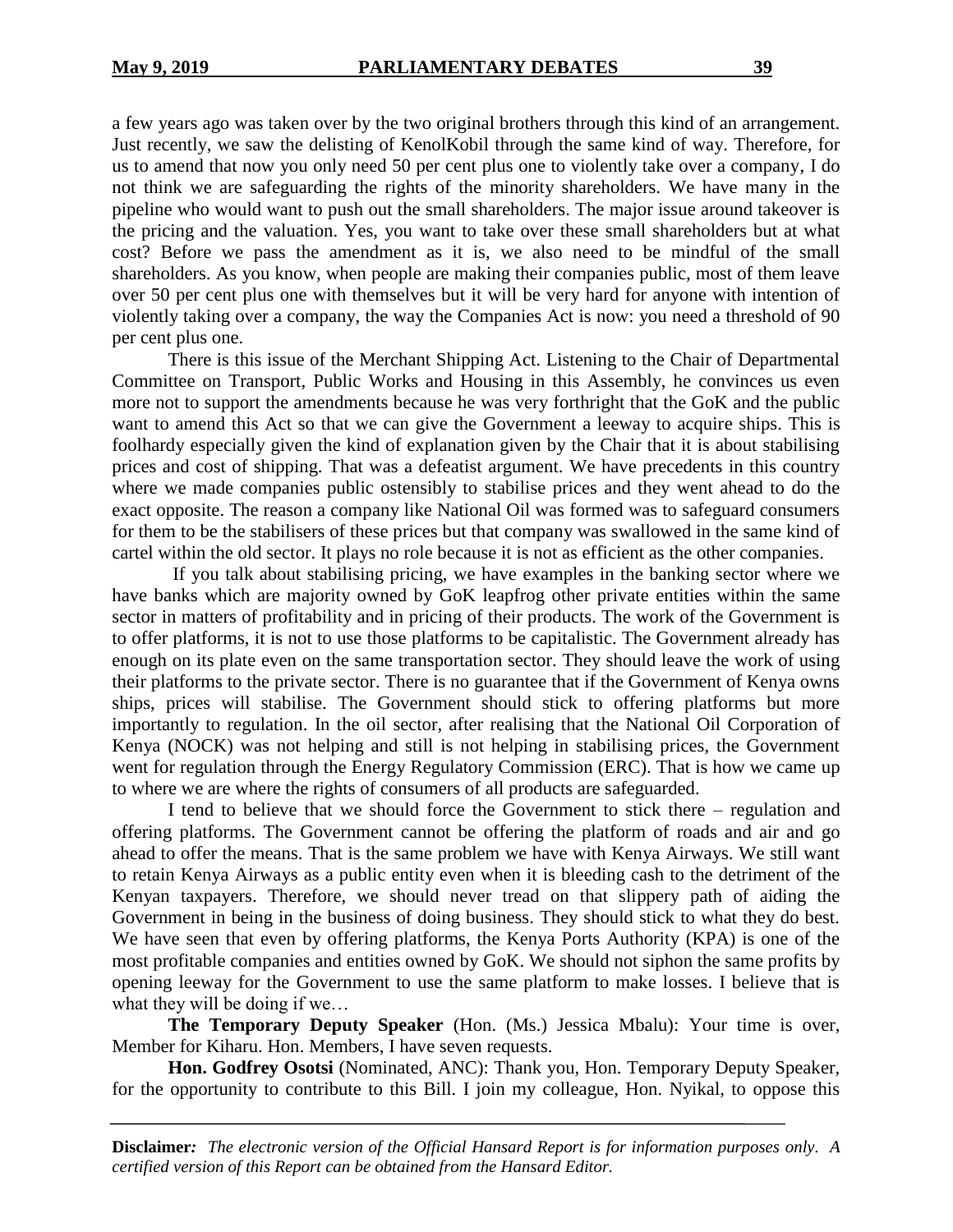Bill. As he has said, it has now become a tradition that whenever you see a Statute Law (Miscellaneous Amendments) Bill, you must read through it carefully because that is where sometimes bad things are hidden. Indeed, even in this one, there are some amendments which have been proposed, which in my own view, are not good for this country. One of them is on the Districts and Provinces Act, 1992. This Bill is not properly before the House. If you read the memorandum to this Bill, it says the Bills do not affect the counties.

**The Temporary Deputy Speaker** (Hon. (Ms.) Jessica Mbalu): Order! Hon. Osotsi, sometimes it is good to justify allegations. What do you mean by saying the Bill is not properly before the House yet it is listed on the Order Paper?

**Hon. Godfrey Osotsi** (Nominated, ANC): Hon. Temporary Deputy Speaker, I am making reference to the Districts and Provinces (Amendment) Act. The memorandum to this Bill states that the Bills which are contained in this Statute Law (Miscellaneous Amendment) Bill do not affect the counties but when you read through the parent Act of the Districts and Provinces Act, you realise that the provisions of that Act refer to the counties that we have because it talks about Kenya being divided into 47 districts, Nairobi and other 46 districts. We are aware that this country is in the devolution arrangement where we have 47 counties and not districts. So there is some ambiguity in the original Act that we are trying to amend here. Even the amendments are suggesting that they want to come up with a Cabinet Secretary responsible for making regulations.

**The Temporary Deputy Speaker** (Hon. (Ms.) Jessica Mbalu): Hon. Osotsi, for you not to mislead the House from your own sentiments, it is good to go the proper way. If you think that is the position, you must raise it in the right procedure and official communication will be given. You cannot just say the Bill is not properly in the House without substantiation. If you have any issue, you can bring it to the attention of the House and it will be debated. Maybe, we can give an official communication on whether the Bill is properly before the House or not. For now, we will debate the Bill as it is on the Order Paper.

**Hon. Godfrey Osotsi** (Nominated, ANC): Hon. Temporary Deputy Speaker, we know we already have another Act of Parliament called "the National Government Coordination Act" which recognises the 47 counties. However, this one is talking about districts and provinces. We no longer have provinces in this country. So, my concern is that the amendments before this House touch only on one aspect of the regulations; they do not talk about removing districts and provinces and renaming them. I am happy that the committee responsible said that it is going to withdraw this particular amendment.

On the amendment to the Kenya School of Law and Legal Education Act, I agree with the Hon. Members who have spoken before me – that, we have a serious problem that needs to be looked at. We have seen mass failures at the Kenya School of Law and we have been wondering where the problem is. It is time to open up the opportunity to other institutions. They should be licensed to offer courses to prepare students for admission to the Bar, so that we do not have only one institution that has a monopoly to offer the courses. We want competition so that if they are not able to offer good education, its competitors will be able to offer it. I support this amendment. However, I disagree with them because it is important to clearly define who does what. Sometimes you find the Kenya School of Law dealing with issues of examinations that are supposed to be dealt with by the Council of Legal Education under the Council of Legal Education Act. So, we need further refinement of these two laws. It will be better for the Kenya School of Law Act, and the Council of Legal Education Act, to be condensed into one law so that we have one comprehensive law that deals with issues of licensing and bar examinations.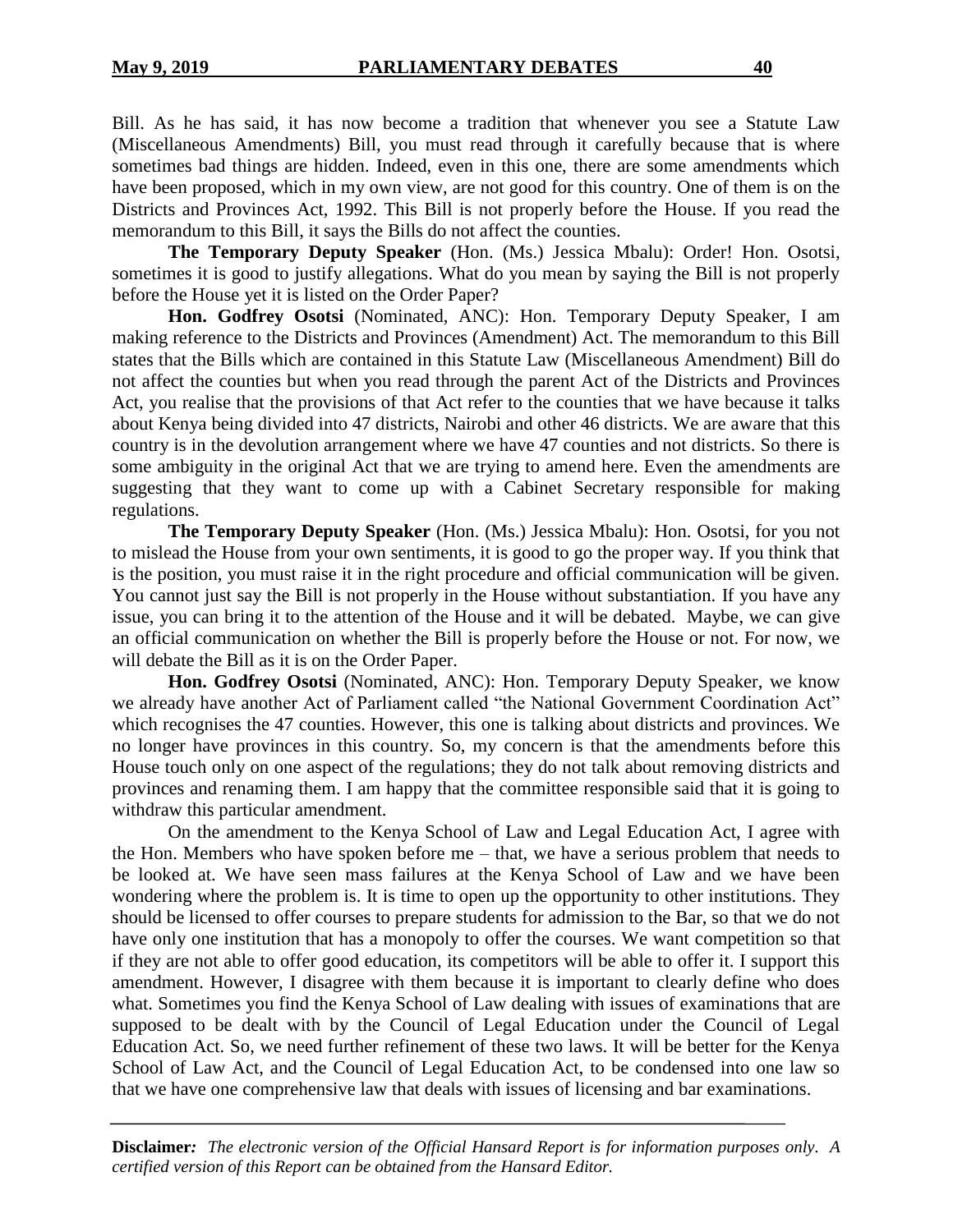On the proposed amendments to the Public Finance Management (PFM) Act that are seeking to create additional accounting officers for the Parliamentary Service Commission (PSC), I think there is mischief. As Hon. Omboko said, we will bring amendments. We cannot allow mischief to creep into the PSC. If we have a problem with a particular accounting officer, we need to address it administratively. We cannot address the problem by seeking to amend a law. Tomorrow, we may have issues with a different commission. Will we have the benefit of amending the law so that we resolve that issue? On this one, we will stand firm and say: If we have a problem administratively with a particular officer, let us deal with it administratively. It cannot be done by seeking to amend the law. By doing that, it will be unconstitutional. The PSC is established by the Constitution of Kenya, 2010.

On the Kenya Law Reform Commission (KLRC), it is an important commission, especially in its engagement with Parliament. Some of the Bills that come to this House are processed by the KLRC. This Bill is seeking to give clarification on the composition of the KLRC and on the authority to appoint members to the KLRC. We should be clear under which arm of the Government KLRC falls. We have had changes through an Executive Order on where they belong. So, that will help us address the problem we have.

I want to add that the Statute Law (Miscellaneous Amendments) Bill, as it has been proposed by Hon. Nyikal, needs to be relooked. How many Acts can be amended in the such a Bill, and what would be the content of each Bill? At times we introduce substantive amendments to existing laws through Statute Law (Miscellaneous Amendments) Bills, which is supposed to deal with simple issues like definitions, clarifying ambiguities and other minor changes. We need to relook at our Standing Orders so that we deal with such challenges and ensure that mischief is not introduced into law through Statute Law (Miscellaneous Amendments) Bills. We need to have a substantive amendment but, we should not bring them through this Bill. For example, the substantive amendment on the Districts and Provinces Act, what is its intention? Is someone trying to re-introduce the national Government to the county administration? What kind of regulations are going to be made?

I oppose this Bill and look forward to proposing amendments during the Committee of the whole House.

Thank you.

**The Temporary Deputy Speaker** (Hon. (Ms.) Jessica Mbalu): Very well. It is good that you have pronounced yourself on the Bill. You will bring your amendments at the Committee of the whole House stage. That is where we will comb the Bill clause by clause and it will include what you have alluded to.

I now give the Floor to the Member for Funyula, Hon. Oundo Ojiambo.

**Hon. (Dr.) Wilberforce Oundo** (Funyula, ODM): Thank you, Hon Temporary Deputy Speaker for this opportunity. From the outset, I have a feeling that this Statute Law (Miscellaneous Amendments) Bill should be referred to as "Mischievous Amendments Bill". Essentially, it seems that the intention of the Executive is to amend laws substantially through such Bill, knowing that it is voluminous. However, many of us believe that a miscellaneous amendments Bill should only relate to minor issues that require to be corrected to align an Act of Parliament with a new policy or the Constitution or to address some pertinent and emerging issues. To generally bring about 10 or so Acts in one Bill means that the Executive is up to something.

That said and done, there are various issues that are obviously coming through that require serious discussion and review before they are considered. One is the amendments on the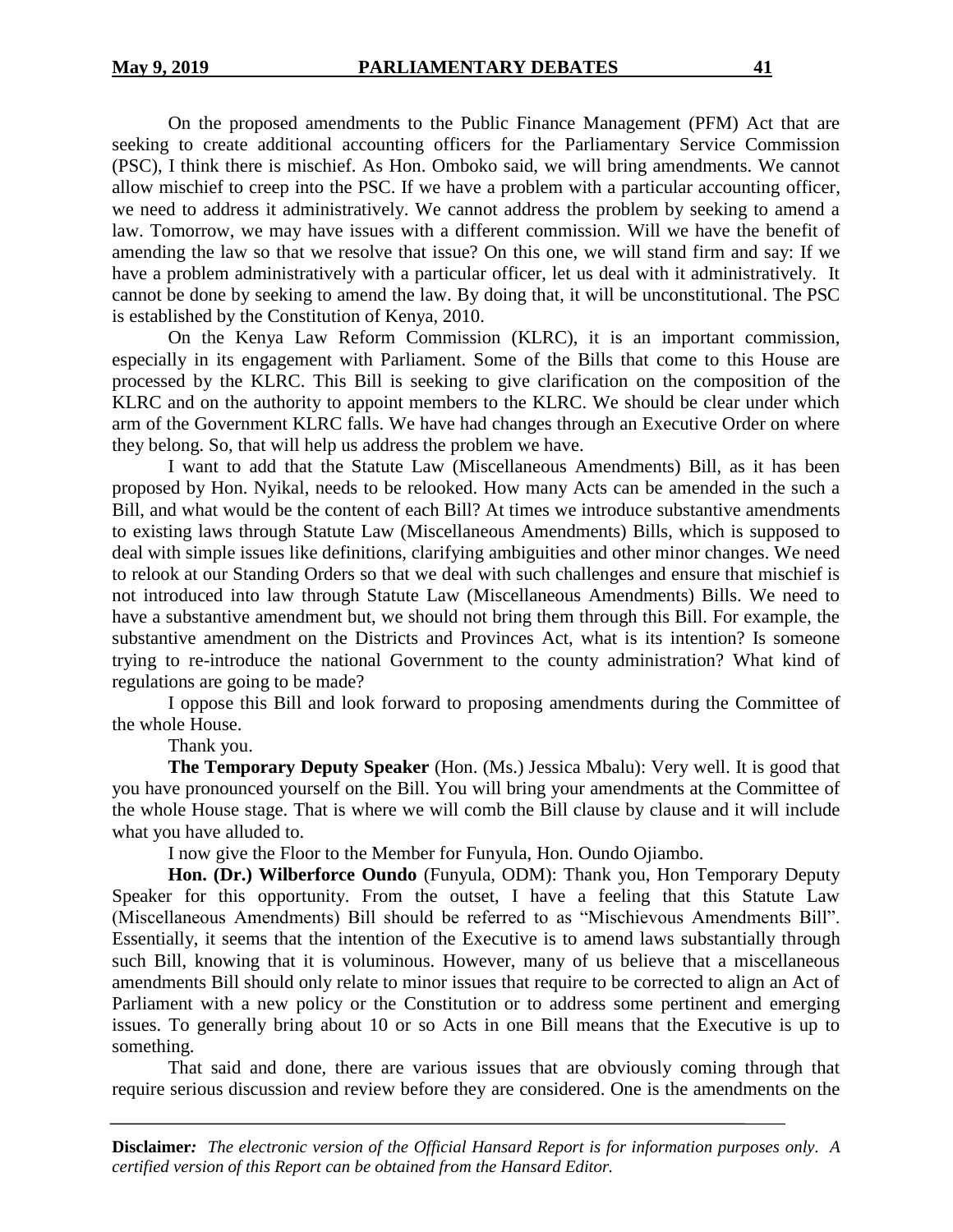Merchant Shipping Act No.4 of 2009. It is, indeed, dangerous to this country. It should not be allowed to go through. Giving discretion to one particular person to vitiate a law in respect of a particular entity, be it government or anything else, is dangerous to this country. We will be creating a rogue system that will misuse the law to confer benefits to individuals and cronies, essentially bringing this country to an economic ruin. A Cabinet Secretary cannot be the keeper or feeler of public interests. Government policy cannot dictate to the extent of punishing the entire population of Kenya. Cabinet Secretaries are not elected and, therefore, they do not represent the public interest; they represent the interests of their appointing authority. So, they cannot purport to measure and gauge public interest. I am so sure I will rally my colleagues during the Committee of the whole House to shoot down this particular amendment. It is offensive; it does not keep the interests of Kenyans at heart.

Second is the amendment to the PFM Act concerning the accounting officers for the PSC. It is a bad amendment. It is an amendment that has ulterior motive and as my colleagues have said, if indeed you have issues with any particular accounting officer, you would rather deal with the accounting officer individually instead of trying to sneak in amendments through the backdoor. It is incomprehensible that one organisation can have as many as three or endless number of accounting officers. We have the Clerk of the Senate in respect to the Senate and then we have the Clerk of the National Assembly in respect of the National Assembly. Indeed, with plain reading of Article 127 (3) of the Constitution, it suggests that the Clerk of the Senate shall be the Secretary to the Commission. Indeed, it is suggesting that he is the only officer authorised to be the accounting officer of the PSC. What is provided in the PFM Act could as well be unconstitutional but that is a matter that needs to be raised by the relevant people who know what is supposed to be done.

I would generally oppose that amendment because it is creating many accounting officers then everybody literally becomes an accounting officer. That in my view is a pure attempt to subvert proper management of public resources and there is a possibility that a scheme could be easily hatched to defraud public funds by using so many other accounting officers.

On the issue of Kenya School of Law Act, I am not an advocate but I sincerely believe we need to maintain standards. We have had problems about the quality of students that we churn from the university, we have challenges in this country about the quality of technical and professional advice being rendered by the so called professionals in this country. I support a stringent approach to generally ensure that people who are given licences to operate as professionals have met the minimum threshold and deserve to work and perform that particular function. I am not worried of mass failure. You can only pass an exam if you are qualified and prepared to pass an exam. Just merely because those unprepared have failed is not the best approach to change the law so that you can have people pass *en masse* simply to please some people. Technically, in a typical organisation we must conform to the normal distribution curve where there must be failures, there must be people at the center and there must be high scorers. Obviously, we might have to relook at it *vis-à-vis* the entire Act and we need to be careful on how we move.

On the issue of the Prevention of Terrorism Act, the list of the people and of the offices that sit there and the process of appointment is not very clear. Is it the substantive office holder that is purported to sit there or the substantive office holder nominates somebody to sit in those particular offices? Probably, we need clarify on that matter.

As I conclude, let me make a comment on the amendments of the Companies Act. By the very nature of SMEs and small organisations and depending on the nature of the work they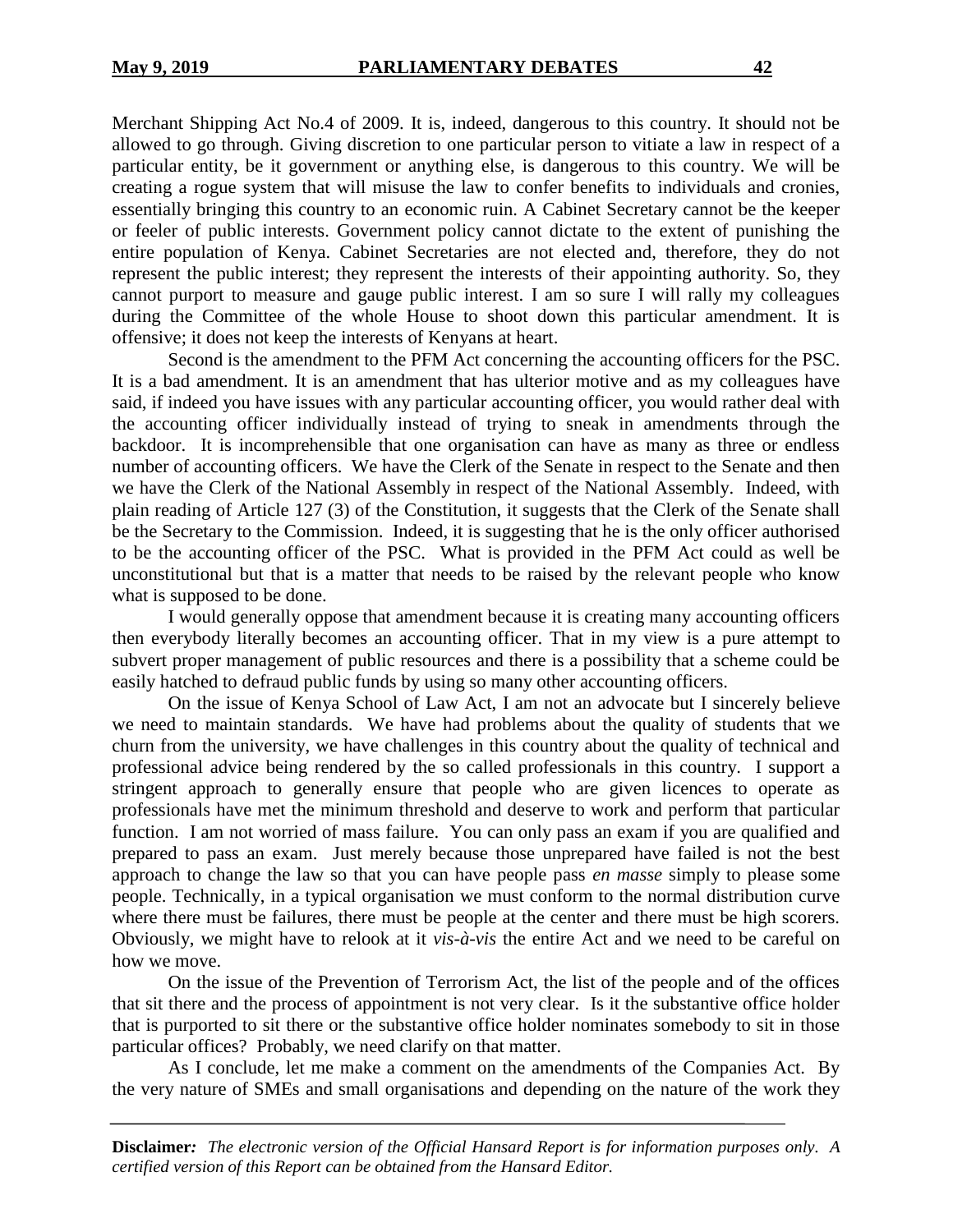are doing, many of them tend to have very many employees because if you are doing labourbased contracts and if the nature of your work is labour intensive, reducing the number of employees as a basis to be declared a small company to 25 is basically being unfair to the so called small companies who are probably under agriculture sector where productivity is low and so you have to employ very many people, or in the construction industry, by the very nature you have a contract that requires staggered engagement of employees. At the particular point, we would insist that we retain the 50 number of employees that are in the original Act instead of reducing 25 per cent because then we will lock out a very large number of people or organisations that generally belong to the SMEs and the rest.

On the issue of Wildlife Conservation and Management Act, we seem to have a problem. I am afraid it might not have been captured here clearly. On the issue of compensation for people who have been injured by wildlife, I have in mind the issue of snakebites in my constituency. So many people have been bitten by snakes and they have filled compensation forms, but it has taken over 10 years with no response and no word at all. We are about to prepare a petition as a community and bring it here for Parliament to consider what to do. Probably, this could be an opportune time that we could as well intervene in the Wildlife Conservation and Management Act to ensure that we put a timeframe on when a claim for compensation as a result of injury from wildlife can be paid instead of waiting forever. As things stand now, we have a problem that we need to address.

With those few remarks, I support the Bill but with reservations and I hope the Committee of the whole House we will deal with those issues that we have raised.

**The Temporary Deputy Speaker** (Hon. (Ms.) Jessica Mbalu): Very well, Hon. Wanga.

**Hon. (Ms.) Gladys Wanga** (Homa Bay CWR, ODM): Thank you, Hon. Temporary Deputy Speaker for your kind consideration.

I would just like to add my voice to the reservations expressed by several Members on how increasingly we are using these omnibus Bills to bring very fundamental amendments. As we have known it, these miscellaneous amendments Bills should be focused on correcting anomalies, inconsistencies, outdated terminologies and errors that are minor and noncontroversial. Increasingly, we are amending most fundamental sections of our law. I think somebody in the Executive has perhaps discovered that the shortest route to make amendments is through these miscellaneous amendments. Instead of going through the normal process of the other Bills, they lump them together and committees do not get enough time to conduct sufficient public participation. I want to express a very strong reservation on that matter before going into the content of the Bill.

As we start with the issue of the merchant shipping, this is the most blatant and offensive section. If you look at the current law of the Merchant Shipping Act of 2009, Section 4 says that the Minister shall in addition to any powers conferred on him by any other provisions of this Act be responsible for the administration and implementation of this Act. This should be the case. Right now we want to insert a section saying:

"Notwithstanding any other provision of this Act, the Cabinet Secretary may, on the recommendation of the Authority, by notice in the *Gazette* and subject to conditions as may appropriate exempt any Government entity or enterprise from any provision of this Act, where such exemption is in the public interest and in furtherance of Government policy."

The reason we are elected to this House and the reason the responsibility to make laws lies in this House is because we are the custodians of public interest as elected Members. Taking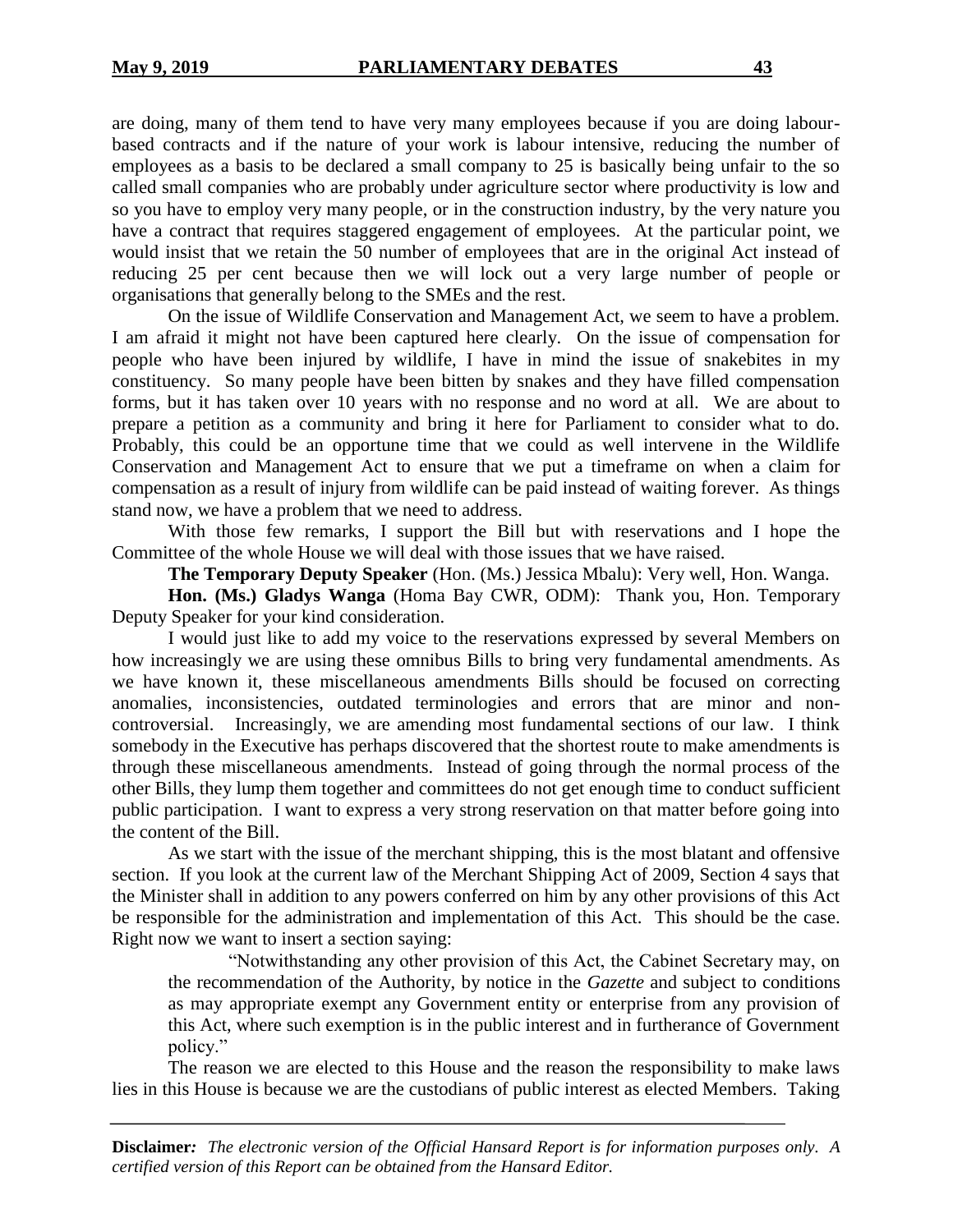this responsibility and giving it to a Cabinet Secretary to determine whether there is public interest or not… we know many times they have said they are doing things in public interest but we do not know which public they are talking about. This House is vested with responsibility to observe interest of the public. We know the public we are talking about. We are talking about the public, who are our constituents. We know which public interest we are observing and we know who we are accountable to. We also know that if you do not observe that public interest, there is somebody who is waiting for you, who employed you to come here to deal with you squarely. The Vice-Chair in making signs to insinuate that I finish, so, I will try.

**The Temporary Deputy Speaker** (Hon. (Ms.) Jessica Mbalu): No, you are very independent. Let the Vice-Chair not threaten you, being a very strong lady in the House.

**Hon. (Ms.) Gladys Wanga** (Homa Bay CWR, ODM): Thank you, Hon. Temporary Deputy Speaker for protecting me. I might lose my clout in the Committee if my Vice-Chair is upset. The point I was making is, if there is anybody who is a custodian of public interest it is this House. It cannot be relegated to a CS to determine what is in public interest. So I oppose this amendment.

I would like to shed some more light on the amendment to the PFM Act, having been a commissioner of PSC in the last Parliament. As I said earlier on the Floor of this House, before the new Constitution we had a unicameral Parliament. Of course after the new Constitution, Article 127 is very clear on who the secretary to the commission is. But when we got into the commission, we realised that it was very difficult to have one accounting officer dealing with everybody. You know the interests and the numbers in the National Assembly, for example, are very different from the interests and numbers in the Senate. So if you have just one accounting officer dealing with everybody, sometimes that one accounting officer may be bashed for favouring one House and not the other given that he is a Clerk of one of the Houses. This is how, through an amendment of the PFM Act, we resolved to have two accounting officers, one for the National Assembly and another for the Senate. But even as we progressed, there was always the challenge of who takes care of the Joint Services.

**The Temporary Deputy Speaker** ((Hon. (Ms.) Jessica Mbalu): Order. You know my chairman, the Chair of PAC, is in the House. He is well aware of the procedures.

**Hon. (Ms.) Gladys Wanga** (Homa Bay CWR, ODM): Thank you, Hon. Temporary Deputy Speaker. I was making the point that even when we assigned one accounting officer to the Senate and another one to the National Assembly, there is the hanging function of the Joint Services, those services that are shared between the National Assembly and the Senate. This does not take away the fact that we should be able to deal with this as a substantive Parliamentary Service Bill. What is being said here is that the PSC should on its basis, if they feel that for efficient functioning of Parliament they need an additional accounting officer to serve the Joint Services, proceed and do that. I still agree with those who say maybe we deal with this as a substantive matter as we deal with the Parliamentary Service Bill, so that it does not look like it is mischievous and intended to achieve any other purpose except efficient running of the Parliamentary Service.

Hon. Temporary Deputy Speaker, with those many remarks, thank you very much for this opportunity.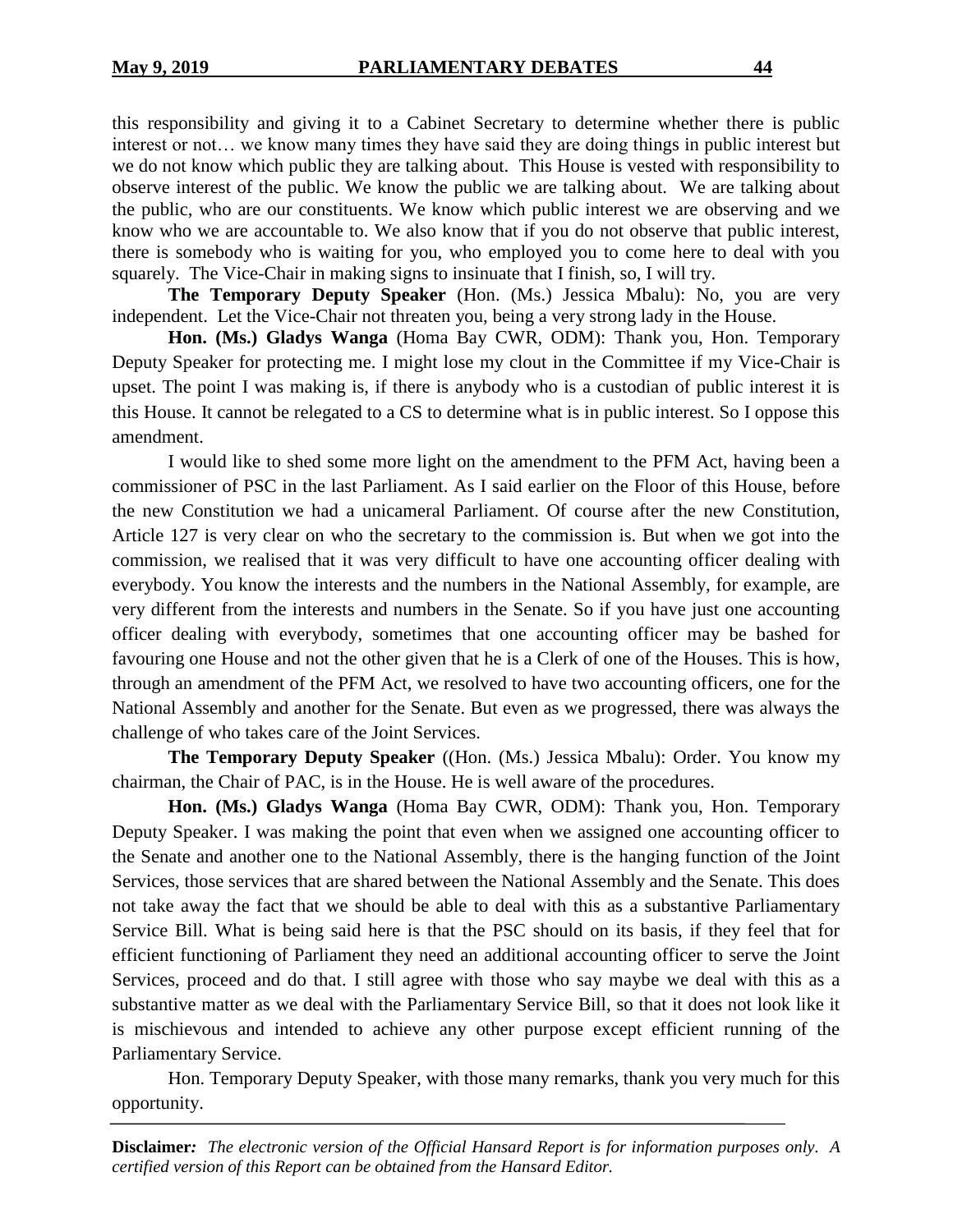**The Temporary Deputy Speaker** (Hon. (Ms.) Jessica Mbalu): Can we have the Member for Suba North? You always keep moving. Your card reflected and you caught my eye.

**Hon. (Ms.) Odhiambo-Mabona** (Suba North, ODM): Thank you, Hon. Temporary Deputy Speaker for giving me this opportunity. I want to agree with Hon. Kaluma. From where we were seated he was saying, to use the language of Homa Bayians, that you are very conjugal, meaning you are very bright and happy. So I thank you.

**The Temporary Deputy Speaker** (Hon. (Ms.) Jessica Mbalu): Who is bright and happy?

**Hon. (Ms.) Odhiambo-Mabona** (Suba North, ODM): You. At the outset, I want to agree with Hon. (Dr.) Nyikal that we should oppose this Bill in totality. It should not even be based on the technical issues but on principle. We finished dealing with Statute Law (Miscellaneous Amendments) Bill yesterday and it took us a long time. Before that we were dealing with another Statute Law (Miscellaneous Amendments) Bill that had 60 pieces of legislation. In effect, if you look at what Members of Parliament are dealing with, we are not doing our legislative work as envisioned by the Constitution of Kenya and by the law, because each piece of legislation should have a given timeline. If you divide the time that every piece of legislation is given through Statute Law (Miscellaneous Amendments) Bill, you will discover that each Member has only one minute, perhaps, to contribute to a Bill. Sometimes it is not even a minute. Where we dealt with 60 pieces of legislation, we had negative two hours in dealing with one piece of legislation.

I must say that I have been a very concerned Member of Parliament. I actually think that Parliament is captive to some cartels that are pushing an agenda in this House. If you look at the processes and the substance, it is one direction. It is either something to do with tenders or it has something to do with control by Cabinet Secretaries. It comes in different forms, but what we are trying to do in this House is to go back to the Chiefs Authorities Act. Where the chiefs had powers, now we are creating the Cabinet Authorities Act through amendments that Members do not know. If you look at what the Merchant Shipping Act does, it is exactly that.

In 2009 I was in this House and I brought several amendments to the Merchant Shipping Act. And I remember the then Minister came and told me he was surprised because he did not think I would know anything about merchant shipping because I pushed a women's and children's agenda in it. I remember it very well. Having taken so long in drafting those serious amendments, why are we in a few minutes trying to push a back door process that gives a Cabinet Secretary the authority to repeal that Act? From what we are doing, he can actually outside Parliament repeal a whole Act by declaring everything in that Act unlawful. So to show the Executive that this House is serious, we should bring this Bill down.

There is a level of impunity outside this House and it is creeping into this House. People are used to corrupt ways. We are now getting degrees corruptly. You can just sit in this House and say 'pinky, pinky, ponky' and you have a PhD. I go in that direction, one year from now I can be a medical doctor. We will not allow the country to go in that direction. When we talk about the legal profession, if you look at what the Kenya School of Law seeks to do, we go through university and get a degree. The people proposing this, why do they not ask themselves: Were we outrageous to do a degree and then do a diploma? Why is it structured that way? If the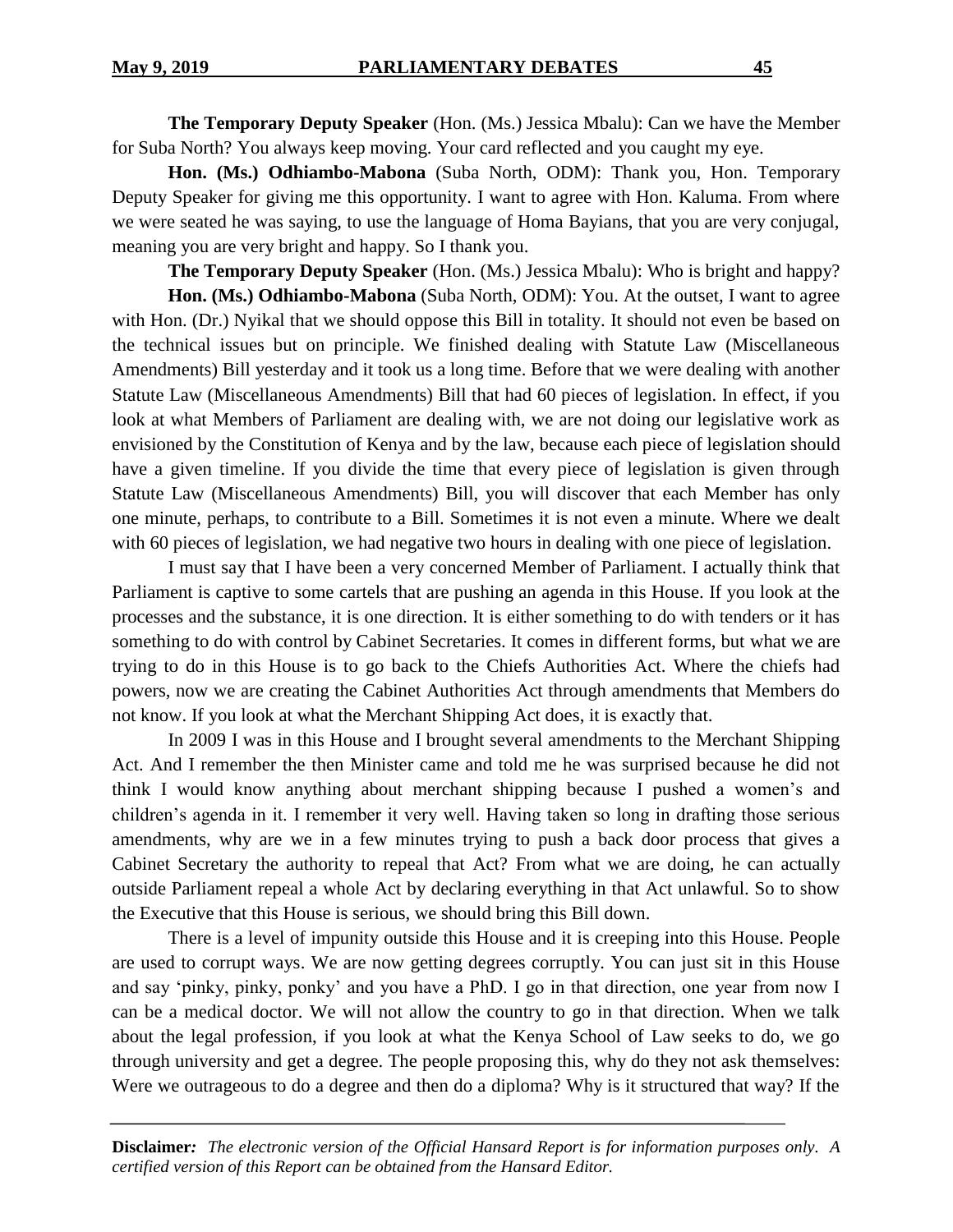issue is just about doing exams, then remove the diploma so that we just do degree and start practising. The practice of law is not about doing exams. All of us do exams from all parts of the country and of the world. There are people who do degrees in Kenya, India, and England. I have studied law both in Kenya and in the United States of America (USA) and they are very different frameworks. If I had not done my LLB in Nairobi, it meant that I may require doing more units because the USA system of law is very different from the Kenyan system of law. So you need one school that standardises that practice. But that is not what KSL is all about. There is a culture in the profession, some of which we have borrowed in this House including the culture of ranking. We are trained at the Kenya School of Law about etiquette. You see lawyers dress in a given way. If you open it so that we can even do it on River Road, River Road will come with its own standards of dressing. Right now I can come to Parliament dressed this way, but I cannot appear dressed like this in a court of law. So we cannot allow the legal profession…and it is not just about the dressing but about standardising the legal profession.

Before I came here, I was an employer and I employed mainly lawyers. I was very concerned about the later day lawyers. It is because we have left it open. You find somebody telling you they have done law and yet what they tell you is something akin to law, but not law. So, we cannot just leave it open because some people had money and gave their children, who had failed, a chance to go and study law. Not everybody must be a lawyer. We also need excellent shoemakers. Let us not condition children to feel that everybody must be a lawyer or a medical doctor. There are people who must also make shoes. We need to train our children to know that when you are a shoemaker you can be excellent but not try and force everybody to be lawyer even when they do not want to.

So, in terms of the content…

**The Temporary Deputy Speaker** (Hon. (Ms.) Jessica Mbalu): Order, Hon. Millie. There is a point of intervention by Hon. Opiyo.

**Hon. (Ms.) Odhiambo-Mabona** (Suba North, ODM): Thank you. So, based on principle and content, we tell the Executive that we do not like this tendency where Cabinet Secretaries are trying to consolidate power and take this country back to where we have come from. If we consolidate power in one person, we will be creating rogue Cabinet Secretaries. There is a reason why we dispersed power, including through devolution. So, why would we be dispersing and devolving power then come back and concentrate it again on a Cabinet Secretary? We refuse because that principle died in 2010 when we came up with a new Constitution. I want to say that when the Cabinet meets next time, they need to have a keen eye and look at the values of the Constitution under Article 10. Let them not take this country backwards.

With those few remarks, I oppose.

**The Temporary Deputy Speaker** (Hon. (Ms.) Jessica Mbalu): You oppose. This is a House of debate. Thank you, Hon. Millie. The Speaker only has power to moderate debate. Thank you for admitting that the Speaker has to be bright. Yes, we have to be bright for us to deal with the House in matters procedure.

We have an intervention from the Hon. Member for Ugunja. You have already spoken unless it is something different. It must be something that is out of order or un-procedural.

**Hon. Opiyo Wandayi** (Ugunja, ODM): I am rising under Standing Order 95. Given that the matter has been canvassed at length and we have a chance at the Committee of the whole House, and bearing in mind again that we have other businesses...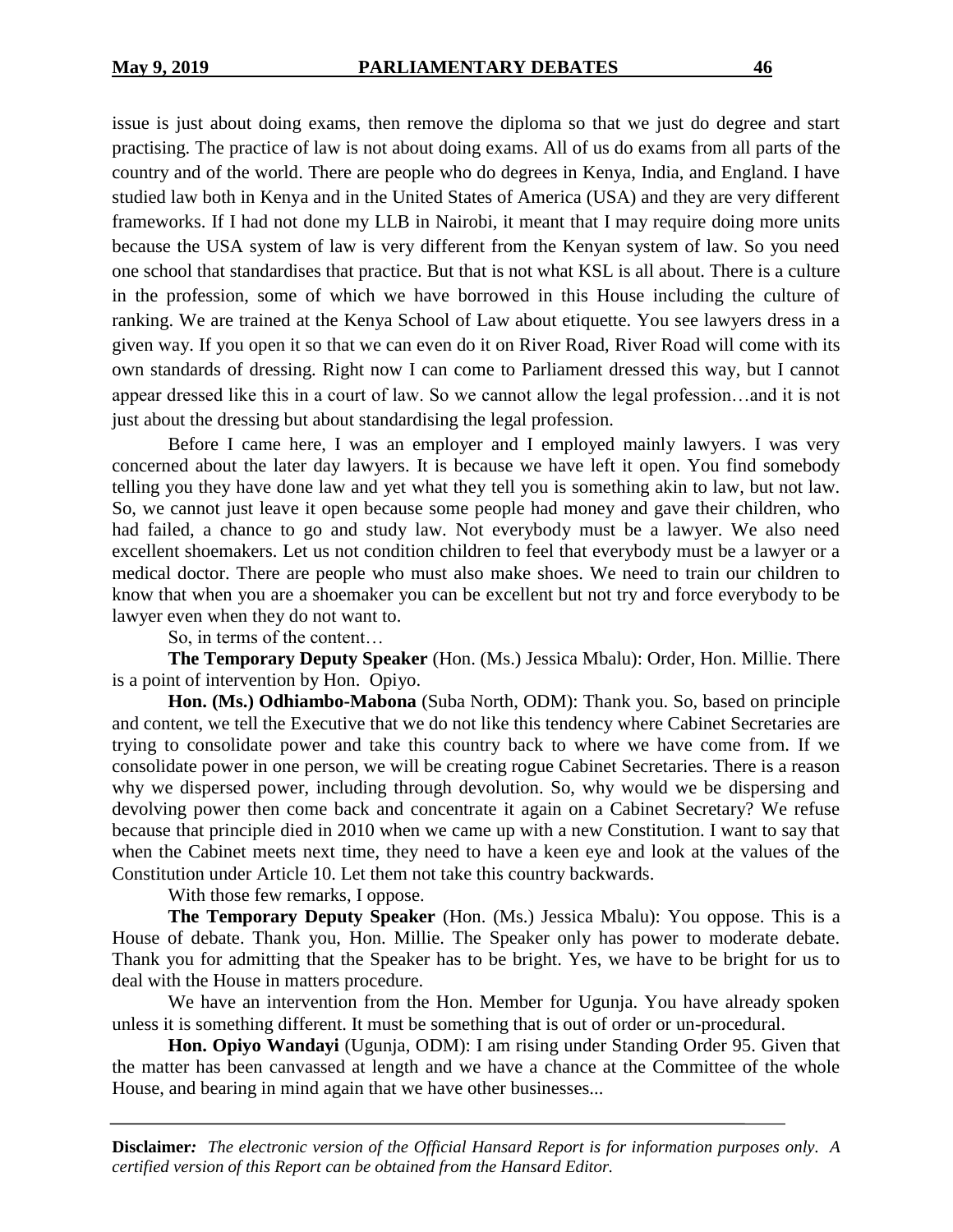# *(Loud consultations)*

**The Temporary Deputy Speaker** (Hon. (Ms.) Jessica Mbalu): Order, Hon. Members. Let us listen to him and then I will make a ruling.

**Hon. Opiyo Wandayi** (Ugunja, ODM): Hon. Members here must understand that I am a ranking Member. I know these rules and so I am moving that the Mover be called upon to reply so that we make progress.

**The Temporary Deputy Speaker** (Hon. (Ms.) Jessica Mbalu): Thank you. Cognisant of the fact that you are a ranking Member; and, much as we recognise and respect that you are rightly on the standing order, another Hon. Member can do what you have just done.

However, you understand your Standing orders. I will rule that I will not allow you to make such a move. You are out of order.

Hon.Twalib and the Vice Chairperson of Public Accounts Committee, you cannot stand and purport that the Hon. Temporary Deputy Speaker is not catching your eye. You must resume your seat. The Member on intervention is Hon. Kilonzo.

**Hon. Charles Kilonzo** (Yatta, Independent): I do not need to intervene because you have done the right ruling. Hon. Opiyo, being an old Member, should understand the culture but you have ruled and rightly so. So, there is no point of wasting time on the Floor.

**The Temporary Deputy Speaker** (Hon. (Ms.) Jessica Mbalu): Very well. Hon. Vice-Chairperson, though you are out of order by raising your hands, I see your name on the intervention. Please, use the Dispatch Box.

**Hon. Ibrahim Ahmed** (Wajir North, ODM): Hon. Temporary Deputy Speaker, it is fair that our colleagues are also cognisant of the fact that some of us are observing the holy month of Ramadhan and this is the time we ought to break our fast. I am sure many Members will be willing to contribute to this matter. However, cognisant of this factor and being sensitive to the Muslim brothers, it is just fair enough that we conclude this subject under Standing Order 95 and proceed to the next thing. Thank you.

**The Temporary Deputy Speaker** (Hon. (Ms.) Jessica Mbalu): Very well, you have quoted the right Standing Order. However, I will not rule because of Members wanting to break the fast. This House is not for Muslims only; it is full of Christians and Hindus among others. It is a House for all religions.

Hon. Members, you know quite well that if you have to rise on a point of order, you must be on the intervention. As we have agreed before, Members rising on a point of order must state categorically which Standing Order they are rising on. Hon. Ibrahim rose rightly on Standing Order No.95. This one calls upon the Mover to reply. From where I sit, the only way I would gauge this is for me to put the Question

> *(Question, that the Mover be now called upon to reply, put and negatived)*

Therefore, let me have the Hon. Member for Mwatate.

**Hon. Andrew Mwadime** (Mwatate, ODM): Thank you, Hon. Temporary Deputy Speaker for recognising that. He just came three minutes ago while I have stayed here for over two hours.

Hon. Temporary Deputy Speaker, please, protect me from the MP for Jomvu.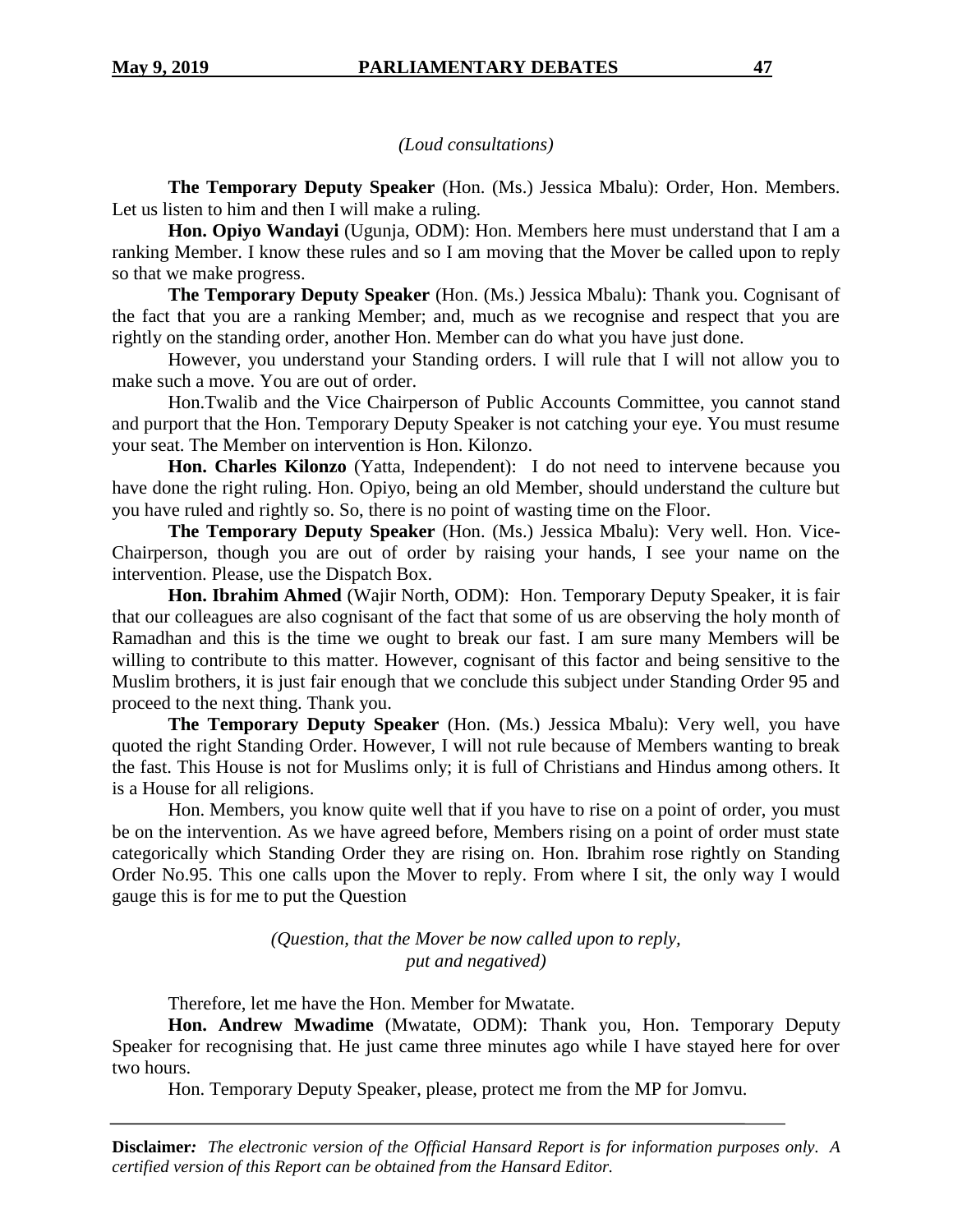At the outset, I oppose these miscellaneous amendments though some are good to our country. However, the format or nature they have brought them in is certainly not good. Miscellaneous amendments are expected to correct spelling mistakes. As per what we have read, some of them are substantive amendments. Hon. Members must read and be conversant with the content. For example, on the Wildlife Conservation and Management Act, it is true it has a lot of ambiguities. I remember the Wildlife Act 2016 has not been implemented and yet they have already done substantive amendments. For example, if you are bitten by a snake there will be no compensation. It is coming as miscellaneous amendment of which we are losing the objective, purpose and meaning of miscellaneous amendments.

I am very conversant with shipping. The way this Act has been amended, it requires a lot of stakeholders to sit together and come up with a way forward.

The way, this Act has been amended, it requires many stakeholders to sit together and come up with a way forward. Giving authority to the Cabinet Secretary to handle all these is economically dangerous to the country and is more subjective than objective. Therefore, I will stop after those few comments because I know Hon. Bady is hungry, he wants to break the fast.

Thank you, Hon. Temporary Deputy Speaker, I stand to oppose.

**The Temporary Deputy Speaker** (Hon. (Ms.) Jessica Mbalu): You stand to oppose? Very well you are on record opposing. The next Member on my request list is Hon. Oduol Odhiambo.

**Hon. (Prof.) Jacqueline Oduol** (Nominated, ODM): Thank you, Hon. Temporary Deputy Speaker for giving me an opportunity to contribute on the Statute Law (Miscellaneous Amendment) Bill. From the outset, I would like to express reservations arising from the key realisation of the separation of powers. Indeed, this is a key role that the National Assembly as the legislature plays in enabling the citizens and other arms of Government to come up with appropriate laws.

It has been indicated and already stated that it is extremely important that we understand the purpose of miscellaneous amendments laws. I have sat here listening to senior and ranking Members. I want to draw as a Member elected to serve in the  $12<sup>th</sup>$  Parliament on the very key induction and preparation for law making, which is what I will use to express reservations on this Bill.

It was clearly imprinted upon my mind as I joined Parliament that one of the key roles I was going to play, other than oversight and representation of the people, was law making. One key take home that I heard was as we make laws we should know that law does not exist in a vacuum. We need to see the extent to which whatever law we make is intended to guide and regulate the conduct and affairs of those to whom it is addressed. In particular, it was clear that for a law to be effective the content and the manner in which it is prepared have to take into account the cultural, economic and socio-political conditions.

Hon. Temporary Deputy Speaker, I therefore look at the Statute Law (Miscellaneous Amendments) Bill as items or various types of changes that are put together, to quickly enable a law that would otherwise not be clean or be providing adequate interpretation of the law as it is, but not one where we are getting substantive amendments. In particular, I am here as a Member of the Departmental Committee of Sports, Culture and Tourism.

I want to agree with *(inaudible)* in regard to the kinds of amendments in this particular Act. As a Committee we looked at what was presented by the different stakeholders and their recommendations. This ensured as we talk about training, which today has been limited to Utalii College and the misuse of the term "college" which excludes universities which are currently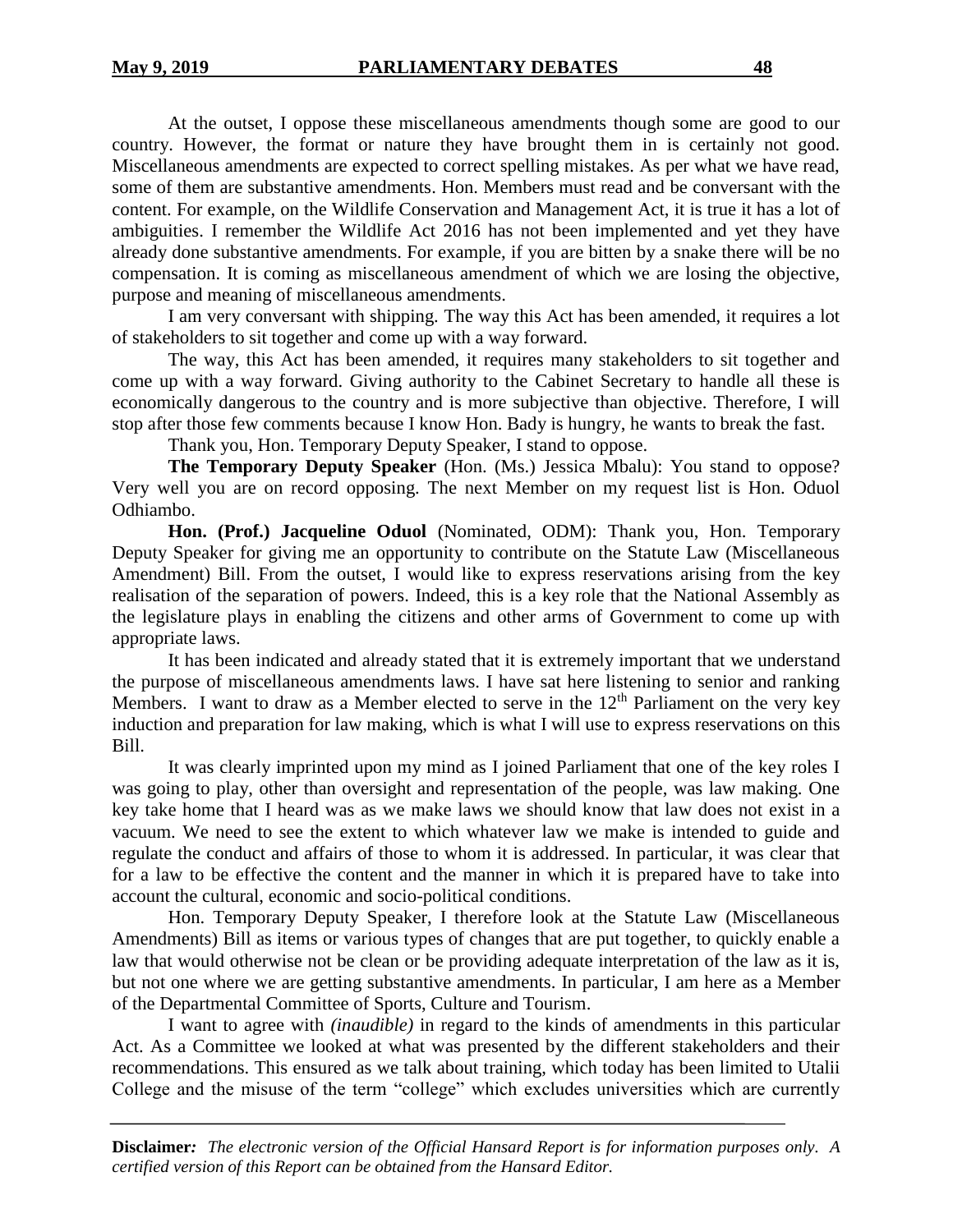offering courses in tourism and hospitality, we use such miscellaneous amendments to enable a practice that is already taking place within standards to be included.

If we were to look at the distinction between "miscellaneous" and "substantive", substantive amendments would require that there be a very firm basis in a reality or an important meaningful change that we need to make. Therefore, as I express my reservations, I am in particular making reference to the amendment that relates to the Kenya School of Law. I am doing this from the perspective as an educationist and as someone who has served in different arms including the Executive.

I am aware that there is a sense in which as we look at the way we would want to open up the bureaucracy that could be affecting the School of Law, we would not want to do it at the expense of standards. I refer back to the context that law really needs to be applied or prepared in cognisance of the social condition of the society. It has been said that the key challenge we face now is one with regard to standardisation and the manner in which the School of Law is organised. As has been indicated by the Member for Suba North, Hon. Millie, we see the School of Law serving the intention of ensuring that whatever advocates are going to get – because not all of them are going to be engaged in practice because a number could also go and do different other activities – would all be in a way expected to go through similar standards and would really be in a position, therefore, to be those who have qualifications that all of the different people who work with them or who would need their services would be proud of.

So, I would want that any time we have opportunity to make miscellaneous amendments we deal with areas, as others have indicated, of semantics or maybe changing or adding a comma or just making reference, as has been done in several areas to existing Acts so that people would know and understand better. We need to be very careful in law making to perceive if there is any mischief, intended or unintended, that would in any way impede or affect those that the law is meant for. Therefore, I would want, as I make contribution, to indicate my very serious reservation and indeed indicate that I oppose this Statute Law (Miscellaneous Amendments) Bill for the reasons that have been raised in the Companies Act, the School of Law Act and the Public Finance Management Act. We know that what will happen is that the overall impact of what it is that we would have should we choose then to approve or support it, really would mean that we will in a way have given but then taken back with the other hand.

So, I would want to urge that because of the current challenge and the need to ensure that we have the different arms of government not only checking on each other but being seen by the public to serve the intended role, as we make law as has been said by Hon. (Dr.) Nyikal, we refrain from the tendency that we seem to now lean towards where we look as if we do not understand that there is a distinction between what is miscellaneous, which could be a collection of different types that do not touch substantive issues, from substantive amendments which we then would have enough time not only to reflect and debate on but indeed to feel that we have done justice. So, with that, I oppose.

**The Temporary Deputy Speaker** (Hon. (Ms.) Jessica Mbalu): Hon. Members, I have four requests for the Members who want to speak to this. I can tell that two have already spoken to this. The Member for Mvita and the Member for Ugunja have already spoken to this. So, I will have the Member for Jomvu.

**Hon. Bady Twalib** (Jomvu, ODM): Asante sana, Mhe. Naibu Spika wa Muda kwa kunipatia nafasi hii leo kuchangia Mswada huu. Naungana na wenzangu katika kuupinga Mswada huu *in totality*, vikali na moja kwa moja. Vile vile, naungana na Mhe. (Dkt.) Nyikal ambaye amezungumzia…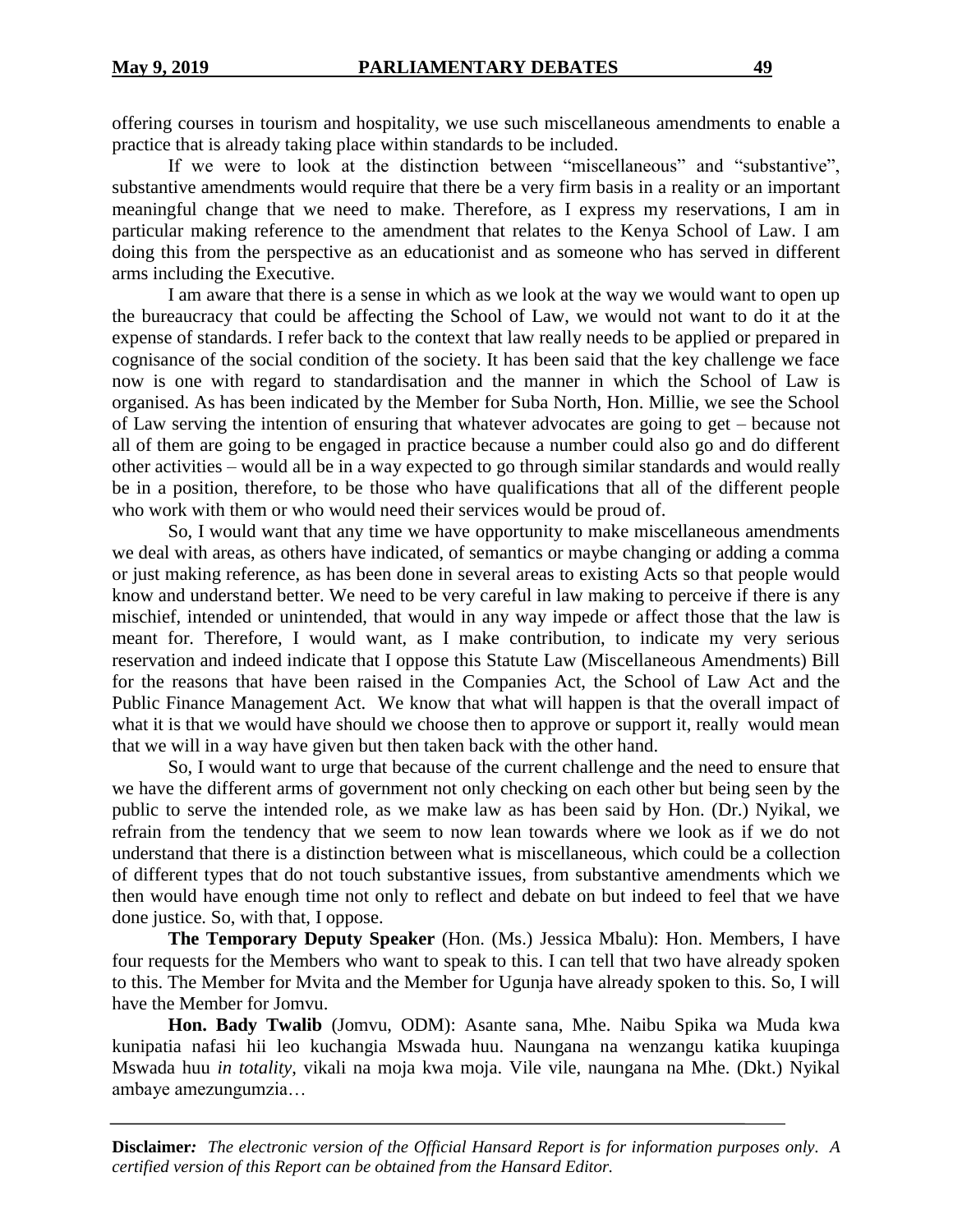**The Temporary Deputy Speaker** (Hon. (Ms.) Jessica Mbalu): Order! Order! Member for Jomvu, as you have chosen to speak in Kiswahili, you very well know your Standing Orders. When you start debating in Kiswahili, you must finish in Kiswahili. You have said "in totality". You should say *moja kwa moja* as you call it.

**Hon. Bady Twalib** (Jomvu, ODM): Sawa, Mhe. Naibu Spika wa Muda. Kulingana na uwezo wako na kulingana na hali ya Kiswahili, nitazungumza Kiswahili adhimu na sitaunganisha lugha nyingine yeyote. Maana ya "in totality" ni kwa jumla. Kwa hivyo nimejirekebisha na kusema "kwa jumla". Neno "James" ni katika lugha ya Kizungu sijui niseme *Jemsi* Nyikal. Ni yale ambayo Mhe. Nyikal, na vile vile Mhe. Millie Odhiambo, walipinga.

Katika Mswada huu kuna mambo ambayo yananigusa binafsi. Kama Mbunge kutoka kule Mombasa, tumempa uwezo mkubwa sana huyu Waziri katika mambo ya bandari. Hali hii itatuumiza sisi kama wakazi wa Mombasa, ambako bandari ipo. Hivi sasa, mdahalo mkubwa unaoendelea ni kuhusu Kenya National Shipping Line (KNSL) kuungananishwa na Mediterranean Shipping Company (MSC). Jambo hili si la sawasawa kwa sababu hakuna usawa. Katika bandari ya Mombasa hivi sasa, kampuni ya Maersk Line, ambayo yatoka Uholanzi, inabeba shehena asilimia 40 ya shehena za Serikali. Vile vile, Pacific International Line (PIL) inabeba takriban asilimia 15. Nashangaa ni kwa nini KNSL isisawazishwe na zile kampuni nyingine. Ni kwa nini MSC inafanya kazi yote? Naona hata ndugu yangu, Mbunge wa Mvita, Abdullswamad, anapiga makofi kunipongeza kwa sababu ni jambo la sawa. Ijapokuwa ni mimi ninayezungumza, yeye ana fikra hizo hizo: kwamba, ni lazima kuwe na usawa wa mambo haya.

Kabla ya kuingia katika siasa, nilifanya kazi katika bandari. Ni lazima tuangalie kwa umakini kwa sababu pesa zote ambazo zinaingia kwa MSC zinakwenda katika nchi yao ya Italy. Pesa nyingi ambazo zinaingia katika Maersk Line zinakwenda Uholanzi. Pesa zinazoingia katika kampuni za meli ambazo zimefungua ofisi hapa nyumbani zinapeleka pesa zile katika nchi zao tofauti tofauti. Kenya National Shipping Line iliundwa mwaka 1989. Madhumuni yake ilikuwa kuangalia jinsi tutakavyokuwa na laini yetu ambayo itabeba shehena zetu. Kwa hivi sasa, kama alivyosema Mhe. Millie Odhiambo, kuna watu watapeli ambao wanataka kuingia pale na kuona jinsi watakavyopata *commission* na mambo ya tenda.

Mediteranian Shipping Company, Maersk Line, PIL na kampuni kama Global Container Line zipo. Wanafanya kazi kutoka nchi zao na kuja katika bandari yetu ya Mombasa. Nashangaa mpaka sasa hakuna mabaharia ama vijana wetu wowote ambao wameandikwa katika hizo *shipping lines* ambazo ziko hapo. Ile basi ambayo bandari ya Mombasa inataka kutumia, imejengwa kutokana na pesa za ushuru wa mwananchi. Haikujengwa na pesa za ushuru wa mtu mmoja. Haiwezekani kudhaifishwa au kubinafsishwa kwa mtu binafsi akaweza kuifanyia kazi ilhali ni sisi wananchi ndio tunaoilipia kodi. Kwa hivyo, ni lazima kuwe na usawa ili sisi watu wa Mombasa tufaidike katika mpango huu. Kulingana na Katiba ya Kenya, ni lazima kuwe na *public participation*, yani watu kuhusishwa. Katika mambo haya, watu hawajahusishwa kisawasawa. Wasitufanyie ule mzaha ambao kwa Kiswahili unajulikana kama "kiriba goji, goji kiriba" – yani kutuzungusha tu hapo hapo kisha baadaye tunakuwa hatuna mbele wala nyuma.

Ni mwezi mmoja na nusu uliopita tangu Serikali iamue kwamba watu watapata kipato kutoka kwa Mbuga ya Wanyamapori ya Voi. Tukiangalia katika Maasai Mara, watu wanapata kipato kule Kaunti ya Narok. Mpaka leo, hakuna chochote ambacho tunapata kutoka bandari yetu ya Mombasa. Watu wetu hawaajiriwi kazi kwa usawa. Nataka kupiga firimbi hapa leo. Hata kama bandari ni rasilimali ya Serikali kuu, ni lazima watu wahesabiwe ili waangalie wale ambao ni wenyeji wa pale. Ukiwa Mkamba, Mkikuyu, Mjaluo ama Msomali na unaishi Mombasa, ni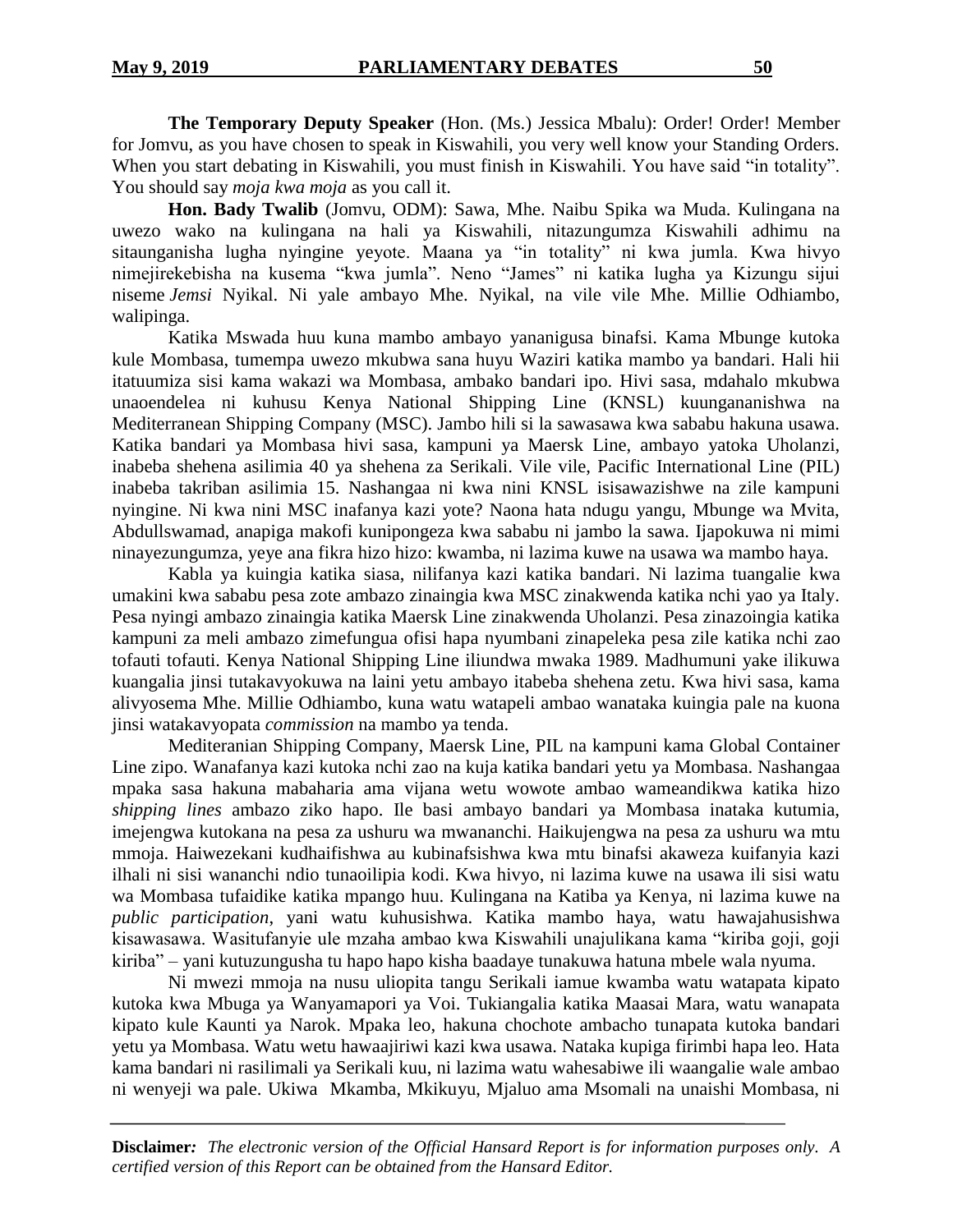lazima upatiwe nafasi ya kwanza katika bandari. Kwa hivyo, hivi sasa tunaona kuna watu wengi sana ambao wanaajiriwa katika bandari na kuna watu wetu ambao wamesoma na hawapati nafasi kama hiyo.

Kwa hayo machache, nashukuru Wabunge wenzangu kwa kukataa Mswada huu kwa sababu utatuumiza. Nikimalizia kwa sababu tunataka kwenda kufuturu baada ya dakika tano, nataka kuchukua fursa hii nikiwa Muislamu na Mbunge ambaye anahudumu katika kipindi cha pili cha Bunge hili, kuwaombea Waislamu wote popote pale walipo. Nawatakia Ramadan njema. Wafunge kwa kusaidiana baina ya wenyewe kwa wenyewe na kusimamisha dini ya Kiislamu.

Asanteni na Mwenyezi Mungu atusaidie. Shukrani, Mhe. Naibu Spika wa Muda. Napinga sana Mswada huu kutoka Pwani, eneo Bunge la Jomvu, Kaunti ya Mombasa.

**The Temporary Deputy Speaker** (Hon. (Ms.) Jessica Mbalu): Asante sana, Mhe. kwa Kiswahili sanifu. On my request list, I have the Member for Kinangop.

**Hon. Zachary Thuku** (Kinangop, JP): I do not want to contribute to this Bill, Hon. Temporary Deputy Speaker. I wish to contribute to the next Order. Thank you.

**The Temporary Deputy Speaker** (Hon. (Ms.) Jessica Mbalu): There being no other request, I call upon the Mover to reply. Hon. Washiali.

**Hon. Benjamin Washiali** (Mumias East, JP): Thank you, Hon. Temporary Deputy Speaker. On behalf of the Mover who is the Leader of the Majority Party, I want to start by thanking all the Members who have contributed to this Bill.

Given that today is the last day of this week and that Members are proceeding to go for recess, I was worried that this Bill would not receive the attention that it has received. I thought that Members would retreat and proceed to go on recess. I am impressed because Members hanged on and debated this Bill exhaustively. We have taken note of the feelings of the Members. This is a Statute Law (Miscellaneous Amendment) Bill that had 15 pieces of legislation. The Mover withdrew one. We have listened to what Members have said. I am sure that they know how to go about it. I am sure they will address this in the Committee of the whole House.

As I finish, Members should not gag themselves. The Statute Law (Miscellaneous Amendment) Bill is allowed by the law. The previous Statute Law (Miscellaneous Amendment) Bill that we considered before was bigger than this one. It covered more Bills than the current ones that are in this Bill. Therefore, Members should not gag themselves. This is a shorter way of addressing quite a number of Bills at the same time. We should not try to discourage the Government from bringing Statute Law (Miscellaneous Amendment) Bill that will address quite a number of issues. Where we find a problem, we have to correct it like I have heard from Members.

I thank you, Hon. Temporary Deputy Speaker. I wish to reply.

**The Temporary Deputy Speaker** (Hon. (Ms.) Jessica Mbalu): Thank you, Member for Mumias East. Hon. Members, guided by the procedures and our Standing Orders, I am not in a position to put the Question on Order No. 14 on the Statute Law (Miscellaneous Amendment) Bill (National Assembly Bill No. 21 of 2019) on the Second Reading. I order that the Question will be put in the next Sitting at the most appropriate time.

Next Order.

*(Putting of the Question deferred)*

# **MOTION**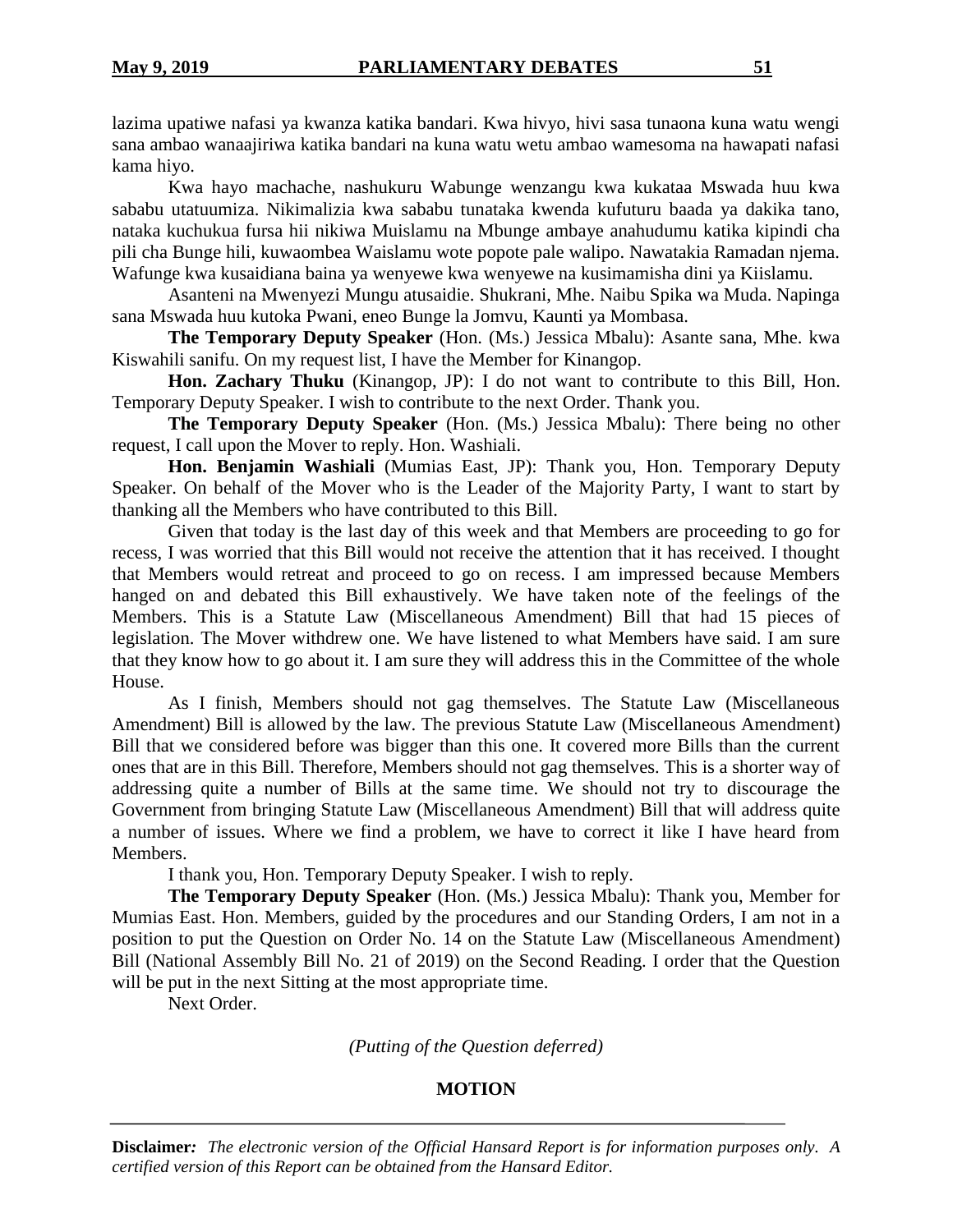# REPORT ON THE INQUIRY INTO PROCUREMENT AND IMPLEMENTATION OF THE EXCISABLE GOODS MANAGEMENT SYSTEM AND AN INTEGRATED PRODUCTION ACCOUNTING SYSTEM BY THE KENYA REVENUE AUTHORITY

THAT, this House adopts the Report of the Public Investments Committee on the Inquiry into Procurement and Implementation of the Excisable Goods Management System (EGMS) for printing, supply and delivery of security revenue stamps complete with Track and Trace System and an Integrated Production Accounting System by the Kenya Revenue Authority, laid on the Table of House on Tuesday, 30<sup>th</sup> April 2019.

*(Hon. Abdullswamad Nassir on 8.5.2019)*

*(Resumption of Debate interrupted on 8.5.2019 – Afternoon Sitting)*

**The Temporary Deputy Speaker** (Hon. (Ms.) Jessica Mbalu): Hon. Members, this is resumption of debate interrupted on Wednesday, 8<sup>th</sup> May 2019 in the Afternoon Sitting.

Hon. Member for Ugunja, do you want to speak to it?

**Hon. OpiyoWandayi** (Ugunja, ODM): Hon. Temporary Deputy Speaker, I do not wish to contribute to this Motion. I will be speaking on the next one. Thank you.

**The Temporary Deputy Speaker** (Hon. (Ms.) Jessica Mbalu): Member for Kinangop, Hon. Thuku.

**Hon. Zachary Thuku** (Kinangop, JP): Thank you, Hon. Temporary Deputy Speaker for giving me this opportunity to speak on procurement of EGMS. I am a Member of the Public Investments Committee. We sat and went through all evidence and interviewed witnesses who appeared before the Committee.

From the foregoing, we found out that many issues came up in the process of procurement. We found out that it was a very important procurement that Kenya Revenue Authority undertook. I wish to support our Report and the recommendations thereof.

Of importance is public participation. Going forward, we wish to see a more broad form of public participation. There was an outcry that there was no public participation that took place because it was structured. So, as a House, we need to legislate on the form and mode of public participation because it is an issue every time there is an issue of public interest because some of the people who gather for it have no interest in the matter. Because it is just a formality to show that public participation happened, it has become a big issue.

Finally, I wish to see a situation where KRA consults with like-minded agencies like the Anti-Counterfeit Agency and Kenya Bureau of Standards (KEBS) so that even after procuring this system, it can be used by the relevant agencies. The KEBS should not go ahead to procure a system that is similar to the one procured by KRA.

I support our Report. Public Investments Committee is doing a good job. Thank you.

**The Temporary Deputy Speaker** (Hon. (Ms.) Jessica Mbalu): Hon. Wanga, do you want to speak to the Motion? Where is your card?

**Hon. (Ms.) Gladys Wanga** (Homa Bay CWR, ODM): My apologies. I had raised my hand.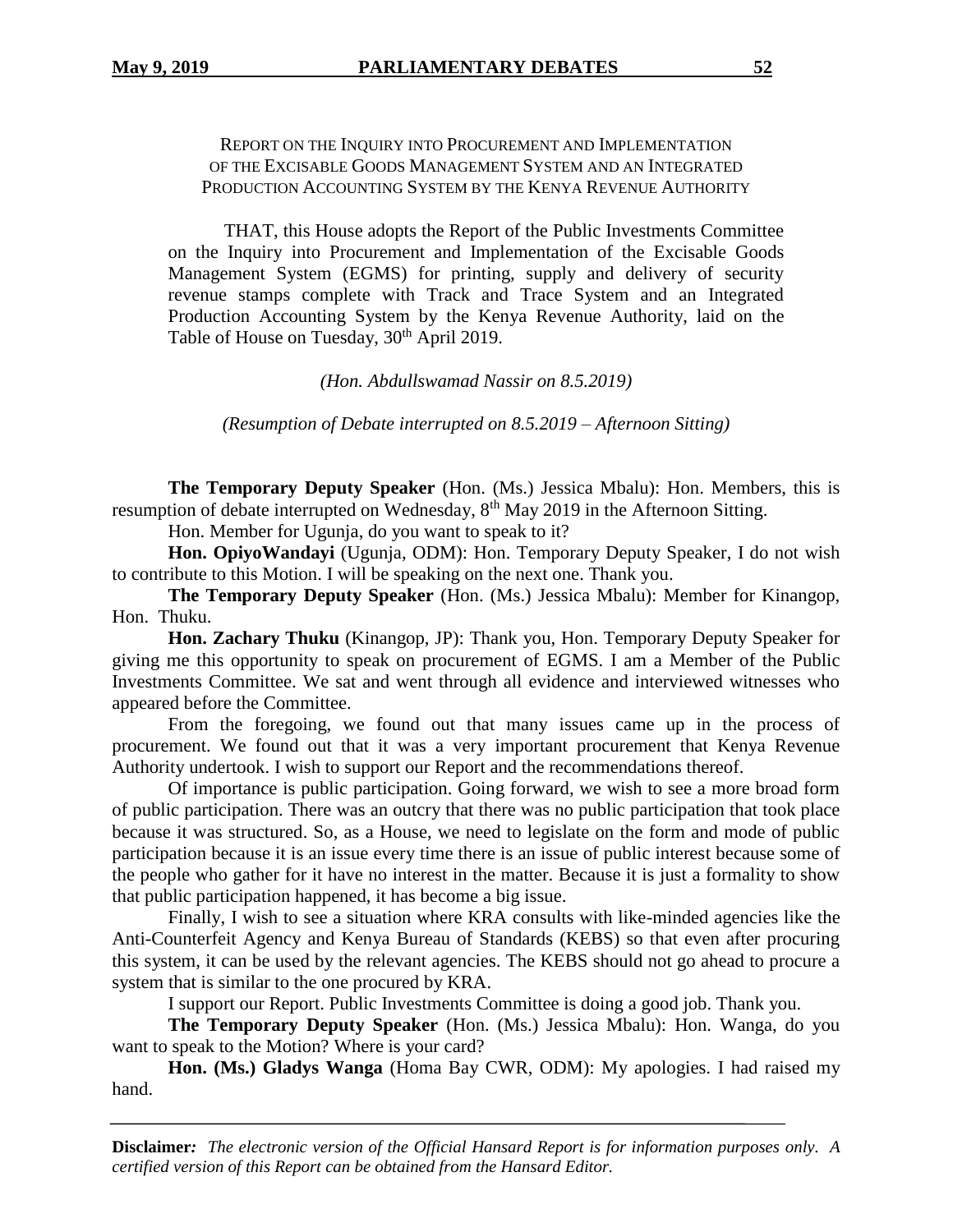**The Temporary Deputy Speaker** (Hon. (Ms.) Jessica Mbalu): We do not lift hands. But because you caught my eye, you have the Floor.

**Hon. (Ms.) Gladys Wanga** (Homa Bay CWR, ODM): Thank you, Hon. Temporary Deputy Speaker for the opportunity. I submit that I support the Report very much. I thank the PIC led by the able Chairman, the Hon. Member for Mvita, the Vice Chairperson and its membership.

The most important point in the Report is that many people still believe that public participation means concurrency. That is not the case. You can discuss and give your views, but if the Committee or whoever you are giving your views does not concur with what you have to say it still qualifies as public participation. Therefore, one of the key recommendations is the need for a law to guide public participation so that the public is guided.

The other recommendation we made is on exception of taxation on plain drinking water. One of the excisable goods under this system is drinking water. We propose the exception of plain drinking water from taxation because this is a constitutional right. Kenyans are entitled to safe drinking water by the Constitution.

With those few remarks and because of constraints of time, I fully support this Report.

**The Temporary Deputy Speaker** (Hon. (Ms.) Jessica Mbalu): With no other Member showing interest to contribute, I call upon the Mover to reply.

**Hon. Abdullswamad Nassir** (Mvita, ODM): Thank you, Hon. Temporary Deputy Speaker. I once again take the opportunity to thank each and every one of our able Members for having been able to bear the might of such a heavy task. It is in the interest of every single Kenyan in this House to adopt this particular Report. I want to re-emphasise that taxation on pure drinking water should be zero-rated. There should not be taxation on water.

Secondly, we have insisted that it is important for this House to come up with laws that will govern what entails public participation. We are also saying that there is no need for an extra cost to manufacturers. The same system being used by KRA should be sent over to the other State agencies. Even after this contract expires, the Anti-Counterfeit Agency, the Kenya Bureau of Standards and the KRA should come up with one system so that we do not have duplication of jobs.

With that in mind, I beg to reply.

**The Temporary Deputy Speaker** (Hon. (Ms.) Jessica Mbalu): Let me appreciate the work you have done even as you consult your Vice-Chair. The Vice-Chair will not speak because the Chairman has spoken. The Vice-Chair cannot speak after the Chairman has spoken but I appreciate your consultations.

Hon. Members, guided by our Standing Orders and procedures of the House, I am not in a position to put the Question. I, therefore, order that the Question to this Motion be put at the right sitting as it will be slotted in the Order Paper.

*(Putting of the Question deferred)*

Next Order!

REPORT ON EXAMINATION OF FINANCIAL STATEMENTS FOR THE NATIONAL GOVERNMENT FOR 2015/2016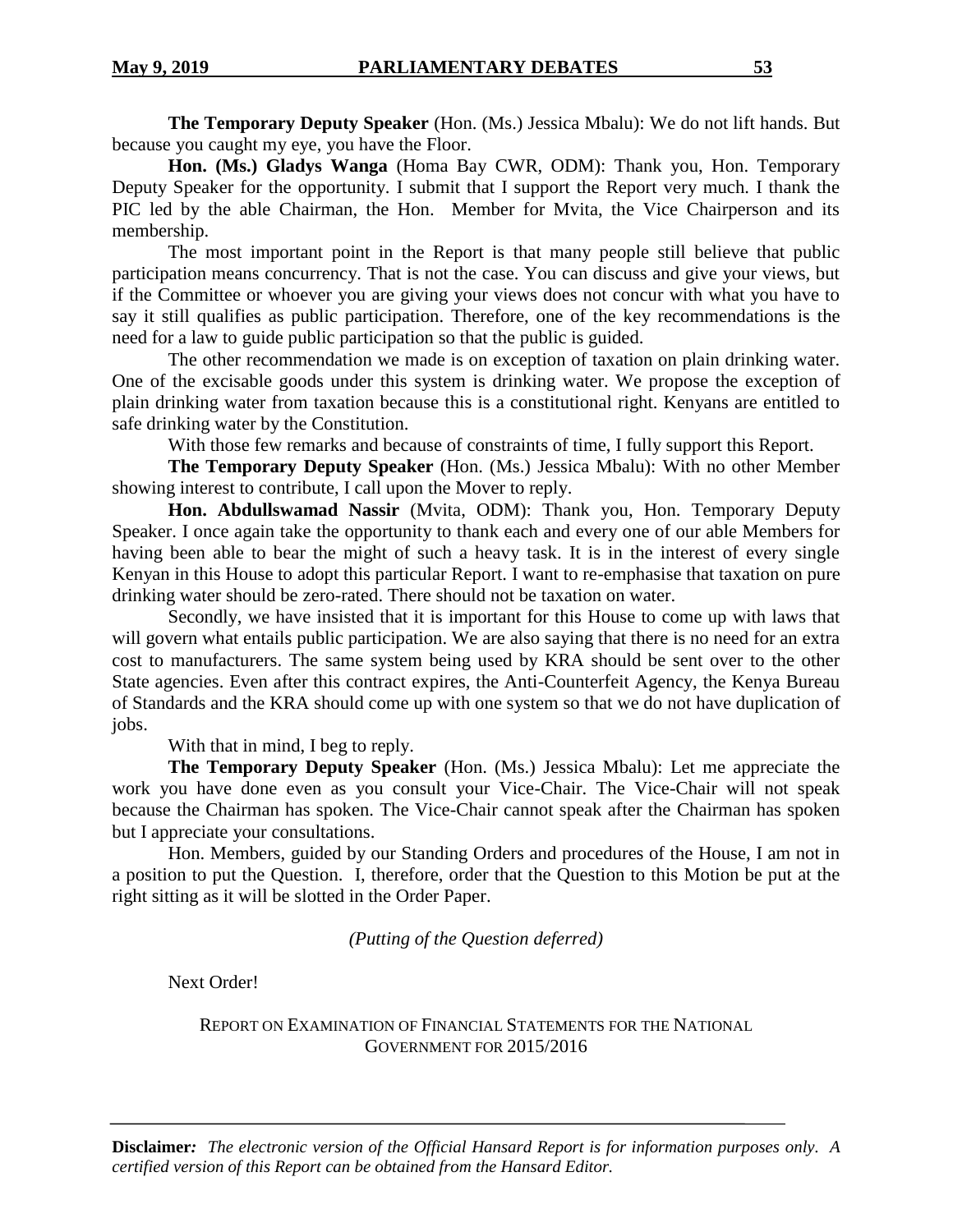THAT, this House adopts the Report of the Public Accounts Committee on its examination of the Report of the Auditor General on the Financial Statements for the National Government for the Financial Year 2015/2016, laid on the Table of House on Tuesday, 23rd April 2019.

*(Hon. Opiyo Wandayi on 30.4.2019)*

*(Resumption of Debate interrupted on 8.5.2019 – Morning Sitting)*

**The Temporary Deputy Speaker** (Hon. (Ms.) Jessica Mbalu): On my request list is Member for Mvita. Do you wish to speak to this?

**Hon. Abdullswamad Nassir** (Mvita, ODM): No, Hon. Temporary Deputy Speaker, I do not wish to speak to this. I just want to re-emphasise that I, and by extension hopefully the whole Parliament, with our strength together with our Chair, we are asking him to reply as per the Standing Orders.

**The Temporary Deputy Speaker** (Hon. (Ms.) Jessica Mbalu): You are out of order. When you stand to ask for anything either within the Standing Orders that is out of order or on a point of order, you must know the procedure. But I get that you were not ready to speak to this. The next request is the Member for Wajir North, Hon. Ibrahim Abdisalan.

**Hon. Ibrahim Ahmed** (Wajir North, ODM): Hon. Temporary Deputy Speaker, as I had said earlier, this is like injury time for those of us observing the fast. Indeed, this is the time we ought to break our fast.

First, I have to add my voice to this Motion. Indeed, I congratulate the Public Accounts Committee for a job-well-done. They have submitted a number of Reports to this House. Indeed, they did so timely. Of course, that does not mean that the Public Investments Committee has not been submitting timely Reports. Government agencies are obliged to minimise wastage as much as possible and ensure that resources are utilised efficiently so as to deliver what is expected of them by taxpayers.

Hon. Temporary Deputy Speaker, as I support the Motion, I request that the next speaker also takes one minute or so, so that we call upon the Mover to reply.

**The Temporary Deputy Speaker** (Hon. (Ms.) Jessica Mbalu): Member for Wajir North, you cannot dictate the next speaker to take a minute or so. This is a House of procedure. You know how much time each Member is entitled as he contributes to debate on a Bill or Motion. So, any Member willing to speak is free to use the time they are entitled.

Hon. Members, as per our Standing Orders, a Motion is moved, seconded and proposed. The Motion on the PAC Report has been moved, seconded and proposed, and Members have been contributing to it. However, at this juncture, I need to pronounce myself that I have no request from any other Member. Therefore, I call upon the Mover to reply to debate.

**Hon. Opiyo Wandayi** (Ugunja, ODM): Hon. Temporary Deputy Speaker, I wish to thank all the Members who have contributed to this very important Motion. As I mentioned while moving this Motion, this is a Report that carries a lot of weight in terms of determining how the national revenues are to be shared between the national Government and the county governments. The PAC is on track and committed to ensure that there is no excuse whatsoever in terms of allocation of revenues to the counties by partaking its work and submitting its Reports on time. We are also on course to clear the very heavy backlog that we inherited from the last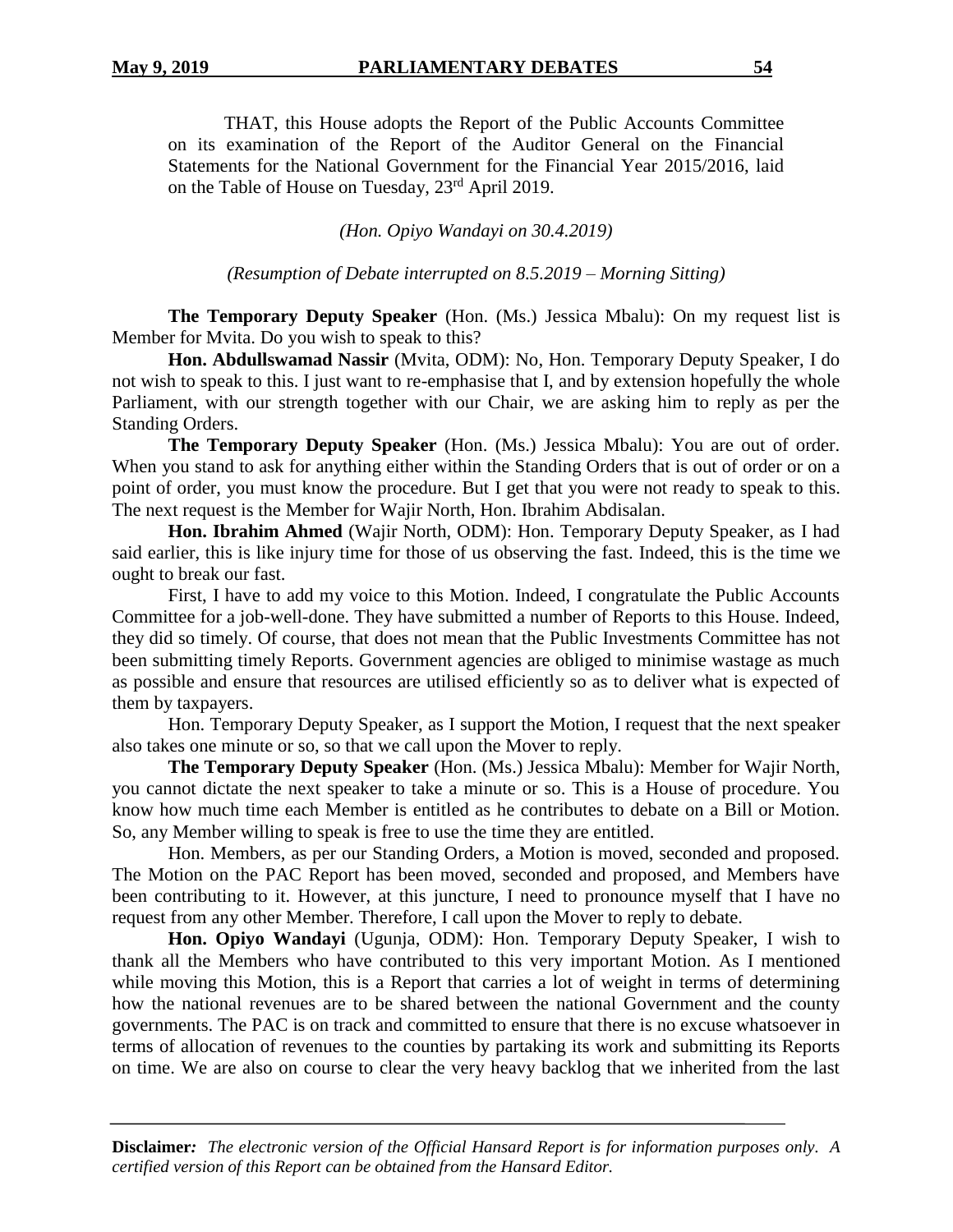Parliament in terms of examination of the reports of the Auditor-General on Ministries, State Departments, constitutional commissions and independent offices.

We have highlighted a number of issues in this Report. I am happy that the Members who have contributed to this Motion have also reiterated the same facts – that, public funds must be utilised in an effective manner to ensure that they bring value to taxpayers; and that anybody found to have misused public funds must be held to account at the individual level. That is the important thing that has come out of this Report, to which Members have agreed. So, we look forward to further engagements with Ministries and State Departments with regard to the 2016/2017 Financial Year audit reports. We remain hopeful that before the end of the Third Session of this Parliament, we shall have submitted a Report on the 2016/2017 audit reports.

With those few remarks, I beg to reply.

**The Temporary Deputy Speaker** (Hon. (Ms.) Jessica Mbalu): Thank you, Chairperson of the PAC.

Hon. Members, guided by the same procedures and the Standing Orders of Parliament, I am not also in a position to put the Question on Motion No. 16 which is the Report of the Examination of the Financial Statements for the National Government on the Financial Year 2015/2016 by the Chairperson of PAC. I, therefore, order that Question be put at the right as it will be slotted in the Order Paper.

Next Order!

*(Putting of the Question deferred)*

#### **BILL**

#### *Second Reading*

#### THE LAW OF CONTRACT (AMENDMENT) BILL

**The Temporary Deputy Speaker** (Hon. (Ms.) Jessica Mbalu): The Mover, Hon. Francis Waititu.

Majority Whip, do you want to say something?

**Hon. Benjamin Washiali** (Mumias East, JP): Hon. Temporary Deputy Speaker, through the leadership, we talked with Hon. Waititu who is currently not feeling well and we agreed that this Bill should appear on the Order Paper immediately we resume sittings in the next Session. I, therefore, request that we step it down until we resume sittings in the next Session.

**The Temporary Deputy Speaker** (Hon. (Ms.) Jessica Mbalu): Very well. With communication from the House leadership, I direct that this Bill is deferred to the next available time.

# *(Bill deferred)*

# **ADJOURNMENT**

**The Temporary Deputy Speaker** (Hon. (Ms.) Jessica Mbalu): Hon. Members, there being no other business in our Order Paper for today, I need to give a notification of recess from 10<sup>th</sup> May 2019 to 3<sup>rd</sup> June 2019.